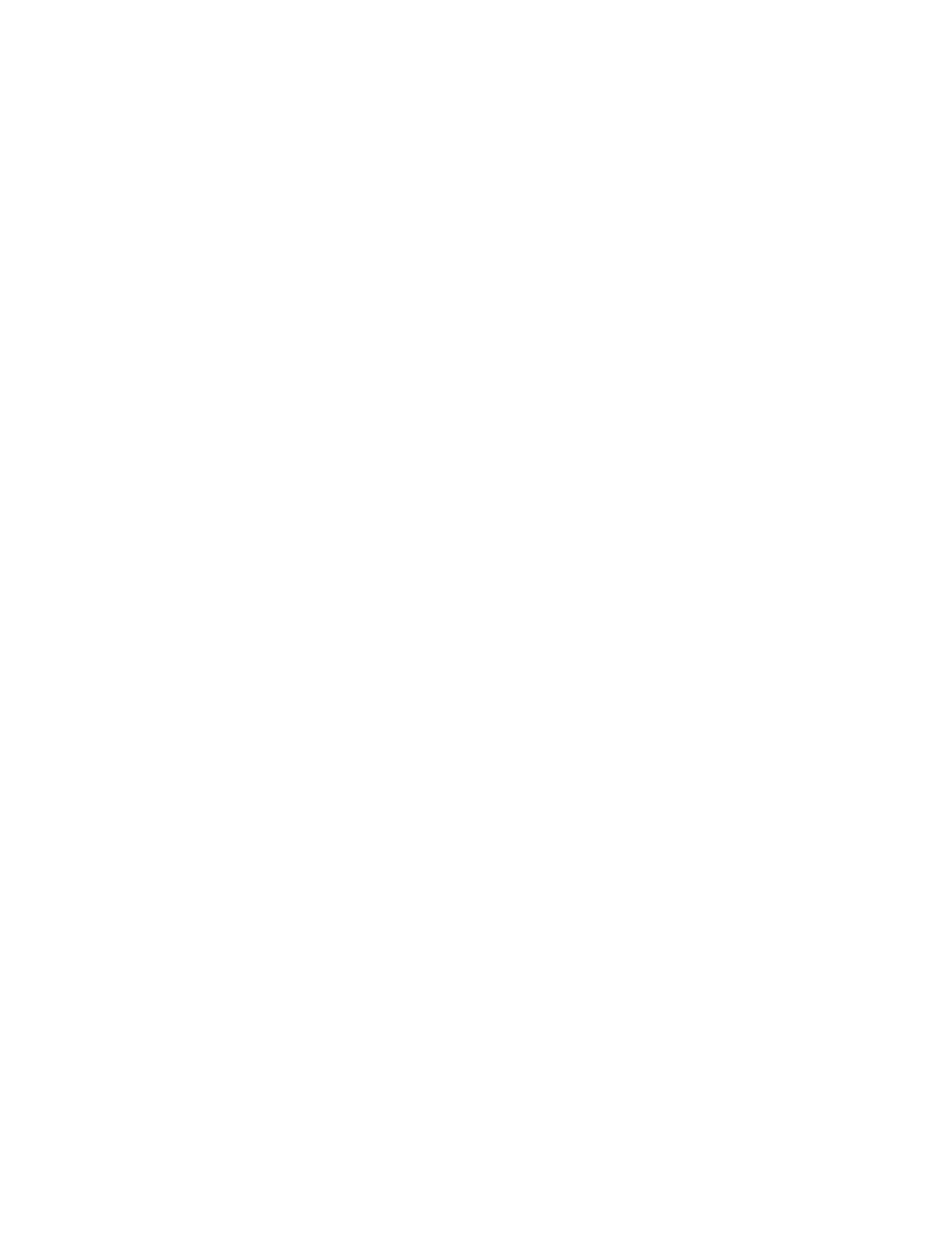## **Volunteering for a Brighter Future**

*by Diane Thériault, RDH*

sustainable communities.

**VOLUNTEERING IS A POWERFUL FORCE FOR**<br>change, both for those who volunteer<br>and for the people they serve. Indivi<br>found an outlet for their untanned skills and change, both for those who volunteer and for the people they serve. Individuals have found an outlet for their untapped skills and ingenuity through volunteering, while governments and communities around the world have relied greatly on the efforts and creativity of volunteers to build stronger, healthier, and

### *CDHA needs your vision and your feedback on various issues affecting our profession.*

The profession of dental hygiene has also prospered thanks in large part to the vision and efforts of our past and present volunteers. Thousands of fellow dental hygienists across the country have worked and continue to work diligently to reach common goals for the benefit of all in the profession. The participation of each and every individual volunteer is a gift to our association and profession because the value of one's contribution is the power of many. That's why the time you devote through your participation in your associations' activities is more valuable than money.

Whether you participate through your local, provincial, or national association; help organize events such as continuing education courses or conventions; or simply participate in town-hall meetings and answer your association's sponsored surveys, your contribution in some way impacts the evolution of your profession in your province and your country.

In this busy life of ours, we sometimes forget that voicing our opinions and answering a few surveys doesn't take that much time but is of great value. Dante Alighieri wrote: "From a little spark may burst a mighty flame." CDHA needs your vision and your feedback on various issues affecting our profession in order to help us put in perspective all your dreams and work toward creating a better scope of practice and working environment for all dental hygienists in Canada. That's why we ask that you participate in our surveys, focus groups, and town-hall meetings. Abraham Lincoln once said "It is the man who does not want to express his opinion whose opinion I want." We value every opinion and input provided by our

**Volunteering for a Brighter Future** *…continued on page 155* **Le bénévolat pour un avenir meilleur** *…suite page 165*

## **Le bénévolat pour un avenir meilleur**

*par Diane Thériault, RDH*

E BÉNÉVOLAT CONSTITUE UNE PUISSANTE<br>force de changement, tant pour les<br>personnes qui en font que pour celles qui<br>en bénéficient. Au moyen du bénévolat, les gens ont E BÉNÉVOLAT CONSTITUE UNE PUISSANTE force de changement, tant pour les personnes qui en font que pour celles qui

trouvé un exutoire pour leurs talents et leur ingéniosité inexploités. Pour leur part, les gouvernements et les collectivités du monde entier comptent grandement sur les efforts et la créativité des bénévoles pour renforcer les collectivités, les assainir et les rendre durables.

La profession d'hygiéniste dentaire a aussi prospéré en grande partie grâce à la vision et aux efforts de ses bénévoles, passés et présents. Des milliers de collègues hygiénistes dentaires d'un bout à l'autre du pays ont travaillé et continuent de travailler avec diligence pour atteindre des objectifs communs au profit de tous les membres de la profession. La participation de chaque bénévole constitue un cadeau pour notre association et notre profession parce que ces contributions individuelles donnent du pouvoir à de nombreuses personnes. C'est pourquoi le temps que vous consacrez aux activités de votre association grâce à votre participation est plus précieux que de l'argent.

### *L'ACHD a besoin de votre vision et de vos commentaires à propos de diverses questions qui touchent notre profession.*

D'une certaine façon, votre contribution a des répercussions sur l'évolution de votre profession dans votre province et votre pays, et ce, que vous participiez aux activités de votre association locale, provinciale ou nationale, que vous contribuiez à organiser des activités telles que des cours de formation professionnelle continue ou des congrès ou, tout simplement, que vous assistiez à des rencontres de discussion ouverte ou que vous répondiez aux sondages commandés par votre association.

Dans la vie remplie que nous menons, nous oublions parfois que le fait d'exprimer nos opinions et de répondre à quelques sondages ne prend pas beaucoup de temps mais peut être d'une grande valeur. Dante Alighieri a écrit : « d'une petite étincelle peut jaillir une flamme puissante ». L'ACHD a besoin de votre vision et de vos commentaires à propos de diverses questions qui touchent notre profes-

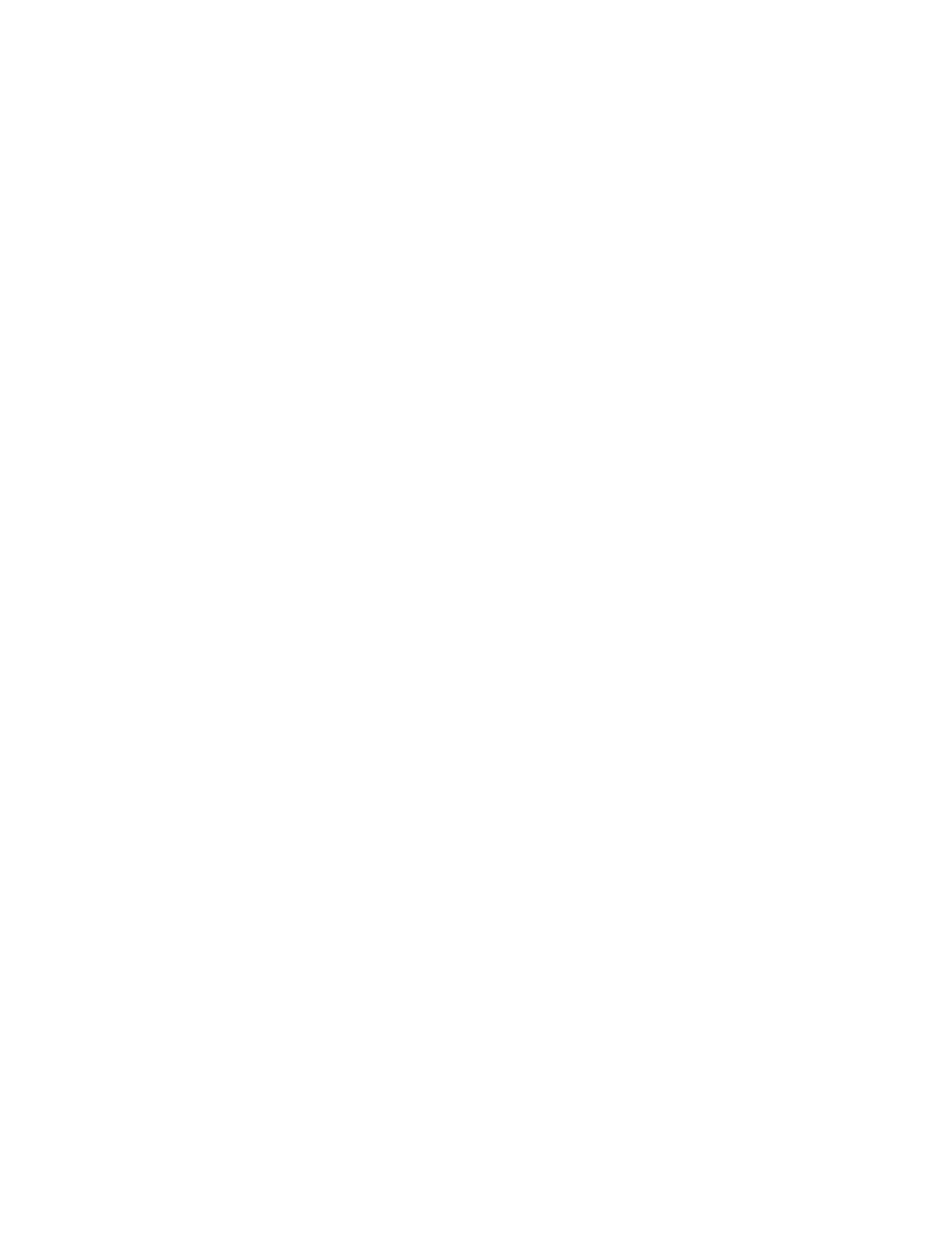Diane Thériault *New Brunswick – President* **Newfoundland and Labrador -***President Elect* Patty Wickstrom *Alberta – Past President* Lynn Smith *British Columbia* Saskatchewan<br>Manitoba Carol Ann Yakiwchuk *Manitob*<br>Fixie Jesin *Ontario* Evie Jesin *Ontario* Anna Maria Cuzzolini *Quebec* Alison Macdougall *Prince Edwa*<br>Wanda Fedora *Nova Scotia* Wanda Fedora *Nova Scotia*  $Dental$  *Hygiene Educators Canada* Dominique Derome *Dental Hygiene Regulatory Authorities* RESEARCH ADVISORY COMMITTEE Susanne Sunell *(Scientific Editor)* Joanne Clovis Marilyn Goulding<br>Sandra Cobban Salme Lavigne Sandra Cobban Salme Lavigne<br>
Bonnie Craig Barbara Long Bonnie Craig<br>Shafik Dharamsi Shafik Dharamsi Audrey Penner<br>Indu Dhir Gladys Stewart Gladys Stewart Dianne Gallagher MANAGING EDITOR Patricia Buchanan TRANSLATION AND REVISION Louise Saint-André GRAPHIC DESIGN AND PRODUCTION Mike Donnelly Published six times a year, January/February, March/April, May/June, July/August, September/October, November/ December, by the Canadian Dental Hygienists Association, 96 Centrepointe Drive, Ottawa, ON K2G 6B1. Tel: (613) 224-5515 Canada Post #40063062.

CANADIAN POSTMASTER

- Notice of change of address and undeliverables should be sent to:
- Canadian Dental Hygienists Association 96 Centrepointe Drive, Ottawa, ON K2G 6B1

**ADVERTISING** Keith Health Care Inc. 1599 Hurontario Street, Suite 104 Mississauga, ON L5G 4S1 (905) 278-6700 1 800 661-5004

**SUBSCRIPTIONS** 

\$86.75 plus GST for libraries and educational institutions in Canada; \$135 plus GST otherwise in Canada; C\$145 elsewhere. Fifty cents per issue is allocated from membership fees for journal production. All statements are those of the authors and do not necessarily represent the CDHA, its Board, or its staff.

CDHA 2005 **6176 CN ISSN 1712-171X** *(Print)* **ISSN 1712-1728** *(Online)* GST Registration No. R106845233

CDHA OFFICE STAFF *Executive Director:* Susan A. Ziebarth *Health Policy Communications Specialist:* Judy Lux *Director of Strategic Partnerships:* Monica Helgoth *Membership and Conference Coordinator:* Martine Proulx *Executive Assistant:* Frances Patterson *Library Services:* Nancy Roberts *Administrative Assistant:* Lythecia Blanchard

CDHA CORPORATE SPONSORS<br>Oral-B Procter and Gan Procter and Gamble

All CDHA members are invited to call the CDHA's Member Line toll-free, with their questions/inquiries Monday to Friday, 8:30 a.m. - 5:00 p.m. ET: **Toll free: 1 800 267-5235, Fax: (613) 224-7283**

**Internet: http://www.cdha.ca E-mail: info@cdha.ca**

The Canadian Dental Hygienists Association journal, the *Canadian Journal of Dental Hygiene,* is the official publication of the CDHA. The CDHA invites submissions of original research, discussion papers, and statements of opinion pertinent to the dental hygiene profession. All manuscripts are refereed anonymously. Contributions to the journal do not necessarily represent the views of the CDHA, nor can the CDHA guarantee the authenticity of the reported research. Copyright 2005. All materials subject to this copyright may be photocopied or copied from the website for non-commercial purposes of scientific or educational advancement.

*Cover photograph by Glenda Stonehocker*

# CDHA BOARD OF DIRECTORS<br>
Diane Thériault New Brunswick - President<br>
Palmer Nelson<br>
President Elect<br>
Party Wickstrom<br>
Alberta - Past President



### EVIDENCE FOR PRACTICE

| The Sonic Toothbrush in Practice — Canadian Findings<br>Incorporation of a Dental Hygiene Practice<br>by John D. Peart, BSc, LLB, CFP $\ldots \ldots \ldots \ldots \ldots \ldots \ldots \ldots \ldots$<br>Quality Assurance Programming in Canada: An Investigation<br>into the Fulfillment of Dental Hygiene Requirements in<br>British Columbia and Ontario<br>by Joanna Asadoorian, AAS(DH), BScD(DH), MSc<br>and David Locker, BDS, PhD $\ldots \ldots \ldots \ldots \ldots \ldots \ldots \ldots \ldots \ldots$<br>HIV/AIDS and the Dental Hygienist<br>Chicken Soup for the RDH Soul [Kindness In Action]<br>DEPARTMENTS | Practice-Based Research: One More Piece of the Puzzle?<br>by Susanne Sunell, DipDH, BA, MA, EdD $\ldots \ldots \ldots \ldots \ldots \ldots$ 156 |  |
|-------------------------------------------------------------------------------------------------------------------------------------------------------------------------------------------------------------------------------------------------------------------------------------------------------------------------------------------------------------------------------------------------------------------------------------------------------------------------------------------------------------------------------------------------------------------------------------------------------------------------------|-------------------------------------------------------------------------------------------------------------------------------------------------|--|
|                                                                                                                                                                                                                                                                                                                                                                                                                                                                                                                                                                                                                               |                                                                                                                                                 |  |
|                                                                                                                                                                                                                                                                                                                                                                                                                                                                                                                                                                                                                               |                                                                                                                                                 |  |
|                                                                                                                                                                                                                                                                                                                                                                                                                                                                                                                                                                                                                               |                                                                                                                                                 |  |
|                                                                                                                                                                                                                                                                                                                                                                                                                                                                                                                                                                                                                               |                                                                                                                                                 |  |
|                                                                                                                                                                                                                                                                                                                                                                                                                                                                                                                                                                                                                               |                                                                                                                                                 |  |
|                                                                                                                                                                                                                                                                                                                                                                                                                                                                                                                                                                                                                               |                                                                                                                                                 |  |

| President's Message de la présidente<br>Volunteering for a Brighter Future / Le bénévolat pour un avenir |  |
|----------------------------------------------------------------------------------------------------------|--|
| Executive Director's Message de la directrice générale                                                   |  |
|                                                                                                          |  |
|                                                                                                          |  |
|                                                                                                          |  |
| The Library Column (1999) 187                                                                            |  |
|                                                                                                          |  |
|                                                                                                          |  |
|                                                                                                          |  |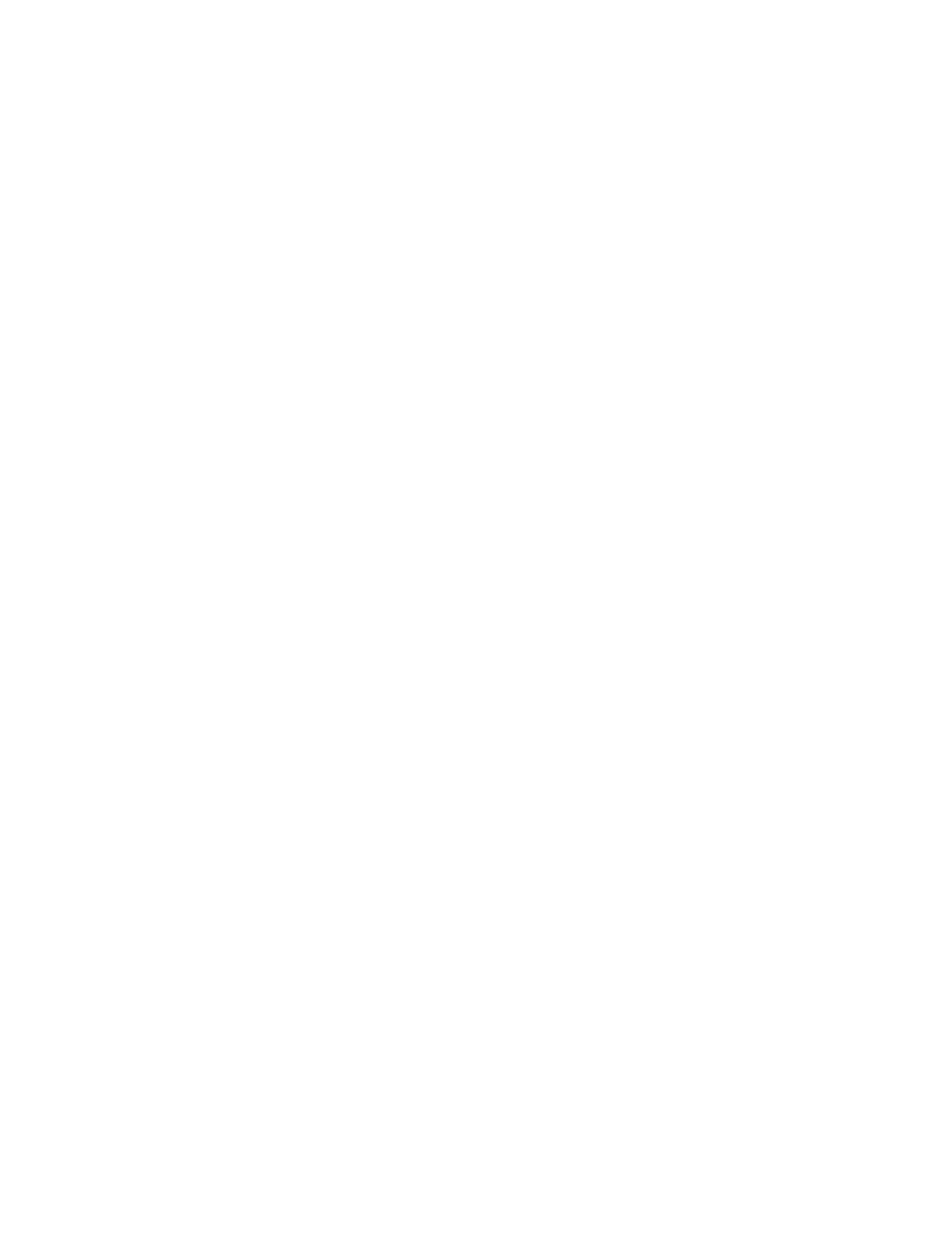## **Knowledge**

*by Susan Ziebarth, BSc, MHA, CHE*

*Integrity without knowledge is weak and useless, and knowledge without integrity is dangerous and dreadful.* – Samuel Johnson (1709–1784)



NE OF THE GENERALLY RECOGNIZED HALLMARKS OF<br>a profession is its specialized body of knowledge. A<br>profession distinguishes itself from an occupation<br>or trade by the application of that knowledge "Abbott a profession is its specialized body of knowledge. A profession distinguishes itself from an occupation or trade by the application of that knowledge. "Abbott argues that the modern **professions** control their **occupations** by controlling abstract knowledge. In other words, **professions** control the knowledge that generates not only technique but also the definitions and identification of problems in the first place."\*

## *You are professionals with a specialized body of knowledge based*

But what is knowledge? Plato was perhaps the first philosopher to define knowledge and this ancient Greek's definition still has relevance today. *Justified true belief* means that for knowledge to be knowledge, as opposed to information, it must be true and that truth must be substantiated by reasons, explanations, or in today's context evidence. Over a thousand years later, Samuel Johnson, in his quote above, also ties the concept of integrity with knowledge. As recently as 2004, Becerra-Fernandez, Gonzalez, and Sabherwal defined knowledge in an area as "justified beliefs about relationships among concepts relevant to that particular area."<sup>T</sup>

Why are the two proceeding paragraphs relevant to you as dental hygienists? It is relevant because you are professionals with a specialized body of knowledge based on justified true beliefs. It is relevant to CDHA because one of its roles is to be a knowledge manager for its members. This journal is a prime example of an expression of that role. Within its covers, the journal provides peer-reviewed articles that express the best of current knowledge.

**Knowledge** *…continued on page 166*

## **La connaissance**

*par Susan Ziebarth, B.Sc., M.H.A., C.H.E.*

*L'intégrité sans la connaissance est faible et inutile; quant à la connaissance sans l'intégrité, elle est dangereuse et redoutable.* – Samuel Johnson (1709–1784)

I L EST GÉNÉRALEMENT RECONNU QUE L'UN DES TRAITS distinctifs d'une profession est son corpus de connaissances spécialisées. Une profession se distingue d'une activité ou d'un métier par l'application de ces connaissances. « Abbott soutient que les **professions** modernes ont la haute main sur leurs **activités** grâce à leur maîtrise des connaissances abstraites. En d'autres termes, les **professions** ont la maîtrise des connaissances qui n'engendrent pas seulement la technique mais aussi les définitions des problèmes et la découverte de ceux-ci dans un premier temps\* ».

### **Vous êtes des professionnels disposant** *d'un corpus de connaissances spécialisées, fondé sur des croyances vraies justifiées.*

Mais qu'entend-on par connaissance? Platon est sans doute le premier philosophe à avoir défini la connaissance, et la définition que donne ce philosophe grec de l'Antiquité – une *croyance vraie justifiée* – est toujours pertinente de nos jours. Selon cette définition, pour que l'on puisse parler de connaissance plutôt que d'information, il faut que la connaissance soit vraie et que cette vérité soit étayée par des raisons, des explications ou, dans le contexte d'aujourd'hui, des preuves. Mille ans plus tard, Samuel Johnson, dans la citation ci-dessus, établit aussi un lien entre la notion d'intégrité et la connaissance. Pas plus tard qu'en 2004, Becerra-Fernandez et Sabherwal définissaient la connaissance dans un domaine comme « des croyances justifiées au sujet des relations entre les concepts pertinents au domaine en question<sup> $\dagger$ </sup> ».

Pourquoi les deux paragraphes qui précèdent sont-ils pertinents pour vous, en tant qu'hygiénistes dentaires? Ils

**La connaissance** *…suite page 166*

Yinger RJ, Nolen, AL. Surviving the legitimacy challenge. Phi Delta Kappan. 2003;84(5):386.

<sup>†</sup> Becerra-Fernandez I, Gonzalez A, Sabherwal R. Knowledge management: challenges, solutions, and technologies. Upper Saddle River (NJ): Pearson/Prentice Hall; 2004. p. 12.

R.J Yinger et A.L. Nolen, « Surviving the legitimacy challenge », *Phi Delta Kappan*, vol. 84, no 5 (2003), p. 386.

<sup>†</sup> I. Becerra-Fernandez, A. Gonzalez et R. Sabherwal, *Knowledge management: challenges, solutions, and technologies*, Upper Saddle River (N.J.), Pearson/Prentice Hall, 2004, p. 12.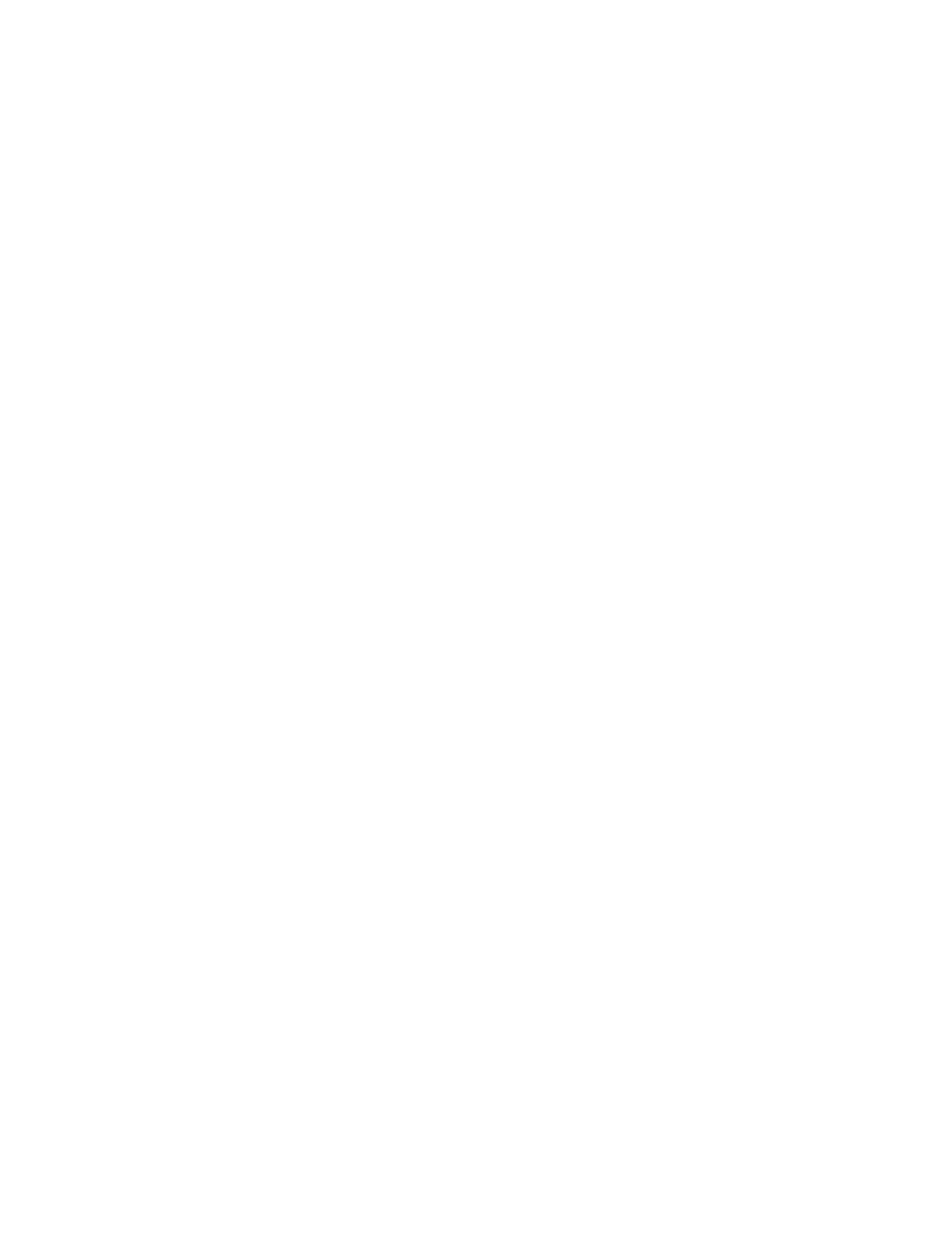## **CDHA Board Members**



Bonnie Blank (DHEC)

Palmer Nelson (NL)



Anna Maria Cuzzolini  $(OC)$ 



Lynn Smith (BC)



Dominque Derome (FDHRA)

> Diane Thériault (NB)



Wanda Fedora (NS)



Patty Wickstrom (Junior IFDH Representative, AB)



Evie Jesin  $(ON)$ 





Carol-Ann Yakiwchuk (MB)

free time, Anna Maria and her husband Sal enjoy travelling, biking, gardening, baking, as well as taking nature walks.

Susan Vogt (SK)

### **Dominque Derome** (Federation of Dental Hygiene Regulatory Authorities)

Dominique is a graduate of the UQAM (University of Quebec in Montreal) who obtained the title of CMA (Certified Management Accountant) in 1994. From 1994 to 1999, she acted as controller for the Quebec Chamber of Commerce. In 1999, she also was closely associated with the *International Mosaïcultures,* held in Montreal in 2000. Since 2001, she has been the Executive Director of the Ordre des hygiénistes dentaires du Québec (OHDQ). She was also a member of the Board of CMA Quebec from 1999 to 2004 and now sits on the Board of CMA Canada. She has a passion for dental hygiene. Dominique is very proud of her six- and 9-year old daughters, Marie-Eve and Sophie. She also enjoys travelling and relaxing weekends with the family.

### **Wanda Fedora** (Nova Scotia)

Wanda Fedora lives on Cape Breton Island and has practised most of her 25 years there, with a husband and wife dental team. Wanda graduated from Dalhousie University in 1980 and both her son and daughter graduated from Dalhousie this spring while she celebrates her 25th anniversary of her graduation. She loves to travel with her husband and has hosted exchange students over the last nine years. She has a passion for sewing and among her many hobbies, she has a reputation for making chocolates, which she considers her dental hygiene alter ego! She is very involved in her Catholic church and she chairs a local youth ministry board as well as a local

### **Bonnie Blank** (Dental Hygiene Educators of Canada)

Bonnie received an Associate Degree from Marymount College in Arlington, Virginia; graduated from Columbia University, New York, with a Bachelor of Science in Dental Hygiene (1969); and from Gonzaga University, Spokane, Washington, with a Master of Arts in Administration and Curriculum (1998). She has practised for 35 years, either full- or part-time, in general, periodontal, and public health in both Canada and the United States. She has taught dental hygiene for 10 years on a full-time basis to undergraduates at Camosun College, Victoria, British Columbia. She has continued practising on a summer relief basis in a general dental office for the last 7 years. She has been a member of the American Dental Educators Association (ADEA) and has been a poster presenter at their annual session. She is currently a new member to the DHEC board. She is married with four daughters and one granddaughter. Her spare time interests include a passion for running, yoga, and hiking. She looks forward to her term with CDHA as the representative for DHEC.

### **Anna Maria Cuzzolini** (Quebec)

Anna Maria graduated from CEGEP John Abbott in 1992. Upon completing a Multidisciplinary Dental Hygiene Residency Program at the Jewish General Hospital (1993) in Montreal, she immersed herself in general practice where she still practises full time. Anna Maria got a taste for administrative work when she was a "dental hygiene representative" for four years in a large dental office, acting as liaison between a staff of eight dental hygienists and the administrative office of that clinic. A future dream for Anna Maria includes the possibility of either teaching dental hygiene or perhaps working for the professional Order of Dental Hygienists of Quebec. In their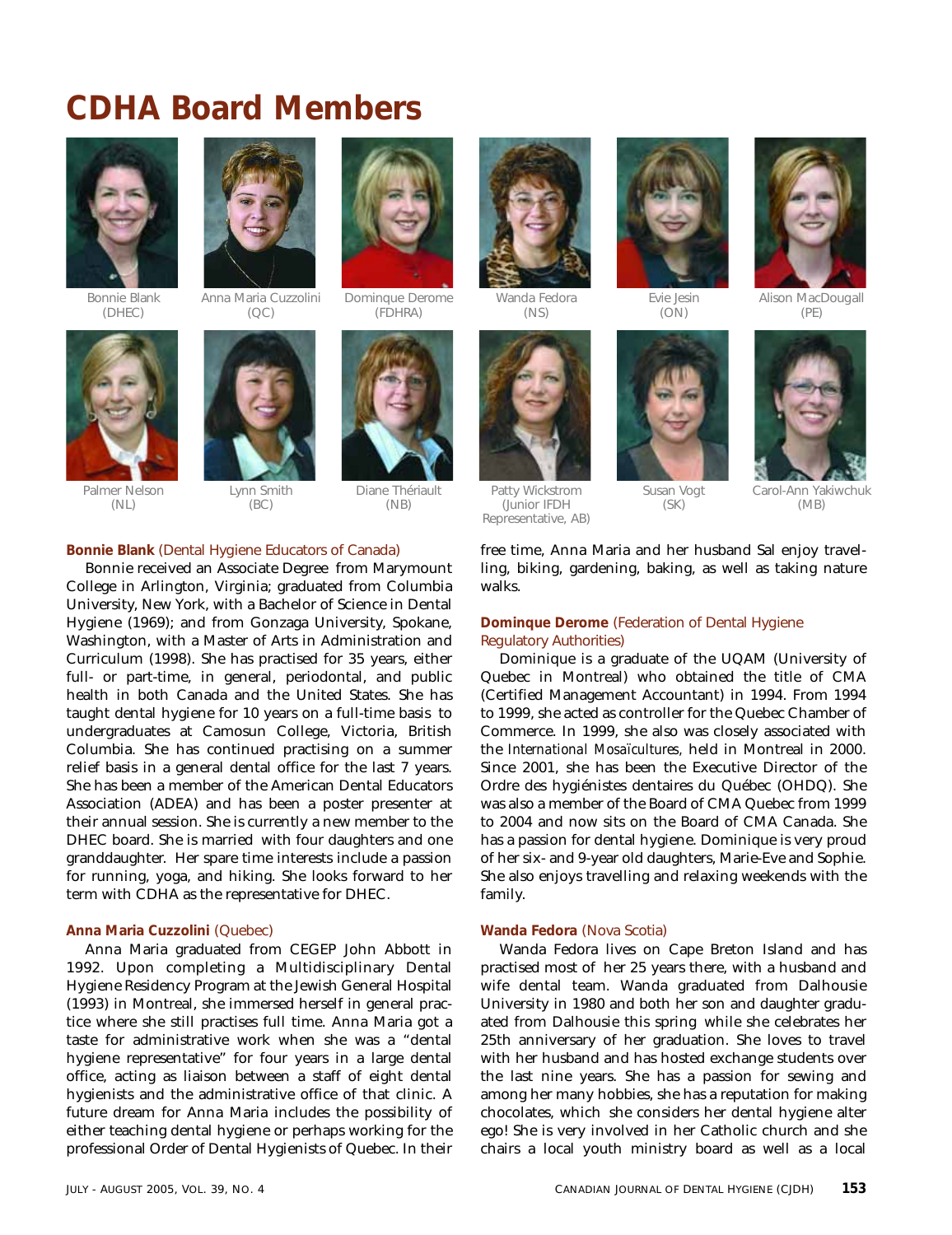endeavour that has financed a boarding school/orphanage in Honduras. She is currently working with a few local dentists to bring an oral health mission to that country. She has been actively involved in organized dental hygiene since graduation and has served many terms as chair of her Cape Breton Component of the NSDHA. She has also served two terms as President of the NSDHA and is in her third year as provincial newsletter editor. She is a member of the legislative committee of the NSDHA and is actively involved in pursuing self governance for Nova Scotia dental hygienists.

### **Evie Jesin** (Ontario)

Evie Jesin graduated in 1974 from the University of Toronto with a diploma in Dental Hygiene and in 1978 with a Bachelor of Science degree. She holds a certificate in Pedagogy and in 1982 completed the restorative dental hygiene program at George Brown College. Since 1976, Evie has been employed by George Brown College as a professor to dental assistants, dental hygienists, restorative dental hygienists, and denturists. She has lectured extensively in Canada, United States, and England in histology, periodontics, and ethics as well as being a consultant to various organizations. She has served as a dental hygiene official observer to the Royal College of Dental Surgeons and was a member of the transitional council for the College of Dental Hygienists of Ontario. From 1993–2003, she was a council member on the College of Dental Hygienists of Ontario and has served as vice-president and president. Evie has had extensive media training and has been featured in newspaper articles, on radio, and on television dealing with oral health issues and access to dental hygiene services. She has worked for 30 years in the field of periodontics.

### **Alison MacDougall** (Prince Edward Island)

Alison graduated from Dalhousie in 1990 with a Diploma in Dental Hygiene. In 1997, she completed her Certificate in Adult Education from Henson College and most recently earned her Human Resource Management Certificate from Holland College. Over the past 14 years, she has practised in both private practice and Public Health. She has also been president of the Nova Scotia Dental Hygienists Association and the Prince Edward Island Dental Hygienists Association. At present, she is working three days a week in a two-dentist practice and spends her leisure time with her husband renovating their house and chasing their two-year-old son Aidan.

### **Palmer Nelson** (Newfoundland and Labrador)

Palmer Nelson was born and raised in Halifax, Nova Scotia, and is a graduate of Queen's University, BA Biology (1982). She received her Diploma in Dental Hygiene from Dalhousie University (1989). She has practised both fulland part-time in general dentistry practices in Halifax, Nova Scotia, and St. John's, Newfoundland and Labrador, for 16 years. An active member of her provincial dental hygiene associations, she has been secretary for the NSDHA (1989–91) and has held committee positions with the NLDHA over the past 14 years. Her most recent responsibility was as committee coordinator for the removal of direct supervision of dental hygienists and related legislative issues. A commitment to quality continuing education and chairing a Scholarship and Awards Committee were past commitments. Palmer especially enjoys developing community and public health presentations and relating the role of the dental hygienist to the media. She is very involved with School Councils in her children's schools and serves as the Gown Convener for 150 children for the internationally renowned Newfoundland Symphony Youth Choir. She lives in colourful St. John's with her husband, Richard, and three daughters and was a dedicated volunteer at the June 2004 CDHA Conference in that city. Hiking, kayaking, skiing, and swimming with her family and dog are a few of her active pursuits.

### **Lynn Smith** (British Columbia)

Lynn Smith received her Diploma in Dental Hygiene from the University of British Columbia in 1978 and her Provincial Instructor's Diploma in 1994. After graduation, Lynn has worked in general and periodontal clinical practice settings and has been working in dental hygiene education since 1985. Lynn is a full-time faculty member at Vancouver Community College and was the Department Head of the Dental Hygiene Program from 1994 to 2001. Her teaching focus is on the clinical practice courses, client care, and radiology. Lynn continues to practise clinically in a general practice one day a month. Lynn has been involved previously with local and provincial dental hygienists' association as treasurer, secretary, board member at large, and as a member of various committees. She is currently a full member of the Board for the BCDHA. Lynn has been an accreditation surveyor for dental hygiene programs for the Commission on Dental Accreditation of Canada and an item writer and reviewer for the National Dental Hygiene Certification Board examination. She is the Local Anesthesia course assessor for the College of Dental Hygienists of British Columbia. Lynn lives in Langley, B.C., on a hobby farm with her husband, Greg, three horses, two dogs, and a cat. Her spare time involves helping to train and ride the racehorses, playing with the other pets, gardening, cooking, and spending time with friends and family. The Smiths love to travel and try to have a foreign holiday as often as possible.

### **Diane Thériault** (New Brunswick)

Diane has been a practising dental hygienist in Moncton, New Brunswick, since 1987. Her professional career has spanned the scope of a small pediatric practice to a very busy general practice that includes six dentists and seven dental hygienists. She embarked on a career in dental hygiene after receiving her diploma in Dental Hygiene from Collège de Maisonneuve in Montréal. Prior to her studies in dental hygiene, she spent one year in each of the science and business administration programs at the Université de Moncton. Diane's dedication to the profession of dental hygiene has been marked by her vol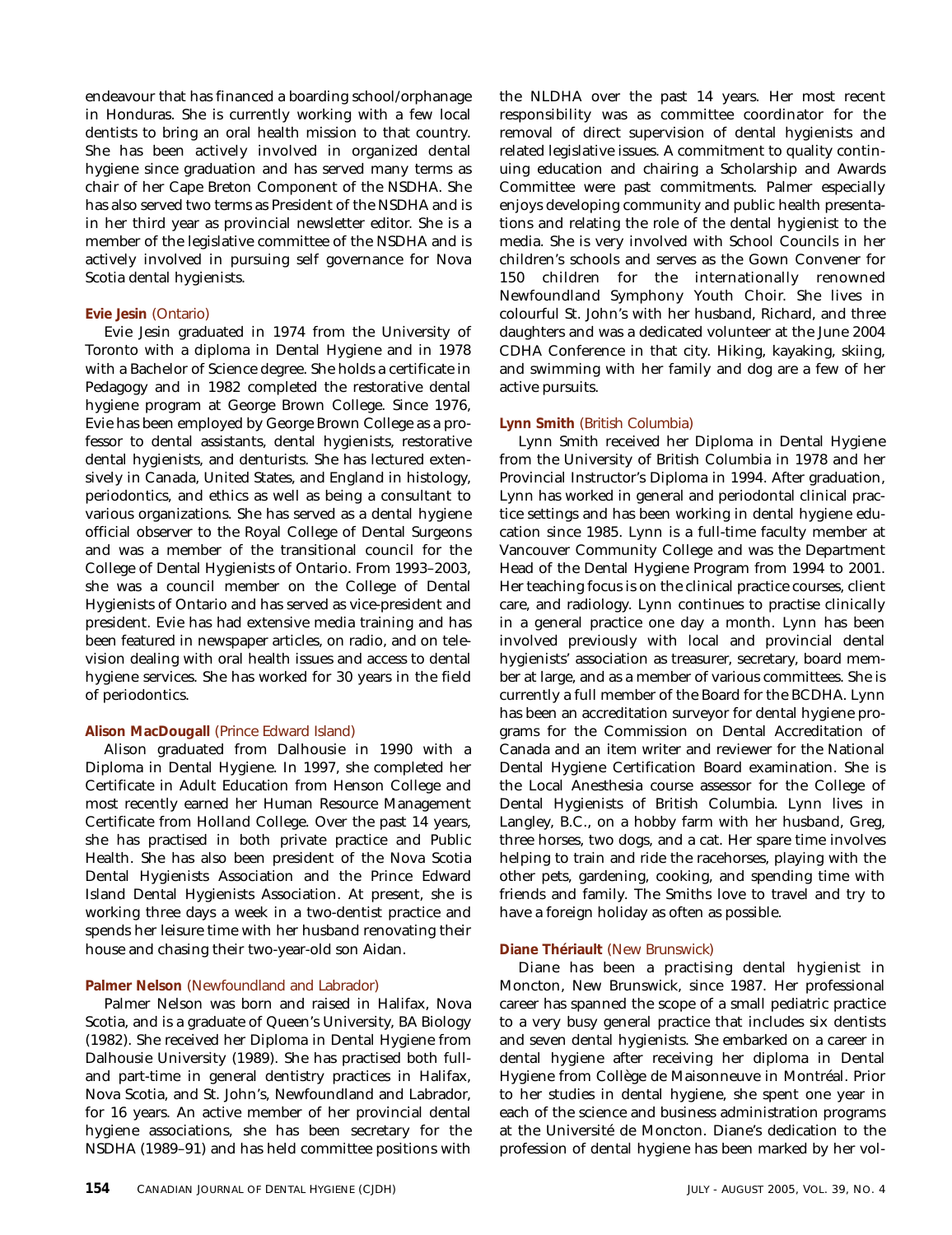unteer participation on various boards and committees, which include the following: member of the organizing committee for the 2nd Annual CDHA Professional Conference held in Moncton; Treasurer of the New Brunswick Dental Hygiene Association for eight consecutive years, starting in 1992; representative of New Brunswick dental hygienists on the board of CDHA for the past three and a half years; President of CDHA since March 2005.

### **Patty Wickstrom** (Junior International Federation of Dental Hygienists Representative; Alberta)

Patty received a diploma in Dental Therapy in 1982 from Wascana Institute of Applied Arts and Sciences, now known as SIAST. After working with the Saskatchewan Dental Plan for four years, Patty returned to Wascana Institute to pursue Dental Hygiene in which she received a diploma in 1987. Directly following, Patty moved to Edmonton, Alberta, to practise for two years in private practice and then moved to Vancouver where she practised for three years. Patty currently resides in Calgary with her dog and cat where she has been practising dental hygiene for the past 13 years. She has served in many capacities regarding dental hygiene, including volunteering for the organizing committee of the 1996 CDHA Annual Professional Conference, eight years as a councillor with the Alberta Dental Hygienists Association, and as ADHA President. Patty first served as a CDHA Board of Director in 1999 and has been elected to represent Canada as Junior Representative of the International Federation of Dental Hygiene. Patty is CDHA's Past President. In her spare time, she also runs the odd marathon.

### **Susan Vogt** (Saskatchewan)

Susan is a graduate of Wascana Institute of Applied Arts and Sciences of Saskatchewan with a diploma in Dental Therapy (1985) and Dental Hygiene (1987). She spent most of her clinical career working full-time in a periodontal office in her home city Regina. In the last few years, she has had the opportunity to slow down and experience part-time employment as a clinician in general dentistry. Susan is the past president/chair of the Saskatchewan Dental Hygienists' Association where she served two terms of 3 years, the last term as president. She has been active in her provincial association since graduation. She has been happily married for 18 years and enjoys numerous hobbies, travel, pets, family, and friends.

### **Carol-Ann Yakiwchuk** (Manitoba)

Carol Yakiwchuk graduated in 1992 from the University of Manitoba with a diploma in Dental Hygiene. Following eight years of practice in general dentistry, she joined the Health Promotion Unit of the University of Manitoba's Centre for Community Oral Health. In addition to health promotion programming and delivery for numerous underserved populations, Carol works closely with undergraduate dental and dental hygiene students as an instructor, lecturer, facilitator, and mentor. She provides clinical care one day a week in long-term care and has been actively involved in the development of mouth care policies, educational resource materials, and in-services for caregivers and health professionals. Carol is a member of the International Association of Dental Researchers and presented a scientific poster at the 2003 conference in Sweden. She continues to serve on the MDHA executive and is actively involved in pursuing self-regulation in Manitoba. Committed to life-long learning, Carol has completed the requirements for the pending University of Manitoba BScDH degree and looks forward to undertaking graduate studies in the near future. She spends her leisure time enjoying life with her husband Terry, and children Ben and Amanda. Along with her passion for gardening, she loves to hike, swim, and boat at their family cabin in Lake of the Woods.

#### **Volunteering for a Brighter Future** *(continued from page 147)* The inherent power of volunteers lies in their nature

members. We search for a diversity of opinions. Again, your comments or opinions could create a swarm of ideas that, in the end, will improve the profession of dental hygiene.

There is also a tremendous potential for all our members to act as volunteers simply by promoting the crucial role professional dental hygienists play in fostering good oral health and in helping to prevent diseases. This important service can be performed during your daily activities through your conversations with your patients and your acquaintances. We often forget that a central role of volunteering is as a promoter of public awareness. In this respect, your personal contacts constitute a key value of volunteering because human interaction is a much more powerful medium for sharing information, and building understanding and cooperation with various segments of the community.

and spirit. Volunteering is based on non-financial motivations; they are more personal and social in nature. This can often open doors to a different and closer level of relationship and trust with co-workers and local communities, bringing increased potential for greater awareness of the value professional dental hygienist bring to the oral health of our citizens.

Finally, I want to express my gratitude to our past and present volunteers and urge all of you to do your part in fashioning your vision of the ideal profession of dental hygiene. We must be the builders of the profession we want to work in and that we will pass on to future generations. So please share your ingenuity, your skills, and your dreams for the betterment of our profession.

*You can contact Diane Thériault at <president@cdha.ca>.*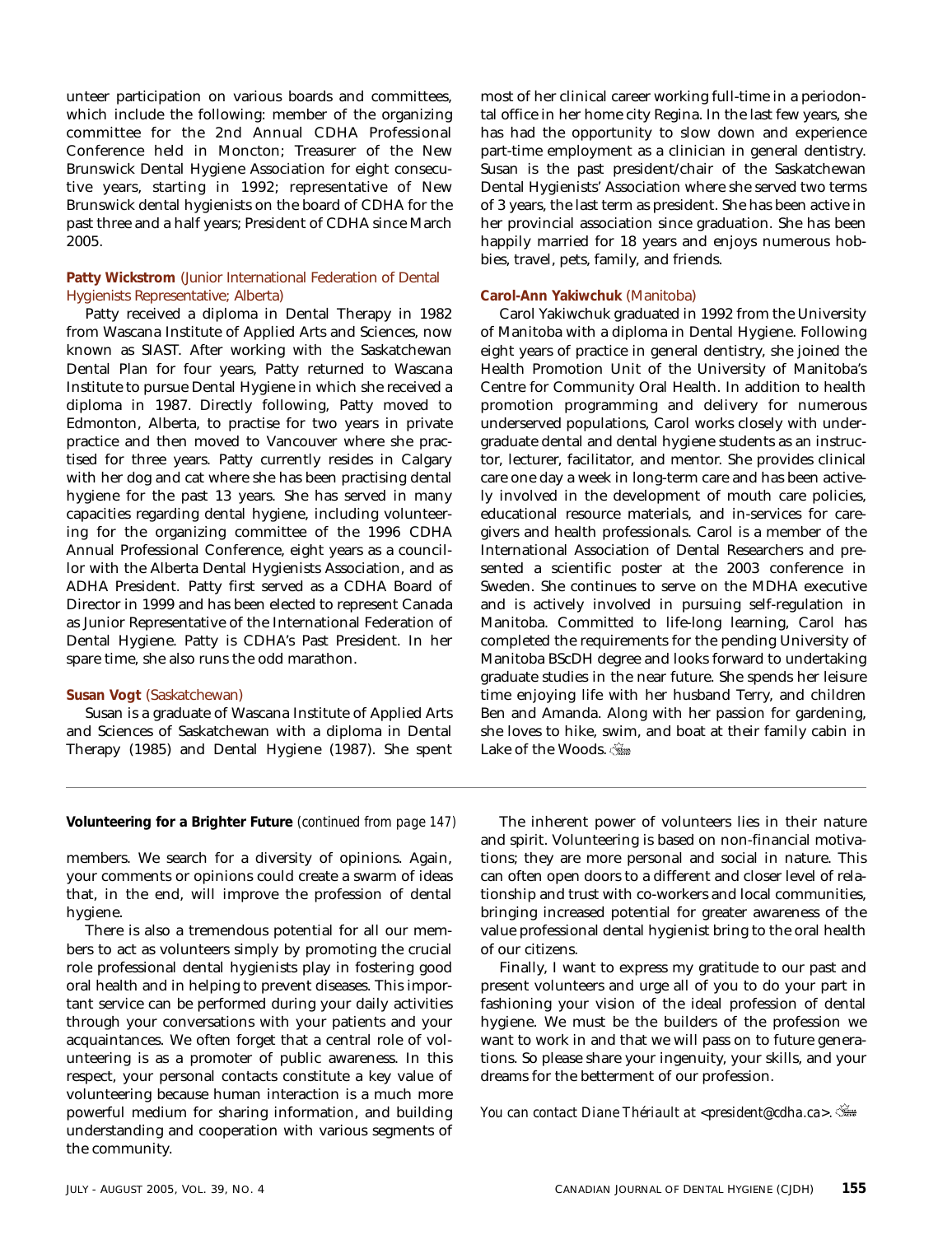### EVIDENCE FOR PRACTICE

## **Practice-Based Research: One More Piece of the Puzzle?**

*by Susanne Sunell, DipDH, BA, MA, EdD Scientific Editor of CJDH*

 $\frac{1}{2}$ N DENTISTRY, CLINICAL TRIALS ARE OFTEN CITED AS EVIdence of our practice research. The idea of research in practice is not a new idea. However, the term "practicebased research" is now being shaped into a new concept, one that pertains to research conducted by clinicians in their own practice settings with involvement of multiple clinicians in multiple practice settings (http://grants.nih .gov/grants/guide/rfa-files/rfa-hs-00-004.html). In some ways, this discussion is similar to those surrounding action research strategies where the participants in the study are involved in the ongoing shaping of the research. While the inclusion characteristic is similar, the clinicians in practice-based research (not the study participants) are included. This approach involves practitioners within the research process in deliberate and systematic ways.

### *We need to look toward our practice settings for data to substantiate the outcomes of our services.*

The impetus for this approach arose in the medical area. Practitioners noted that medical research often occurred in academic areas and often involved urban populations. They noted a gap in the research and their experiences as practitioners providing care for diverse populations. Underserved populations such as those in low socioeconomic groups and ethnically diverse groups, as well as those living in rural areas, were not commonly represented in the research samples. A group of doctors who were concerned about this gap formed a network of practitioners who started to conduct research within their diverse practice settings. This network is credited with the birth of Practice Based Research Networks (PBRNs) in the United States (http://hsc.unm.edu/rios/pbrns.htm). These are designed to bring researchers and practitioners together in exploring issues with the goal of making research more relevant and applicable to diverse clients. These networks have grown across the country and are now the recipients of research grants.

Another factor that has influenced this approach is the pervasive influence on public policy of the accountability movement, as shown in the connection to outcomes. This discussion is also linked to the concentration on evidencebased practice that permeates medicine and dentistry. The focus on outcomes research related to health care has altered the culture of health care practice and research. Research is no longer just in the domain of a few specialized individuals. From a dental hygiene perspective, Wilder (www.adha.org/publications/nrc/wilder.htm) suggests that we need to look toward our practice settings for data to substantiate the outcomes of our services. Practitioners need to understand the strategies for standardized data collection to help implement evidencebased interventions.

How do we interpret these different approaches to research? Obviously, conducting research in practice contexts involves many challenges compared with clinical trials that are commonly viewed as the most rigorous and credible sources of knowledge. Concerns are numerous and include the areas of sampling, measurement, and calibration, and the issue of bias, to name just a few. However, proponents suggest that health care professionals bring their professional expertise to the data collection phase and that these professionals are well prepared and able to manage this aspect. Those who look for opportunities to generalize to larger populations may be disappointed in this approach. This type of research tends to be highly contextualized, just like case studies. While it may be challenging to generalize to other populations, such research can provide us with a better understanding of similar types of groups and can perhaps help us understand our own contexts better. We can learn from the experience of others, even if our contexts differ.

In this issue is a practice-based study that involved dental hygienists from across Canada. The author has written a preamble that makes a case for practice-based research having a place in the vertical integration of evidence. The evidence-based approach as commonly discussed in dentistry tends to direct our attention to clinical trials and the number of clinical trials; the meta-analysis of these studies directs our attention toward a horizontal perspective. However, one can also build a case by using different types of research as supporting evidence.

I am optimistic that the practice-based article will initiate a discussion about clinical research and the place of clinical practitioners and private dental practices within the context of clinical research. Perhaps this approach will provide us with one more piece of the puzzle that will help us to better understand our practice contexts and to build the capacity of our profession for research.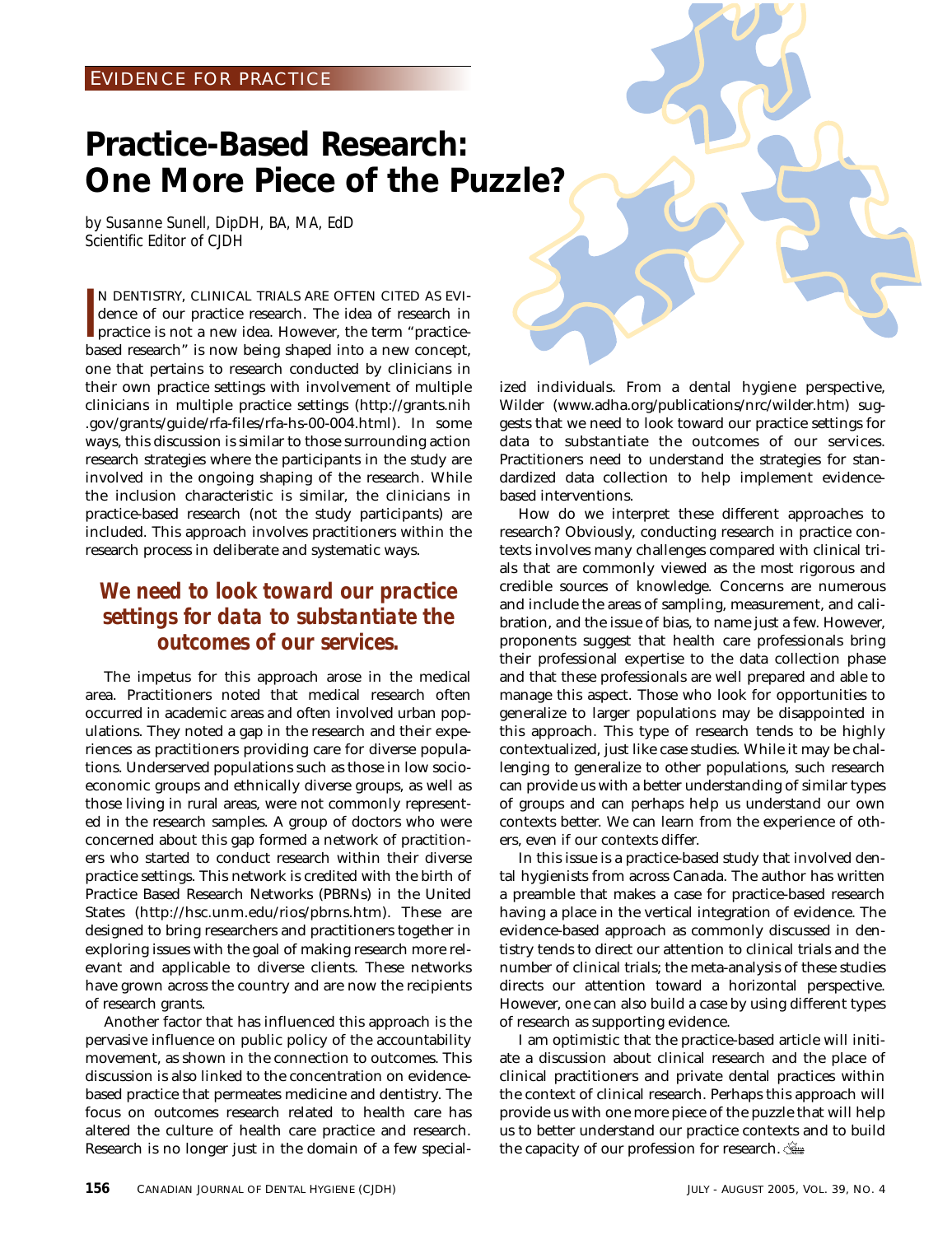## **The Sonic Toothbrush in Practice – Canadian Findings**

*by Marilyn Goulding, RDH, BSc, MOS*

### **ABSTRACT**

This study is the Canadian arm of a practice-based survey conducted in North America by full-time dental hygienists on their clients in need of improved oral hygiene. The objective was to determine if the power toothbrush Sonicare Elite® could be used to improve intra-oral conditions and increase compliance and user satisfaction when presented to clients in the dental office by their own hygienists. The study design was single group, pre-test, post-test with a total (final) study panel of 913 dental hygienists and 1,760 clients. The Canadian section was 152 clinicians and 281 clients. Conditions and beliefs were recorded for both dental hygienists and clients at baseline and after 90 days of Sonicare Elite® use. The results indicated 97% of clients felt they had improved oral hygiene and 84% indicated they had increased their toothbrushing habits to twice per day. Periodontal status was reported to have improved in 96% of the clients with roughly half of the clients experiencing a reduction in gingival inflammation, bleeding, and overall plaque accumulation. Additionally, one-third of the clients had diminished extrinsic stains while 41% showed a reduction in re-formed supragingival calculus deposits. Dental hygienists experienced improvements in their own oral health and 99% indicated they were satisfied with the Sonicare Elite®. After the 90-day trial period, dental hygienists demonstrated a shift in their recommendation patterns away from other power brushes, with 98% stating they would recommend the Sonicare Elite® to those clients in need of improved oral hygiene.

### **RÉSUMÉ**

La présente étude constitue le volet canadien d'une enquête nord-américaine reposant sur la pratique. Celle-ci a été effectuée par des hygiénistes dentaires à temps plein, auprès de leurs clients qui avaient besoin d'améliorer leur hygiène bucco-dentaire. Elle avait pour objectif de déterminer si l'on peut se servir de la brosse à dents électrique Sonicare Elite® pour améliorer les conditions à l'intérieur de la bouche et accroître le respect des règles à suivre et la satisfaction des utilisateurs, si cette brosse à dents est présentée aux clients par leur propre hygiéniste, dans le cabinet dentaire. L'étude a porté sur un seul groupe et a fait appel à la méthode prétest post-test, appliquée à un échantillon (final) permanent de 913 hygiénistes dentaires et de 1 760 clients. Le volet canadien comprenait 152 cliniciens et 281 clients. Les conditions et les convictions ont été consignées tant pour les hygiénistes dentaires que pour les clients, au départ et après 90 jours d'utilisation de la brosse à dents Sonicare Elite®. Selon les résultats, 97 % des clients estiment avoir amélioré leur hygiène bucco-dentaire et 84 % ont indiqué qu'ils se brossaient désormais les dents deux fois par jour, ce qui constitue un progrès. On rapporte que la situation parodontale s'est améliorée chez 96 % des clients, la moitié d'entre eux environ ayant connu une réduction de l'inflammation des gencives, des saignements et de l'accumulation globale de plaque. De plus, on observe une réduction des taches externes chez un tiers des clients et une réduction de la reformation de dépôts de tartre sus-gingival chez 41 % d'entre eux. Les hygiénistes dentaires ont senti une amélioration de leur propre santé bucco-dentaire, et 99 % de ces personnes ont fait part de la satisfaction que leur procurait la brosse à dents Sonicare Elite®. Après la période initiale d'essai de 90 jours, les hygiénistes dentaires ont montré qu'ils et elles avaient tendance à recommander cette brosse à dents électrique plutôt que d'autres, 98 % déclarant qu'elles et ils en recommanderaient l'utilisation aux clients ayant besoin d'améliorer leur hygiène bucco-dentaire.

### **AUTHOR'S PREAMBLE: MAKING SENSE OF RESEARCH**

In the interest of understanding how to "judge" the value of a clinical study, this preamble "places" the following paper on dealing with practice-based research in its proper place in the continuum of research.

We begin any quest with laboratory or basic science; it is next taken to animal studies and then onto controlled human clinical trials. These controlled trials go through Phases I, II, and III before a new product is brought to market. Following its introduction to the public, Phase IV reallife studies bring added information to the clinician. These final studies should be evaluated with the knowledge that they are *not* controlled clinical trials. They must be viewed in the context of how the product will be used in the market place, with each professional and each dental client interpreting the use and results in his or her own way. Read on to get the background information; then go on to read the actual study. Perhaps you were even one of the clinicians involved!

Have you ever, as a clinician, tried to make clinical decisions about a new product or therapy on the market? Ever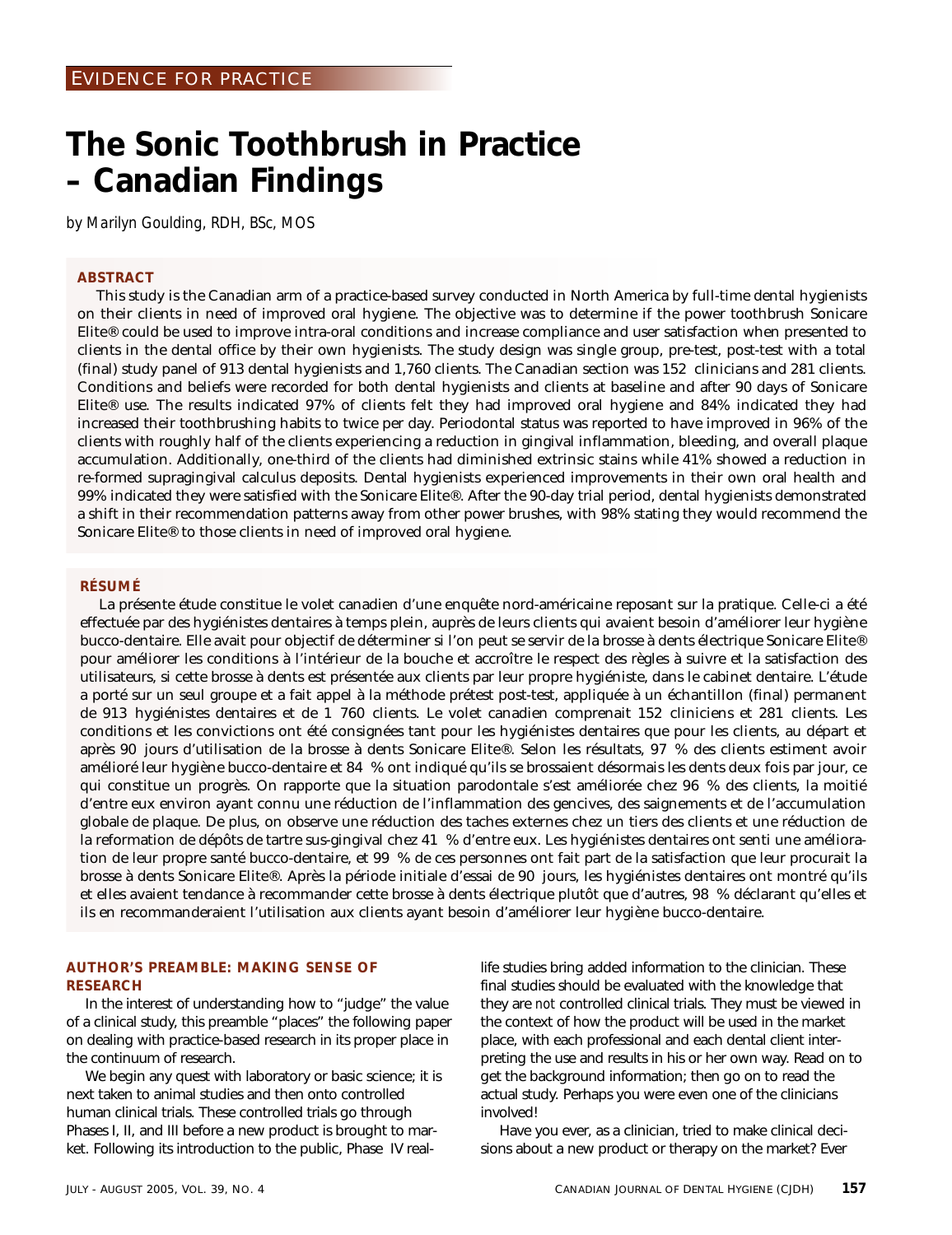done your own "comparison studies" in practice to see which direction to take with clients? Would a client respond better to one type of therapy versus another? And does this sound familiar: just when you begin to think you have a feel for what works best, you get a client who responds just the opposite way and your "theory" is lost to indecision once again!

Here is where you see the power that a formal clinical study can have in the decision-making process. Having a group of similar subjects, half on one therapy and half on the other, can give you the answers that take years to get in clinical practice. This is why clinical comparisons in your practice are known as anecdotal evidence and formal clinical trials on large numbers of subjects are able to be added to other similar studies to form a true evidence base for decision making.

Although research is aimed at eventually finding answers, its first steps identify many additional questions in response to each small step gained. That is the nature of research: to sort the conundrum into manageable parts so that each may be investigated fully, eventually leading to a further understanding of a concept that is likely much larger than you could have envisioned to start. Picture Galileo discovering a whole universe when all he was looking for was the relationship of the earth to the sun…. You get the idea!

Clinical trials for diagnostics, therapeutics, and medical/dental devices is considered applied or practical-use science. This is a follow-up from a test, formulation, or technology, formerly developed in basic science laboratories. When this happens, government agencies (the Food and Drug Administration in the United States or Health Canada's Therapeutic Products Directorate) get involved. They have strict guidelines that take these human-subject trials through the various phases before the item in question can be approved for sale in the marketplace.

**Phase I** studies focus on the *safety* of a proposed product. The studies are usually small and all aspects are very controlled. The subjects are carefully screened to select those who qualify for the study. If, for instance a new mouthwash is being tested that claims to reduce plaque and gingivitis, then subjects with certain levels of plaque and gingivitis must be selected. In this way, the two groups being compared are so alike that any differences must be attributed to the test vs. control substance.

**Phase II** studies go on to test *efficacy* or how well the product works. The study group gets progressively larger as each phase is completed. The trials are still very controlled in order to see any differences in the groups more easily.

The best design is when the subjects are randomly assigned to either the test or the control group. Other features that make a good clinical trial include blinding the examiners who are measuring the effects of the test and the control. They are not aware to which group each subject is assigned. Double-blinding is achieved when neither the subjects nor the examiners know if the subject is in the test group or the control group. Other desirable factors in a welldesigned clinical study may include calibration of the examiners. This means that they have been tested to see that their measurements (for example, pocket depths or tissue evaluation) are similar. Keeping the number of examiners down to

one or two, if possible, is also considered a factor in collecting the most accurate of information.

**Phase III** studies are targeted at *dosage* questions to determine if the test substance is best used at a certain concentration, volume, and time frame or if another approach is better. The groups of subjects continue to get larger and the studies often get longer. It is usually sometime during Phase III studies that the market approval is given for the product and it becomes available to consumers.

The government agencies do not assume a hands-off approach once a product is on the market. Long-term use in a population is the very best clinical trial. Once a product is on the market, then the control in a trial is loosened. The developers of the product, and the government agencies that approves it, are looking for continued data from usage in real life. Granted, the safety, efficacy, and dosage issues are now sorted out but all of these studies were conducted under very controlled conditions in order that the cause for any differences in the groups can be identified.

**Phase IV** studies are purposefully less controlled trials conducted under actual usage conditions to do a final check on any possible interactions a new product may have when all aspects of life impact on it in actual use. Clinical groups are often recruited to supply feedback on a product by evaluating patients who are using the drug, device or new technology. Although there may be a specific form with standard questions to answer, measurements to take or tests to apply, there is no division of groups by random assignment and usually no calibration of examiners to make sure they are collecting the data in the same way. It is understood that these are real-life conditions and if the doctors, dentists, dental hygienists and/or nurses are conducting treatment, they are qualified to make professional judgments and take measurements appropriately. For instance, if probing pocket depths (PPDs) and gingival index (GI) are requested of a volunteer office to measure the effects of a new mouthwash, then the dental hygienist collecting this data is licensed to practise and therefore knows how to measure a pocket and determine a measure for inflammation in the tissue. For this reason, Phase IV studies are usually quite large to allow for slightly different measurements from a variety of clinicians. The clinicians provide data from clients who agree to allow the observations and/or measurements of their own case to be submitted. There is no division of groups assigned to a test substance or a control. The product is in actual use and its effect in actual use conditions is being tracked.

The following study is a new approach on a Phase IV study. It was initiated by a dental manufacturer and conducted by a market research group. The product they were seeking information on is a new sonic toothbrush. Although there are many studies leading up to the release of this particular product (or any product), there are often few, if any conducted in the actual clinical setting after the product has become well known and well used in the marketplace. This particular study solicited volunteer, practising dental hygienists and their dental clients. It is meant to be a reflection of real perceptions, usage, and opinion. Although the collection of data was standardized by sending out set forms, giving explicit instructions, and providing guidance to the clinicians,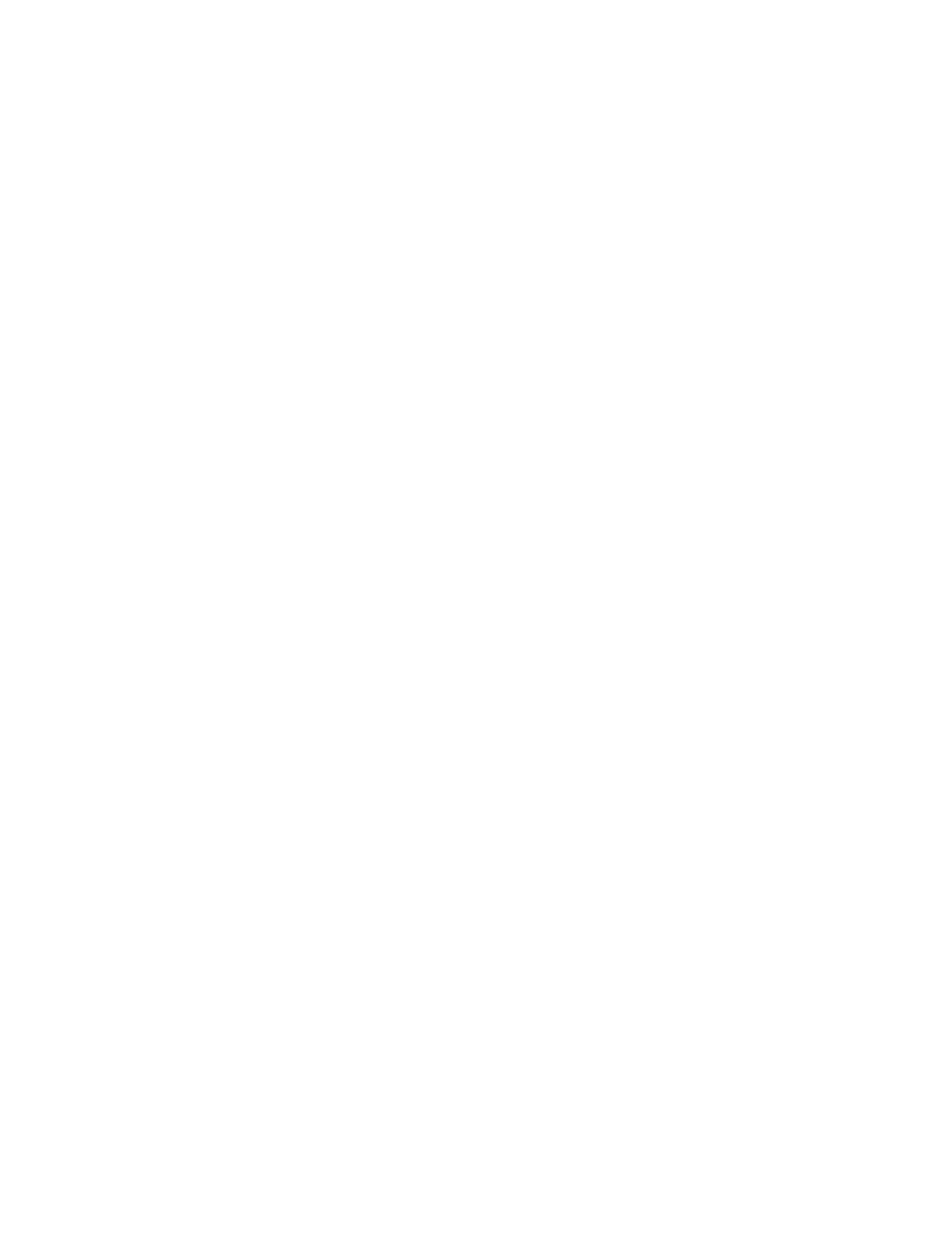they were all volunteering to conduct this trial on their own as their first foray into research. The exercise has been termed "practice-based research" and it is one more source from which the clinician can gain information.

Each level of information is good information. Research may start with test tubes in the laboratory and progress through animal studies to the Phase I, II, III studies on human subjects, but all products are eventually used in the population. Granted, there is much more room for error when the controls are not there, but that is ultimately how our clients use these products—without control. They brush with their own styles, they rinse for the amount of time they wish, they floss (or don't floss) according to their own personal choices.

Practice-based research has its own place in the study design continuum. If we understand the progression of how studies are conducted, then this type of study can be read and taken in the proper context. If we evaluate it based on what is considered a good design for controlled phase studies, then we may discount its value too readily. Anything tried once readies the way for new and improved methods. Here is an example of practice-based research. We can take from it, in proper context, what we will. There are design flaws, things which may have been done better, but this information came from licensed, practising dental hygienists just like you. Their information is here to be shared.

*– MG*

### **INTRODUCTION**

**CONTINUOUSLY**<br> **CONTINUOUSLY**<br> **CONTINUOUSLY**<br> **CONTINUOUSLY**<br> **CONTINUOUSLY**<br> **CONTINUOUSLY**<br> **CONTINUOUSLY**<br> **CONTINUOUSLY**<br> **CONTINUOUSLY**<br> **CONTINUOUSLY**<br> **CONTINUOUSLY**<br> **CONTINUOUSLY**<br> **CONTINUOUSLY**<br> **CONTINUOUSLY** evolving to meet the ever-increasing demands of our population; consumers seek products that are easier, faster, and better.1 Dental professionals have long recognized that when the dental client finds a product that simplifies the task, compliance with oral hygiene regimens improves.2 The dental professional also has the ethical responsibility to make recommendations for oral health care from "evidence-based" conclusions.3 What constitutes evidence-based decision making (EBDM)? It is defined as "the conscientious, explicit and judicious use of current best evidence in making decisions about the care of individual patients."4 We can glean this information from many and varied resources, the most rigorous of which is scientific evidence from the randomized, controlled clinical trial (RCCT), applied mainly to the evaluation of new treatments and/or devices.<sup>5</sup> However, it is how an approved new treatment or device is accepted and utilized by the dental client that really determines the overall benefit to the client and thus the improvement in the oral health of the population from its use. This type of research must be gathered "in the field," surveying from the many practices across the country to ascertain the outcome of a new regimen. This is determined by comparing the oral health of users prior to its introduction to improvements or declines in oral health after a designated period. This "real world" approach, although less rigorous in design and more subjective in nature, is also encouraged in the process of evidence-based decision making. It accounts for the fact that even the best of therapies, if underutilized, will be of little use. Therefore, a combination of clinical research, professional evaluation, and consumer response is a recognized tri-level evaluative model for arriving at treatment decisions.6,7

The following methodology details such a survey, conducted across North America, in actual offices with grassroots dental hygienists and their clients. You will note that the professionals interpreted the survey and collected data as they would in their private practices. Subjectivity has been built into the study to determine product use, effect, and satisfaction. Because of this, the study panel was large.

This paper presents the Canadian results of this study, designed to determine the intra-oral effects of the Sonicare Elite® power toothbrush, compliance results, and satisfaction status after a 90-day trial period.

### **METHODS**

### **Study panel**

Dental hygienists responded to an invitation to volunteer for the study, published in *RDH* magazine, or via direct random mail. The dental hygienists who took part work full-time in major metropolitan practices. They agreed to use the Sonicare Elite® themselves, enroll two of their clients, and record baseline and 90-day data on both themselves and their clients on a standard survey form. Although any participant could have been a previous power toothbrush user, none in the study had previously used the Sonicare Elite". However, all subjects had a consistent recall history, had a need for further improvement in oral hygiene regardless of whether they currently used a manual or a power toothbrush. The total study population consisted of 1,100 dental hygienists and 2,200 dental clients; the Canadian contingent being 152 dental hygienists paired with 281 of their clients.

**Figure 1.** Study kit for Sonicare study

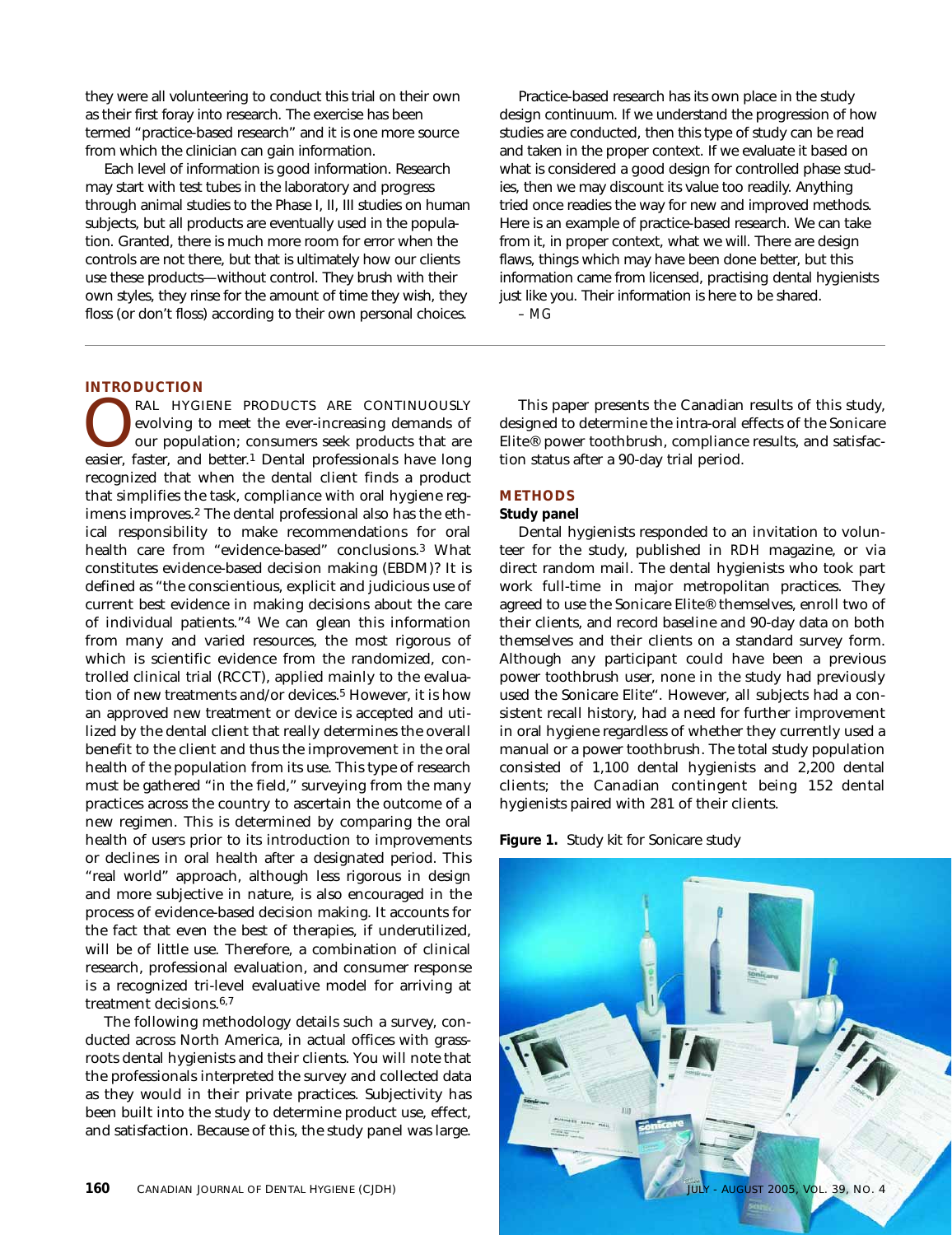### **Study design**

Each dental hygienist received a study kit (see figure 1) that included the following:

- a. Baseline data forms:
	- i. Initial patient evaluation: information on the clients' demographics, oral health, current type of brush used and satisfaction level, adjunctive oral hygiene aids and compliance levels (oral health evaluation to be completed by the dental hygienist according to his/her professional examination)
	- ii. Registered Dental Hygienist (RDH) initial selfassessment: information on the dental hygienists' demographics, own oral health, current type of brush used and satisfaction level, the type of brush most often recommended and for which client conditions
- b. 90-day data forms
	- i. Recall patient evaluation: repeat of the baseline data for comparative purposes (professional evaluation by the dental hygienist)
	- ii. Patient self-assessment: more detailed questions on demographics, compliance with the recommended study regimen, perceived changes in intra-oral conditions, and satisfaction evaluations (client's opinion)
	- iii. RDH final self-assessment: compliance with the recommended study regimen, perceived changes in intra-oral conditions, satisfaction evaluations, and changes in future client recommendation patterns
- c. Sonicare Elite® for each dental hygienist and client
- d. Appointment reminder cards
- e. Study log
- f. Pre-addressed, postage-paid return envelopes
- g. Detailed instruction sheet
- h. Three educational CD-ROMs (for one RDH and two clients)

All dental hygienist participants were provided with a toll-free help line and an email address to access assistance or clarification with study requirements if needed.

### **RESULTS**

**Baseline client evaluation by RDHs**

The typical client lived in an urban setting and was from a high socioeconomic level (average annual household income being upward of \$69,000) with 70% having a post-secondary education. They were 52% female and 48% male with a mean age of 46 years (see figure 2). Nearly three-quarters (71%) of the clients were exclusively manual toothbrush users. Only one in ten clients was a power toothbrush user only, while 16% used both power and manual brushes in their daily oral care regimen (see figure 3). The oral health profile of the clients consisted of the following: 27% were rated by their dental hygienist as either "excellent" (3%) or "good" (24%); 67% exhibited "gingivitis"; 54% had "periodontitis"; and 33% were categorized as having "poor oral hygiene"(see figure 4). These

categories were based on professional clinical examination. Their compliance measured at 43% was "excellent" (11%) or "good" (33%) with 97% brushing at least once a day and 60% brushing twice a day. The population tended not to use oral hygiene adjunctive aids with the exception of the 40% who flossed and the 17% who used mouthrinse.



**Figure 2.** Distribution of patients by age



**Figure 3.** Types of toothbrushes used



**Figure 4.** Baseline oral health profile of patients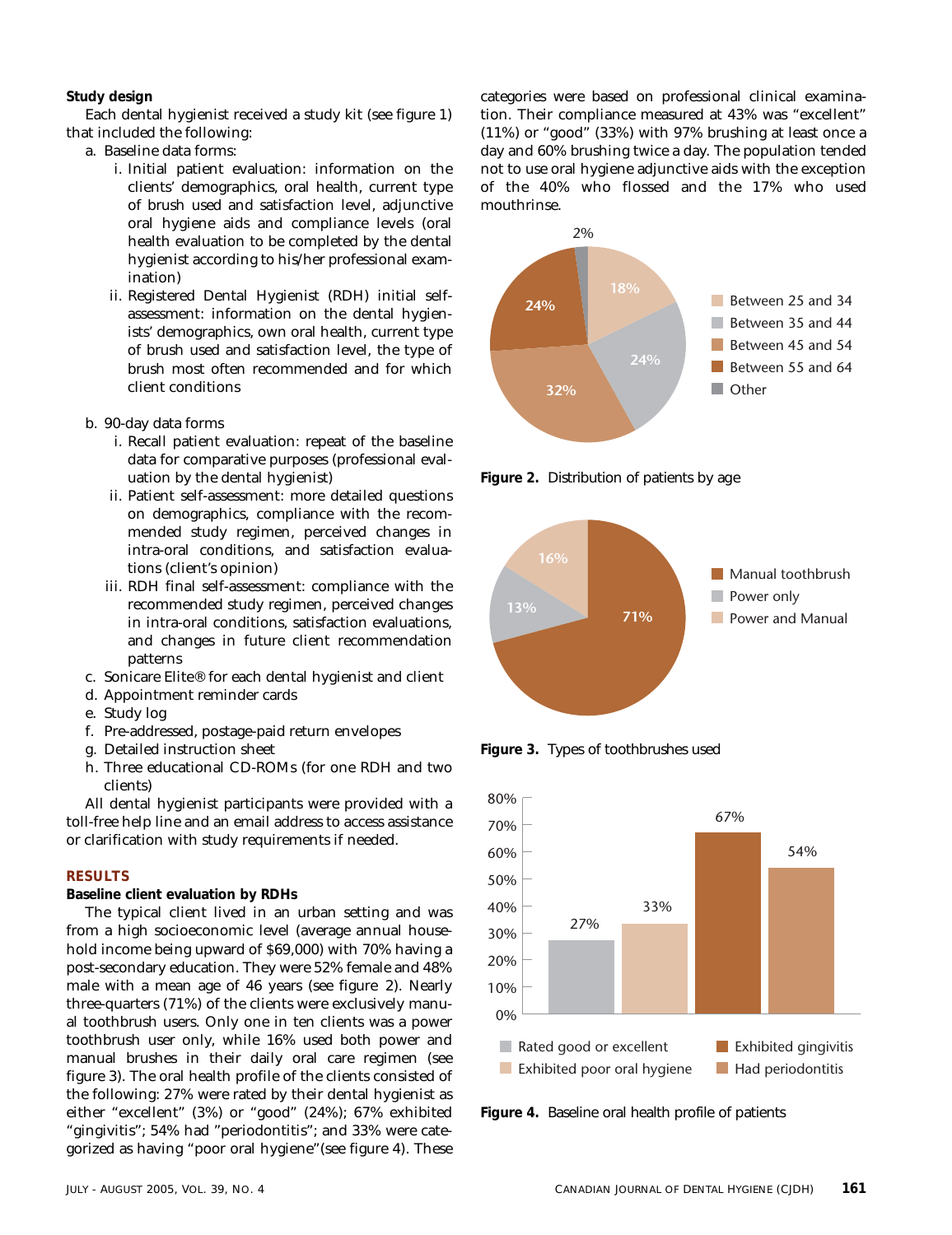| Condition               | Pre-study (%) | Post-study (%) | Improvement (%) |  |
|-------------------------|---------------|----------------|-----------------|--|
| <b>Extrinsic stains</b> | 56            | 23             | 33              |  |
| Bleeding                | 79            | 30             | 49              |  |
| Gingival inflammation   | 81            | 30             | 51              |  |
| Plaque accumulation     | 79            | 26             | 53              |  |
| Reformed supra-calculus | 69            | 28             | 4 <sup>1</sup>  |  |
| Xerostomia              | 16            | q              |                 |  |
| <b>Halitosis</b>        | 40            | $\overline{4}$ | 26              |  |

**Table 1.** Improvement in conditions (from "heavy" and "moderate")

### **90-day client evaluation by RDHs**

At the end of the 90-day Sonicare Elite® trial (60–90 days accepted), the dental-hygienist–reported results were as follows:

- 97% of clients had improved their overall oral hygiene after using the Sonicare Elite® for 90 days.
- 84% were using the brush twice per day (up from 60%) (see figure 5).
- 96% had improved periodontal status (39% were "significantly better" and with 57% "better").
- Nearly one-third (33%) of the dental clients experienced a reduction in extrinsic stains, from "moderate/heavy" to "none" after using the Sonicare Elite®.
- Nearly half (49%) of the population experienced a reduction in bleeding, from "moderate/heavy" to "none" at the completion of the study.
- More than half (51%) of the clients reduced their gingival inflammation and plaque accumulation from "moderate/heavy" to "none."
- Complaints of xerostomia improved by 7% at study's end.
- The tendency to re-form supragingival calculus shifted from "moderate/heavy" to "none" in 41% of the study panel.
- Halitosis shifted by 26% from "moderate/heavy" to "none" (see table 1).



**Figure 5.** Compliance with recommended oral hygiene program

**90-day client self-assessment**

Self-observations and perceptions by the dental client were as follows:

- 85% believed their overall oral health had improved during the course of the study.
- 80% of clients indicated they had "smoother, cleaner teeth" after using the Sonicare Elite® for 90 days.
- 80% reported brushing longer than previously normal for them, while nearly half (47%) reported brushing more often.
- 97% were "satisfied" with the Sonicare Elite® after 90 days; 80%, "completely satisfied."
- 96% of the client study population rated the Sonicare Elite® better than the brush they had been using, with 97% intending to replace their current brush with the Sonicare Elite®.
- 90% of the clients would recommend the Sonicare Elite® (see figure 6).



**Figure 6.** Post-test perceptions of clients and RDHs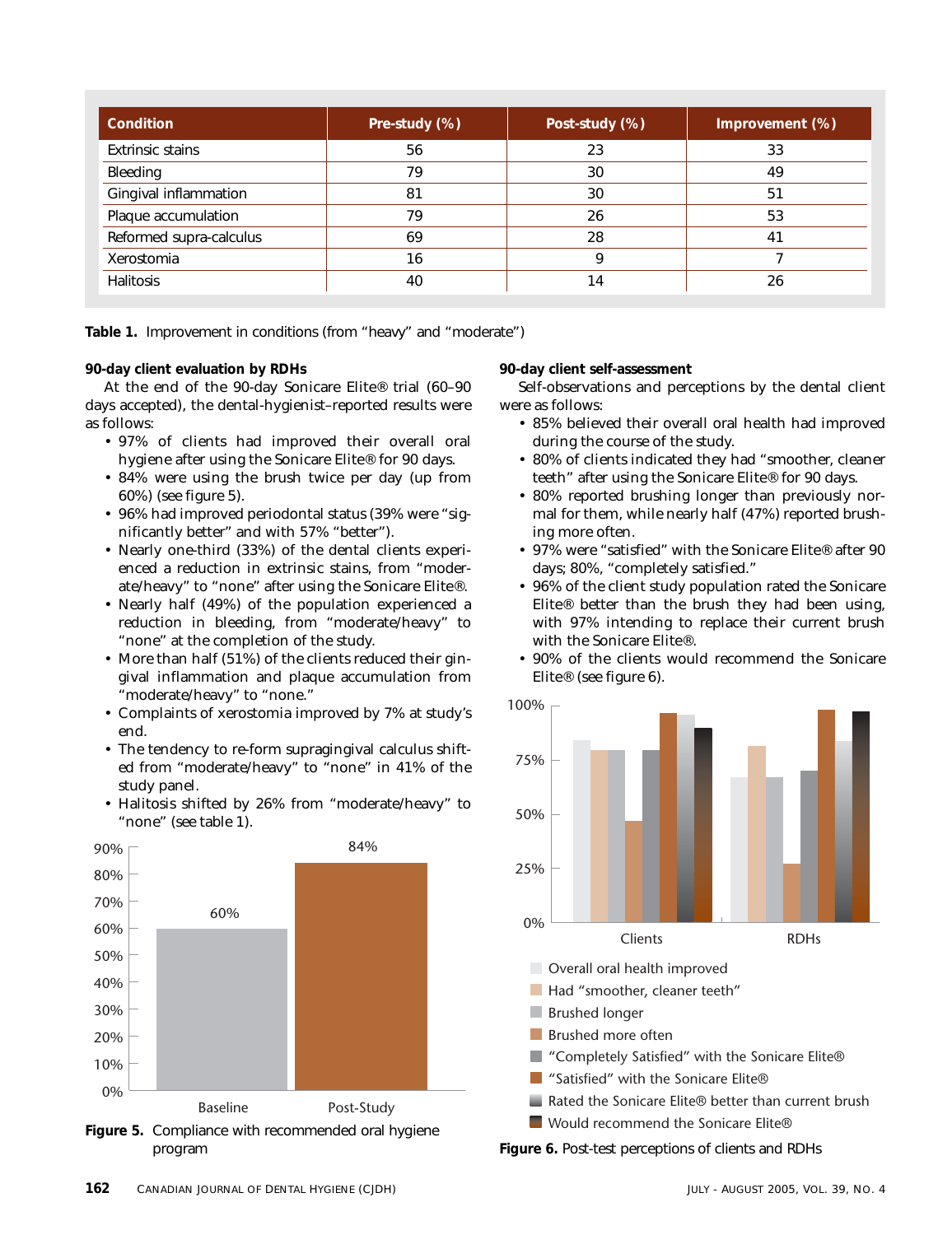**Baseline RDH self-assessment**

The participating RDH panel consisted of 96% females who had an average age of 40 years. Moreover, eight in ten (80%) had been dental hygienists for five or more years. More than half (60%) practise in a single office configuration and two-thirds see an average of 36 dental clients per week. The majority of RDHs (92%) selected clients from their general practice settings. Personally, one-third (33%) of the dental hygienists use both a manual and a power toothbrush with 43% being exclusively manual users and 24% being exclusively power brush users. Most RDHs (98%) rated their overall personal oral health at the beginning of the study as either "excellent" (60%) or "good" (39%).

### **90-day RDH self-assessment**

After using the Sonicare Elite® for 90 days, the self observations were as follows:

- Over two-thirds (67%) of the RDHs noticed an improvement in their own overall oral health.
- Over three-quarters (82%) indicated they had "smoother cleaner teeth."
- 67% claimed they brushed longer than with their previous brush, while 27% believed they actually brushed more often.
- 99% of the clinicians were satisfied with the Sonicare Elite® after 90 days, with over 70% as "completely satisfied."
- 84% rated the Sonicare Elite® as "better than their previous brush," while 98% would recommend it to their clients (see figure 6).

RDHs were also asked to indicate what type of toothbrush they would recommend for various client conditions. A "check" chart on recommendation patterns was filled out both before and after personal use of the Sonicare Elite® for 90 days. Recommendations increased in all categories of client condition. Over 90% indicated they would encourage the use of the Sonicare Elite® for clients with poor oral hygiene, gingivitis, and periodontitis. It was noted that recommendations for other power brushes and/or the leading oscillating brushes were generally reduced over the course of the study.

### **DISCUSSION**

It is well supported that beliefs influence compliance and thus health outcomes.8,9 It is expected that dental clients involved in an exclusive study for a short period of time might increase compliance and thus improve health outcomes merely due to the Hawthorne effect.10 However, beliefs themselves are internal and tend to influence the client as a decision maker in any self-administered health care routine.9 In randomized controlled clinical trials comparing the Sonicare Advance® to manual toothbrushing, it was shown that 88% of the study panel was still using the sonic brush after 3 years.<sup>11</sup> Although this study employed the Sonicare Elite®, the design and technology differences are targeted at user-friendly improvements only. Additionally, since beliefs in this study were improved in all measurement categories, for both RDHs and dental

### *The results from this study are "field results," all of which have been shown previously to be clinically relevant in more rigorous trials.*

clients, it is reasonable to expect that the effects of this study may continue beyond the finalization of the data collection.

It is acknowledged that beliefs are subjective in nature and measurement instruments for beliefs are traditionally ordinal scales, numeric ranges (1 to 10), or descriptive escalations (worse, same, better). So, although this study relies on data that are subjective in nature, acceptable scales are used. Additionally, the Registered Dental Hygienists doing the baseline data are the same clinicians collecting the 90-day data on the same clients. It has been shown that clinicians are able to measure against themselves in a reliably duplicable manner (intra-examiner error is low when performing intra-oral measurements).12

Intra-oral conditions of stain, bleeding, gingival inflammation, plaque accumulation, and supragingival calculus accumulation were recorded for four areas of the mouth (posterior, both buccal and lingual; anterior, both buccal and lingual). The conditions were rated in these areas as "severe/heavy," "moderate," or "none." The category of "light" is noticeably absent as the subjective nature of the data is stronger when clients have been able to go from the definitive categories of heavy/severe and moderate, to none. Roughly 50% of the clients in this study were rated by professional dental hygienists as having reduced parameters from the "heavy/severe" and "moderate" categories down to "none" for gingival inflammation, bleeding, and plaque.

The Canadian Dental Association requires a true reduction in disease parameters when issuing the CDA seal of recognition. This is also true for the Health Canada's Therapeutic Products Directorate, which is the Canadian federal authority that regulates pharmaceutical drugs and medical devices for human use. Although this study was not designed for purposes of securing this recognition or approval, the categories of measurement (including both gingival evaluation and plaque reduction) are in concordance with the requirements.

Note that the results from this study are "field results," all of which have been shown previously to be clinically relevant in more rigorous trials. (To review these studies using the Sonicare Advance® or Sonicare Elite®, please see references 13–16.) In a single-blind crossover study evaluating soft tissue safety and supragingival plaque removal, the Sonicare® brand brushes were shown to be both safe and effective.1

In another single-blind crossover comparison study between Sonicare Elite® and a manual toothbrush, the sonic brush was shown to remove significantly more plaque.14 Gingival health was assessed in a parallel singleblind study comparing Sonicare Elite® with another power brush over a 12-week period. The test group demon-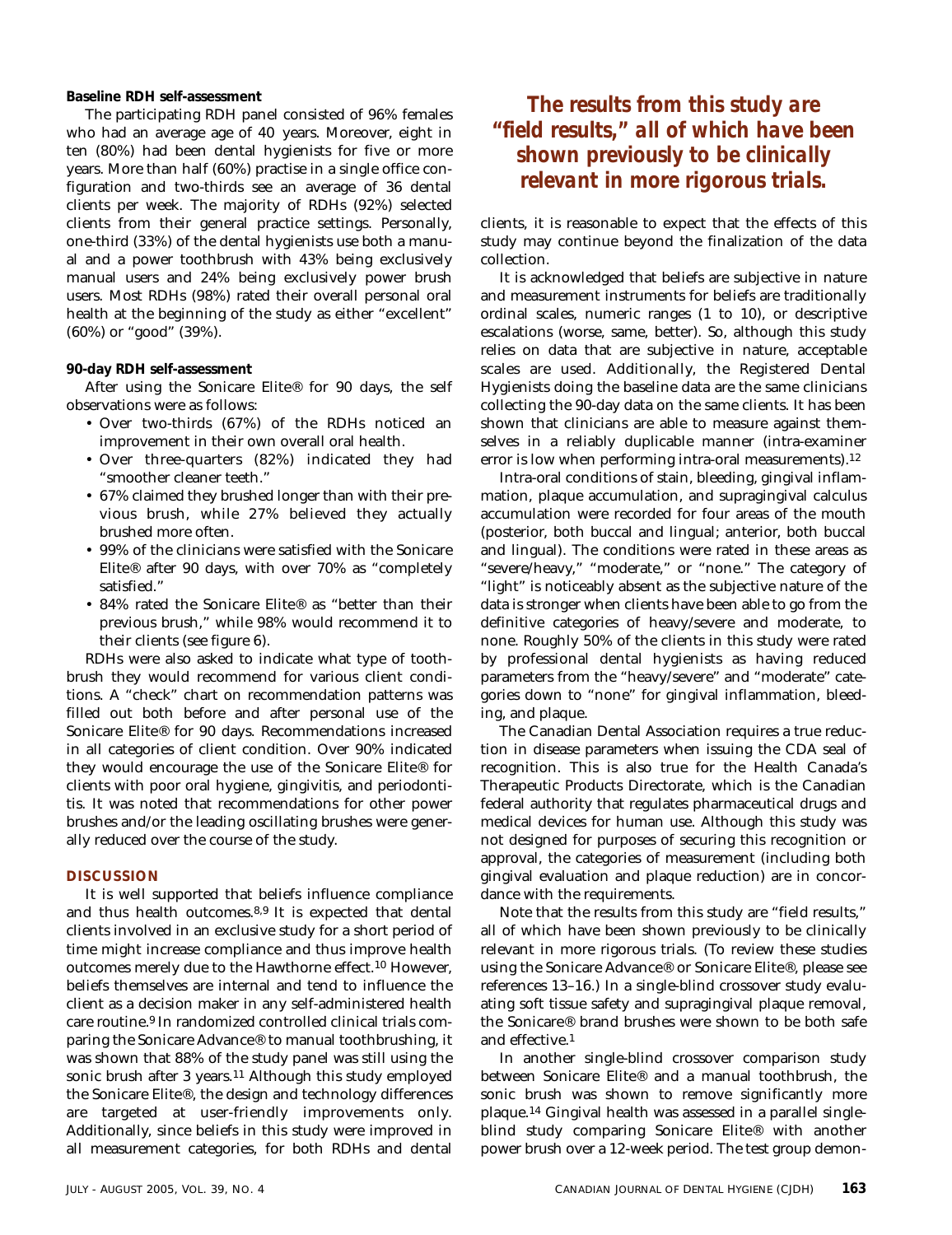### *There has also been evidence that sonic brushing actually has a negative effect on the bacteria's ability to attach to a surface.*

strated significant reductions in gingival indices and fewer bleeding sites compared with baseline.15

In another practice-based study on dental clients with Class II and Class III periodontal disease, two RDH researchers evaluated subjects who were shown to present with an average of 18–20% pocket depth reduction after brushing for three months with the Sonicare Advance®.16

Considering that RDH investigators in this practicebased study increased their recommendations to various specialty groups, one might examine some of the more traditionally designed studies done previously, that support this decision.17-20 In a random study comparing Sonicare Advance® with manual brushing, 31 randomly assigned implant clients had significantly lower plaque and bleeding scores after 24 weeks of using the Sonicare Advance®, with no implant problems attributed to brushing.<sup>17</sup>

The same types of brushes were evaluated in adolescent orthodontic clients over a 4-week period. Gingival health improved with the power brush over the manual brush and additionally, a significant decrease in gram-negative bacteria was noted in the Sonicare Advance® group.18

In treatment-resistant conditions, such as xerostomia associated with Sjögren's syndrome, the Sonicare® was documented as increasing salivary flow 130– 230% over a manual toothbrush.19 All of these conditions and their improvements associated with sonic power brushing are further reviewed and confirmed in other publications.20

We are in an age of accelerated oral health investigation. There has been considerable intrigue over the recent connections between oral infection and systemic diseases such as diabetes, certain respiratory and coronary diseases, and also pre-term low birth weight babies.21-26 As bacterial plaque (now known as oral biofilm) is associated with periodontal diseases, it becomes increasingly critical for dental professionals to offer clients acceptable and manageable alternatives to disrupt biofilm in the mouth.

Manual dexterity problems in general, especially those found in the arthritic aging population, make plaque removal difficult and incomplete. *In vitro* studies have shown the Sonicare® technology capable of removing biofilm beyond the reach of the bristles.27 There has also been evidence that sonic brushing actually has a negative effect on the bacteria's ability to attach to a surface.<sup>28</sup> Without attachment via virulence factors such as fimbria (sticky hairs that allow bacteria to take up residence on a surface after which they begin to multiply), bacteria are rendered harmless.

There is much to consider when determining treatment-planning decisions for our clients. We need to examine all aspects of the dental literature, reviewing results from laboratory *in vitro* studies, animal studies and controlled human trials. We must also take into consideration

the data compiled through practice-based trials and surveys. Several research groups have gained a considerable reputation for their practicality and application through this method of research, one example being the Clinical Research Associates of Utah. Although there are limitations to field trial studies, such as lack of controls, examiner calibration and study panel attrition, this is offset by the large numbers in real-life settings. We are able to see, without all the controls of the more rigorous trials, just how the product functions when clients use it in their own manner and how the products are rated intra-orally by a variety of clinicians.

The findings from this study do indicate improvements in compliance, satisfaction, and overall oral health status from the majority of clinicians in this large group of clients.

### **CONCLUSIONS**

- The Sonicare Elite<sup>®</sup> was the preferred method of toothbrushing, over manual brushing, for both dental clients and dental hygienists.
- Users reported greater compliance, satisfaction, and duration of brushing.
- Clinical evaluations of gingival inflammation, bleeding, plaque accumulation, re-formed supragingival calculus, and extrinsic stain were improved.
- Additionally, RDHs reported improved conditions of xerostomia and halitosis for their clients.
- Both clients and RDHs would recommend this sonic brush to others.
- Dental hygienists increased their recommendations to clients overall and also to those with specific conditions.

### **ACKNOWLEDGEMENTS**

This research was conducted by Morley Research, Saginaw, Michigan and supported by Philips Oral Healthcare, Inc., Snoqualmie, Washington. Thanks to Colin Fraser, BSc, MSc, for his assistance with statistical tables.

### **REFERENCES**

- 1. Fischman SL. The history of oral hygiene products: how far have we come in 6000 years? Periodontol 2000. 1997;15:7-14.
- 2. Meichenbaum D, Turk DC. Facilitating treatment adherence: A practitioner's guidebook. New York: Plenum Press; 1987.
- 3. Sutherland SE. Evidence-based dentistry: Part I. Getting started. J Can Dent Assoc. 2001;67(4):204-6.
- 4. Sackett DL, Rosenberg WM, Gray JA, Haynes RB, Richardson WS. Evidence based medicine: what it is and what it isn't. *BMJ* 1996; 312(7023):71-2.
- 5. Sutherland SE. Evidence-based dentistry: Part IV. Research design and level of evidence. J Can Dent Assoc. 2001;67(7):375-8.
- 6. Forrest JL, Miller SA. Evidence-based decision making in action: Part 1 – Finding the best clinical evidence. J Contemp Dent Pract. 2002;3(3):10-26.
- 7. Forrest JL, Miller SA. Evidence-based decision making in action: Part 2 – Evaluating and applying the clinical evidence. J Contemp Dent Pract. 2003;4(1):42-52.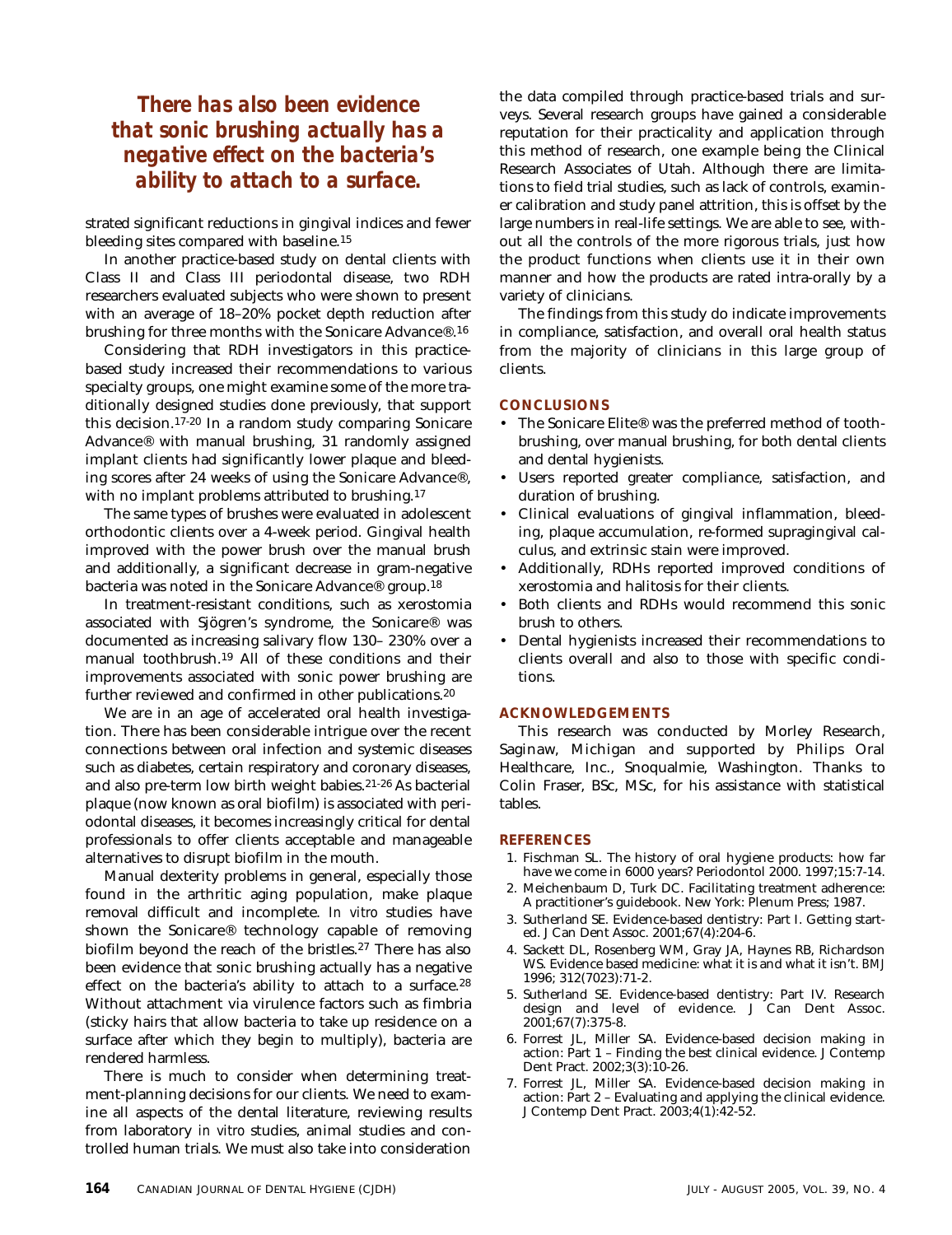- 8. Ower P. The role of self-administered plaque control in the management of periodontal diseases: 2. Motivation, techniques and assessment. Dent Update. 2003;(3):110-6.
- 9. Vermeire E, Hearnshaw H, Van Royen P, Denekens J. Patient adherence to treatment: three decades of research. A comprehensive review. J Clin Pharm Ther. 2001;26(5):331-42.
- 10. Feil PH, Grauer JS, Gadbury-Amyot CC, Kula K, McCunniff MD. Intentional use of the Hawthorne effect to improve oral hygiene compliance in orthodontic patients. J Dent Educ. 2002;66(10):1129-35.
- 11. Papas A, Singh M, Martuscelli G, Harington D, Johnson MR. Use of a Sonicare in medication-induced xerostomics [abstract #2056]. J Dent Res. 2002;81(Spec Issue A):A-265.
- 12. Grossi SG, Dunford RG, Ho A, Koch G, Machtei EE, Genco RJ. Sources of error for periodontal probing measurements. J Periodontal Res. 1996;31(5):330-6.
- 13. Platt K, Moritis K, Johnson MR, Berg J, Dunn JR. Clinical evaluation of the plaque removal efficacy and safety of the Sonicare Elite toothbrush. Am J Dent. 2002;15 (Spec Issue):18B-22B.
- 14. Moritis K, Delaurenti M, Johnson MR, Berg J, Boghosian AA. Comparison of Sonicare Elite and a manual toothbrush in the evaluation of plaque reduction. Am J Dent. 2002;15 (Spec Issue):23B-25B.
- 15. Donly K. Comparison of the effects of a Sonicare on plaque and gingivitis. University of Texas (data on file).
- 16. Knudsen J, Donnellan J. Reduction of pocket depths in private practice recall patients using a sonic toothbrush. J Pract Hyg.  $1998;7(3):60-4.$
- 17. Wolff L, Kim A, Nunn M, Bakdash B, Hinrichs J. Effectiveness of a sonic toothbrush in maintenance of dental implants. J Clin Periodontol. 1998;25(10):821-8.
- 18. Ho HP, Niederman R. Effectiveness of the Sonicare sonic toothbrush on reduction of plaque, gingivitis, probing pocket depth, and subgingival bacteria in adolescent orthodontic patients. J Clin Dent. 1997;8 (1 Spec. No):15-19.
- 19. Papas A, Stack KM, Spodak D. Sonic toothbrushing increases saliva flow rate in Sjögren's syndrome patients [abstract 2795]. J Dent Res. 1998;77 (Spec Issue):[n.p.].
- 20. Kugel G, Boghosian A. Effects of the sonicare toothbrush for specific indications. Compend Contin Educ Dent. 2002;23(7 Suppl 1):11-4.
- 21. Offenbacher S, Lieff S, Boggess K, Murtha A, Madianos PN, Champagne CM, et al. Maternal periodontitis and prematurity. Part I: Obstetric outcomes of prematurity and growth restriction. Annals Periodontal. 2001;6(1):164-74.
- 22. Madianos PN, Lieff S, Murtha A, Boggess K, Auten RL, Beck JD, Offenbacher S. Maternal periodontitis and prematurity. Part II: Maternal infection and fetal exposure. Annals Periodontal. 2001;6(1):175-82.
- 23. Jeffcoat MK, Geurs NC, Reddy MS, Cliver SP, Goldenberg RL, Hauth JC. Periodontal infection and preterm birth; results of a prospective study. J Am Dent Assoc. 2001;132(7):875-80.
- 24. Serhan CN, Jain A, Marleau S, Clish C, Kantarci A, Behbehani B, et al. Reduced inflammation and tissue damage in transgenic rabbits overexpressing 15-lipoxygenase and endogenous anti-inflammatory lipid cmediators. J Immunol. 2003;171(12):6856-65.
- 25. Gronert K, Kantarci A, Levy BD, Clish CB, Odparlik S, Hasturk H, et al. A molecular defect in intracellular lipid signaling in human neutrophils in localized aggressive periodontal tissue damage. J Immunol. 2004;172(3):1856-61.
- 26. Scannapieco FA, Rethman MP. The relationship between periodontal diseases and respiratory diseases. Dent Today. 2003;22(8):79-83.
- 27. Hope CK, Wilson M. Comparison of the interproximal plaque removal efficacy of two powered toothbrushes using in vitro oral biofilm. Am J Dent. 2002;15 (Spec Issue):7B-11B.
- 28. McInnes C, Engel D, Martin RW. Fimbria damage and removal of adherent bacteria after exposure to acoustic energy. Oral Microbiol Immunol. 1993;8(5):277-82.

**Le bénévolat pour un avenir meilleur** *(suite de la page 147)* du bénévolat parce que l'interaction humaine est un

sion; cela nous aidera à mettre tous vos rêves en perspective et à travailler à l'extension du champ de pratique et à l'amélioration du cadre de travail de tous les hygiénistes dentaires au Canada. Voilà la raison pour laquelle nous vous demandons de participer à nos sondages, à nos groupes d'entretien en profondeur et à nos rencontres de discussion ouverte. Abraham Lincoln déclarait un jour : « C'est l'opinion de l'homme qui ne veut pas exprimer la sienne que je veux avoir. » Toutes les opinions et observations de nos membres nous importent. Nous cherchons à recueillir une diversité d'opinions. Encore une fois, vos commentaires ou vos opinions pourraient engendrer un fourmillement d'idées qui, en fin de compte, amélioreront la profession d'hygiéniste dentaire.

Par ailleurs, nos membres ont tous et toutes énormément de possibilités d'agir comme bénévoles simplement en faisant la promotion du rôle crucial que jouent les hygiénistes dentaires professionnels dans la promotion de la bonne santé bucco-dentaire et la prévention de la maladie. Ce service important, vous pouvez le fournir au cours de vos activités quotidiennes, dans vos conversations avec vos patients et vos connaissances. Nous oublions souvent qu'un des rôles principaux du bénévolat consiste à promouvoir la sensibilisation du public. À cet égard, vos contacts personnels constituent une valeur clé

moyen très puissant de communiquer l'information et de favoriser la compréhension ainsi que la coopération avec divers éléments de la collectivité.

Le pouvoir inhérent des bénévoles se trouve dans leur nature et leur esprit. Le bénévolat repose sur des motivations autres que financières; celles-ci sont davantage à caractère personnel et social. Ce fait peut souvent ouvrir la porte à un resserrement des relations avec les collègues de travail et les collectivités locales et à un accroissement de la confiance mutuelle. Voilà qui multiplie les possibilités de sensibiliser les gens à la valeur de la contribution des hygiénistes dentaires professionnels à la santé buccodentaire de leurs concitoyens.

Finalement, je tiens à exprimer ma gratitude envers nos bénévoles d'hier et d'aujourd'hui et je vous prie tous et toutes de faire votre part pour donner corps à votre vision de la profession d'hygiéniste dentaire dans l'idéal. Il faut que nous soyons les créatrices et les créateurs de la profession dans laquelle nous voulons travailler et que nous transmettrons aux générations futures. Alors, s'il vous plaît, mettez votre ingéniosité, vos compétences et vos rêves au service de l'amélioration de notre profession.

*On peut communiquer avec Diane Thériault à l'adresse <president@cdha.ca>.*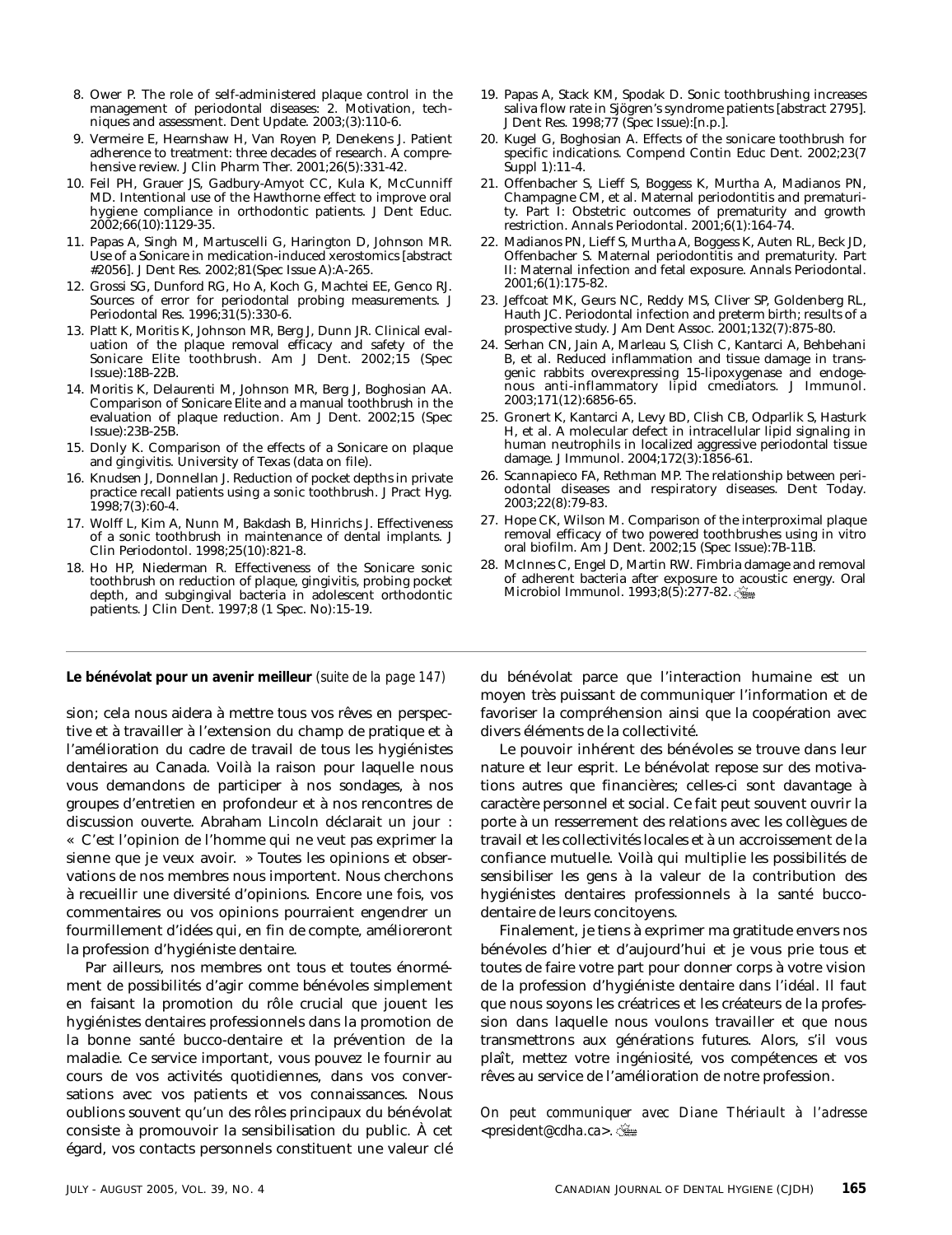In this particular issue, we see a non-traditional evidencebased article to inform your practice. Marilyn Goulding and Susanne Sunell each introduce the nature of the research and a suggestion as to the context in which to place it. Continuing the theme of knowledge, the article on quality assurance programming in Canada examines the manner in which knowledge translates into quality public service.

### **La connaissance** *(suite de la page 151)*

le sont parce que vous êtes des professionnels disposant d'un corpus de connaissances spécialisées, fondé sur des croyances vraies justifiées. Ils le sont pour l'ACHD parce que l'un des rôles de l'Association consiste à gérer les connaissances au profit de ses membres. Ce journal constitue d'ailleurs l'une des premières formes d'expression de ce rôle. Dans ses pages, il présente des articles évalués par des pairs, qui témoignent des connaissances actuelles à leur meilleur.

Dans le présent numéro, nous voyons un article reposant sur des preuves non classiques destiné à éclairer votre pratique. Marilyn Goulding et Susanne Sunell présentent chacune la nature de la recherche et font une suggestion à propos du contexte dans lequel elle s'inscrit. Poursuivant sur le thème de la connaissance, l'article sur les programmes

**Knowledge** *(continued from page 151)* In addition to the journal, CDHA facilitates the transfer of knowledge among its members through its annual professional conference, our DVD journal partnership, as well as many web-based tools including on-line continuing education. We have an exciting new searchable database ready to launch as well as new continuing education courses coming on-line. Watch for your member benefit guide coming soon to see how CDHA can help you with building your own knowledge reservoir.

> d'assurance de la qualité au Canada traite de la manière dont la connaissance se traduit par un service public de qualité.

> En plus du journal, l'ACHD a d'autres moyens de faciliter le transfert de connaissances entre ses membres : la conférence professionnelle annuelle, le partenariat avec les producteurs du *DVD Journal* et de nombreux outils accessibles sur le Web, dont la formation professionnelle continue en ligne. Nous avons une nouvelle base de données interrogeable, passionnante, qui est prête à être lancée, ainsi que de nouveaux cours de formation professionnelle continue qui seront bientôt en ligne. Soyez à l'affût de votre guide des avantages des membres qui paraîtra bientôt pour voir comment l'ACHD peut vous aider à constituer votre propre réservoir de connaissances.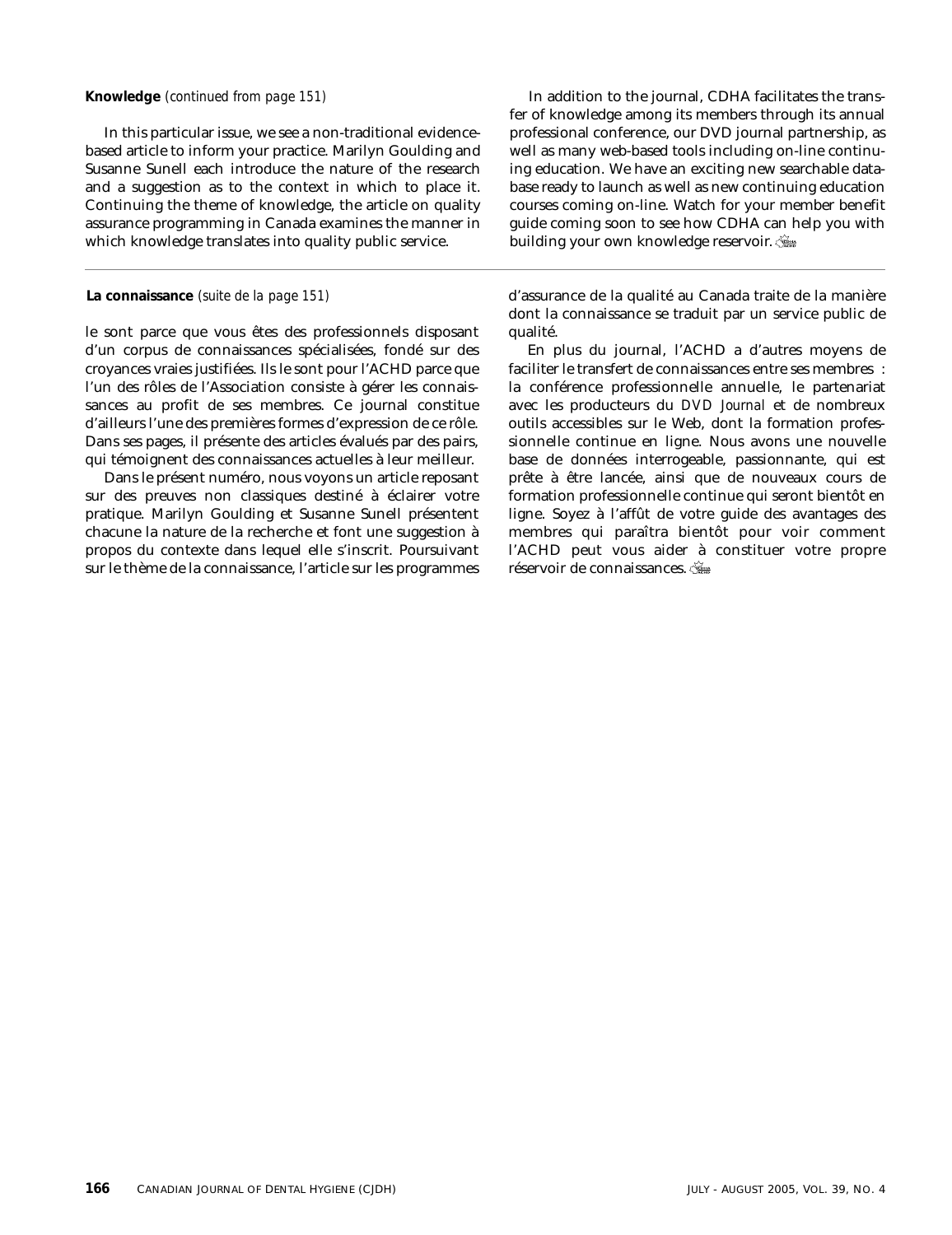## **Incorporation of a Dental Hygiene Practice**

*by John D. Peart,\* BSc, LLB, CFP*

SOME PROVINCIAL JURISDICTIONS ALLOW DENTAL hygienists to incorporate their dental hygiene practices and to contract their corporate dental hygiene services to dental offices in that jurisdiction. For dental OME PROVINCIAL JURISDICTIONS ALLOW DENTAL hygienists to incorporate their dental hygiene practices and to contract their corporate dental hygiene hygienists in that situation, you should be aware that incorporation brings with it the benefits of flexibility in tax planning and income splitting but the burden of increased bureaucracy and government filings. Here are some things to consider:

- 1. Does your provincial legislation allow dental hygienists to be independent contractors and to incorporate their dental hygiene practices? If so, will the dental hygiene malpractice insurance cover the dental hygienist employee of the dental hygiene corporation?
- 2. There is a cost to incorporate: government incorporation fees, legal fees and, in some jurisdictions, an annual government filing and filing fees. If there is an annual filing requirement, that jurisdiction may automatically cancel your incorporation if filings are not made and/or any annual filing fees are not paid for several consecutive years.
- 3. A corporation is considered a separate legal entity capable of contracting with third parties and being sued. Applicable provincial and federal statutes will often hold corporate directors liable as well for any wrong committed by a corporation. This will apply both to negligence that is covered by malpractice insurance as well as failure by the corporation to make statutory filings or CPP and employee remittances to the Receiver General for Canada.
- 4. As a separate entity, a dental hygiene corporation will receive fees for the dental hygiene services performed by its dental hygienist employee(s). In turn, the employee/dental hygienist will be paid a salary by the corporation. The dental hygiene corporation will have to make regular Canada Pension Plan and Income Tax Act filings and remittances on behalf of the employee. Canada Revenue Agency (formerly Revenue Canada) as well as the province in which the dental hygiene corporation is created will require annual income tax returns including a financial statement and balance sheet for the dental hygiene corporation. Any corporate income that is not paid to the corporation's employees or expensed by the corporation in any year will be subject to corporate income taxes levied by both the federal and provincial taxing authorities.
- 5. Unless there is a restriction in applicable provincial legislation, a dental hygiene corporation can be used

for income splitting between spouses and/or adult children. This is a technical area that requires accounting and legal advice beforehand and very careful attention to the amount of services provided and share structure in place before any corporate assets can be paid or transferred to spouses or adult children.

- 6. Depending on provincial restrictions, a dental hygiene corporation may also operate other family businesses (e.g. rental property(ies), spousal businesses) under the same corporate structure. Again, specific legal and accounting advice should be obtained before a dental hygiene corporation begins to operate other businesses as there are many factors, including liability issues, to consider.
- 7. In some circumstances, the Canada Revenue Agency (CRA) may consider a dental hygiene corporation that provides services to only one dentist as simply a "corporate employee." If this is the case, CRA will ignore the corporation as an entity, will consider the dentist as the dental hygienist's employer, and will require the dentist to remit Canada Pension Plan, Employment Insurance, and employee deductions on behalf of the dental hygienist directly to the Receive General for Canada. It is therefore very important that the dental hygiene corporation have as much independence as possible from the dentist office(s) for which that it performs dental hygiene services. Some examples of corporate independence are the following:
	- a dental hygiene corporation that has its head office at a different location from the dental office;
	- a dental hygiene corporation that does its own accounting and billing separate from the dental office;
	- a dental hygiene corporation that supplies the dental hygienist's clothing and, to the extent possible, the dental hygienist's equipment;
	- a dental hygiene corporation that provides dental hygiene services to more than one dental office;
	- a dental hygiene corporation that operates two or more different businesses.

A properly structured dental hygiene corporation can provide flexibility in income splitting and deferred income taxes that cannot be matched without the corporate structure. It may also allow other family businesses to shelter within the corporate structure. Before incorporating a dental hygiene practice, obtain accounting and legal advice. Even though there are many self-help books and software, nothing can replace personal interaction with a knowledge professional.

Member of an Ottawa law firm, Low, Murchison LLP, Barristers and Solicitors.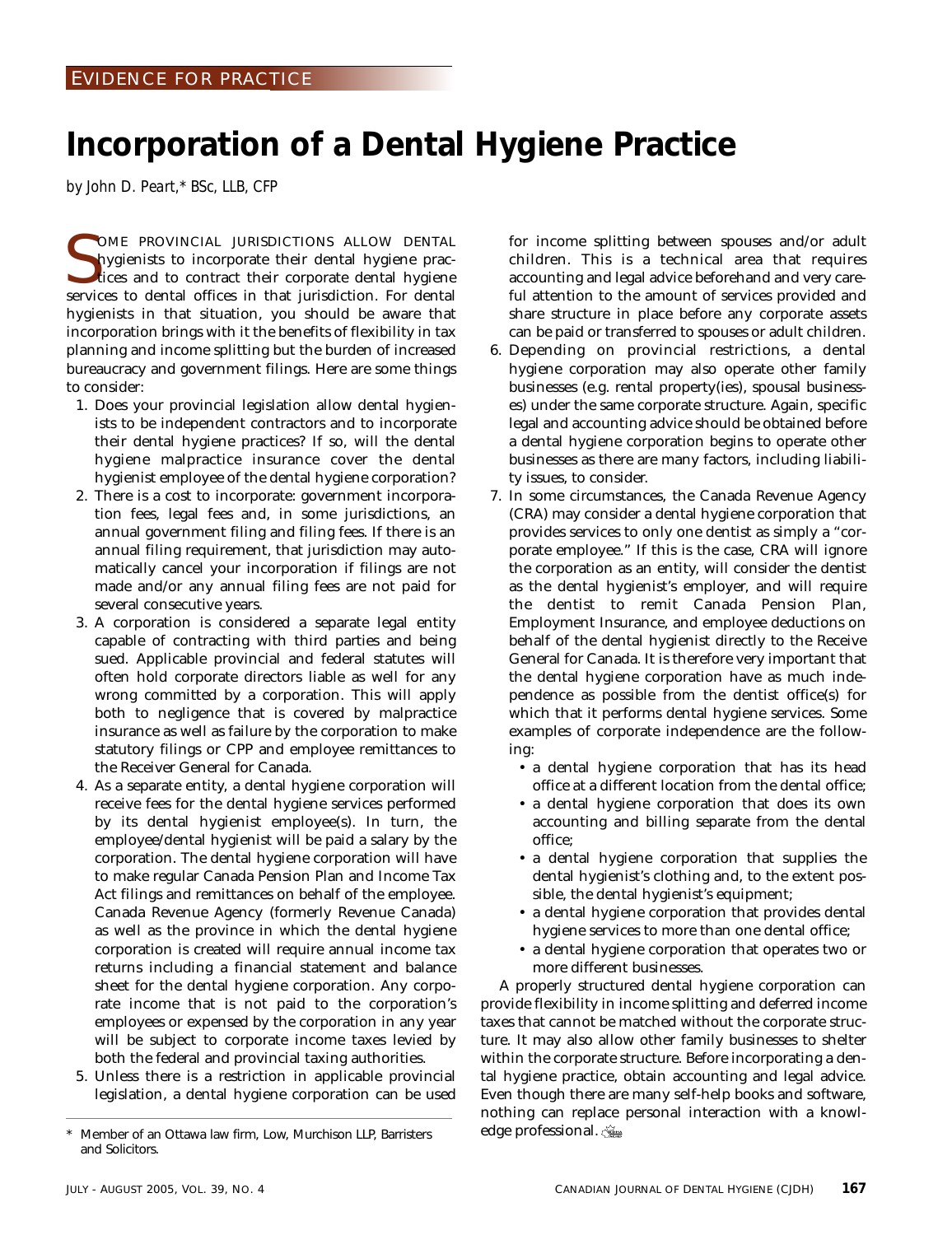## **Quality Assurance Programming in Canada: An Investigation into the Fulfillment of Dental Hygiene Requirements in British Columbia and Ontario**

*by Joanna Asadoorian,\* AAS(DH), BScD(DH), MSc and David Locker,† BDS, PhD*

### **ABSTRACT**

**Background:** Various quality assurance (QA) programs exist to ensure an acceptable level of competence of Canadian health care providers, but it is unknown which program methods are most likely to achieve this goal. The aim of this study is to examine two distinct Canadian dental hygiene QA programs and their impact on quality delivery of care. British Columbia and Ontario were compared because the former mandates continuing education (CE) time requirements whereas the latter administers a self-directed learning approach with no formal CE requirements. This part of the study will determine if study subjects adhere to their respective provincial program requirements and whether respondents participate in requirements of the other jurisdiction as an innate activity. A second paper will report on the impact of these two QA programs on practice behaviour change. **Methods:** A two-group comparison survey design employing a self-administered questionnaire was used with randomly selected samples from the two jurisdictions. The survey was validated, and standardized procedures were followed based on accepted methods. **Results:** The results indicate that most study subjects adhere to their jurisdiction's respective QA program requirements, and that the respondents do participate, albeit to a lesser extent, in activities particular to the other jurisdiction. Study participants show similar levels of learning activity when all forms of learning are considered. All study subjects select learning activities based primarily on personal interest or convenience rather than on identified professional weaknesses. **Conclusions:** The results support removal of arbitrary formal CE time requirements, but future QA efforts should concentrate on methods to ensure learning activities are directed towards personally relevant needs.

**Keywords:** quality assurance, health care; education, continuing; professional competence; self-directed learning

### **INTRODUCTION**

**PARTICIPATION IN QUALITY ASSURANCE (QA) PROgrams** is now widely expected of most Canadian health care professionals. However, the structure of these programs and the specific requirements for registrants vary ARTICIPATION IN QUALITY ASSURANCE (QA) PROgrams is now widely expected of most Canadian health care professionals. However, the structure of these proconsiderably. This is evident in Canadian provincial requirements for dental hygiene QA programs.1 These requirements range from more traditional mandatory continuing education-based programming (CE) to ensure continuing competency, as in British Columbia and other provinces, to the unique portfolio-based schemes such as those implemented in Ontario. A full review of each of the dental hygiene QA programs in Canada and their requirements was conducted previously.1 The purpose of this study is to examine the impact of two different QA programs on dental hygiene practice behaviours.

### **BACKGROUND AND RATIONALE**

Ideally, the primary function of QA programming at the individual provider level is to ensure that a continued level of competence is available to the public. This makes sure there is a safe, technically adequate, and appropriate provision of care.2-4 Because of the rapid influx of research findings having the potential to improve the provision of health care, changes in providers' practice behaviours are required over time.5,6 Evidence indicates that there is a considerable time lag between new research findings and their general application in the majority of practice settings.4,7-10 This has generated debate over what is the best way to encourage new research to find its way expeditiously into practice.

As continued competence (CC) and quality delivery of care requires not only awareness of new knowledge and skills, but also its application into practice, the measurement of change in practice behaviours has been used to measure quality and improvement.5,11,12 Mandatory CE as a QA mechanism has been investigated as to its impact on provider behaviour and more specifically, changes in practice. However, the outcomes of this research have not supported traditional CE as the sole mechanism to ensure quality care.3,7,11,13-15 Learning has been shown to lead to changes in practice when these activities are based on individual needs and the practice environment.3,11,14,16

The regulatory body for dental hygienists in Ontario, the College of Dental Hygienists of Ontario (CDHO), developed and implemented an innovative QA program that was a substantial departure from traditional QA programming, which is the current norm for self-regulated

Assistant Professor and First Year Clinical Coordinator, School of Dental Hygiene, Faculty of Dentistry, University of Manitoba. Corresponding author: <Joanna\_Asadoorian@UManitoba.ca>

<sup>†</sup> Professor and Director, Community Dental Health Services Research Unit, Faculty of Dentistry, University of Toronto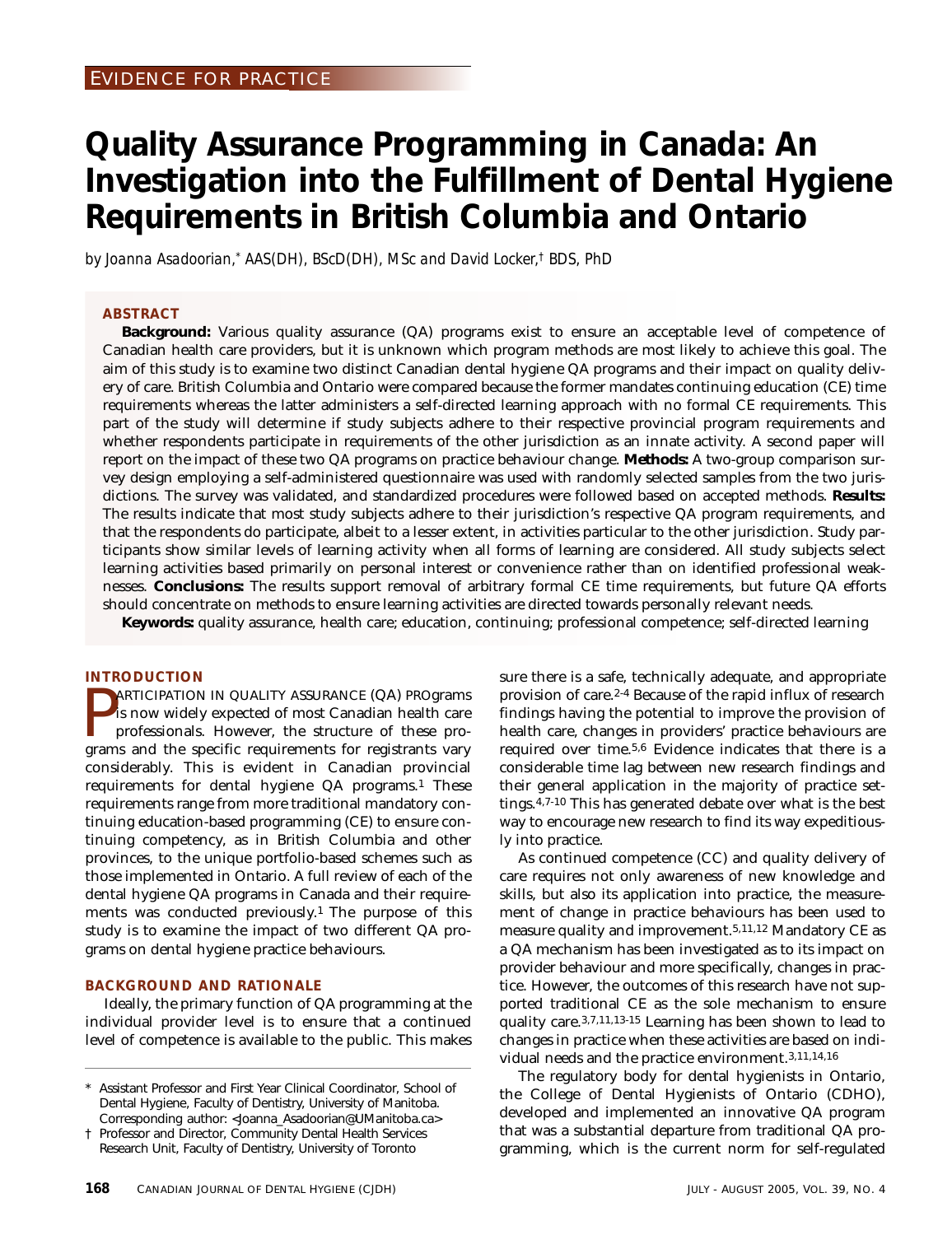dental hygienists in Canada.<sup>1</sup> The Ontario program requires registrants to develop professional portfolios and self-direct their learning guided by a self-assessment (SA) component.17 Here registrants compare their practice behaviour to the College of Dental Hygienists of Ontario Standards of Practice.17 Through this assessment, individuals are able to establish personally relevant learning goals and develop a plan to address these goals. Regardless of the learning resources selected, the critical element is that activities are based on the pre-determined learning goals as previously identified. After the plan is implemented, this self-directed learning (SDL) process has to be evaluated to determine if the quality improvement activities address the learning goals.17

Dental hygienists in British Columbia, in contrast, are required to participate in a continuing competency program to a minimum of 75 credit hours within a three-year period, (At the time of the study, one day received a maximum of 7 credits; one-half day, 4 credits; evening, 4 credits.). Two-thirds of these credits must be directly related to the practice of dental hygiene.1,18 Alternatively, registrants have the option of successfully completing the Boardapproved examination or refresher course.18

This paper reflects the results of a large survey study conducted with dental hygienists in British Columbia and Ontario. These two self-regulated jurisdictions were selected for the study because their QA program requirements are dissimilar and because they both have a sufficiently large population of dental hygienists to allow for statistical analysis. The authors will report specifically whether the study participants meet the individual requirements of their respective QA program and if study subjects naturally participate in activities not mandated in their own QA program but required in the other jurisdiction's.

A second paper will be published later to report on findings from the study examining the impact of these two programs on positive practice behaviour change.

### **MATERIALS AND METHODS**

The study design was an observational, cross-sectional, two-group comparison survey utilizing a self-administered, mailed questionnaire. The validity of the research proposal and survey instrument was based on face, content, consensual, criterion, and construct validity.19,20 The survey instrument was developed in four steps. First, the knowledge gained from a previous research study was applied.1 Second, an extensive literature review was conducted in the domains of QA, CE, quality improvement, CC, behaviour change theory, adult learning theory, and the principles of health survey design. Third, consultations with experts in the fields of QA, dental hygiene, survey methods and design, behavioural sciences, and psychometrics were carried out. Finally, pre-testing of the survey instrument was done with a convenience sample and appropriate revisions were made.

While the investigators recognized a potential for the Ontario respondents to over-report participation in the self-directed learning (SDL) process, as it is a requirement of their QA program, this did not appear to occur in the convenience sample. Social desirability bias occurs when an individual does not adhere to a social norm but reports doing so when questioned.<sup>21</sup> The authors believe the bias to be minimal because the questions surrounding the SDL process were in the unfamiliar context of the survey. However, modifications were required to improve the clarity of some questions and in particular to improve the utility of the third part of the survey. The sample size was calculated based on a formula for two-group comparisons

#### **RÉSUMÉ**

**Contexte :** Il existe divers programmes d'assurance de la qualité (AQ) visant à garantir un niveau acceptable de compétence de la part des fournisseurs canadiens de soins de santé, mais on ne sait pas quelles méthodes employées dans ces programmes sont le plus susceptibles d'atteindre cet objectif. La présente étude a pour but d'examiner deux programmes canadiens distincts d'AQ en hygiène dentaire et leurs répercussions sur la prestation de soins de qualité. Nous avons comparé la Colombie-Britannique et l'Ontario parce que la première pose des exigences quant au temps consacré à la formation continue, tandis que la seconde administre une méthode d'apprentissage autodirigé sans exigences en bonne et due forme en matière de formation continue. La présente partie de l'étude déterminera si les sujets de l'étude se plient aux exigences de leur programme provincial respectif et si c'est une activité normale pour les répondants que de remplir les exigences de l'autre province. Un deuxième article montrera comment ces deux programmes d'AQ ont modifié les comportements dans la pratique. **Méthodes :** Nous avons eu recours à un sondage comparatif entre deux groupes, mené auprès d'échantillons choisis au hasard dans les deux provinces et faisant appel à un questionnaire autoadministré. Le sondage a été validé, et nous avons suivi des façons de procéder standardisées, reposant sur des méthodes acceptées. **Résultats :** Les résultats indiquent que la plupart des sujets de l'étude satisfont aux exigences du programme d'AQ respectif de leur province et que les répondants participent, quoiqu'à un moindre degré, aux activités propres à l'autre province. Lorsqu'on prend toutes les formes d'apprentissage en considération, on constate que les participants à l'étude affichent des niveaux semblables d'activité d'apprentissage. Tous les sujets de l'étude choisissent leurs activités d'apprentissage d'abord en fonction de leur intérêt personnel ou de la commodité plutôt qu'en fonction de faiblesses professionnelles qu'ils auront décelées. **Conclusions :** Les résultats favorisent l'élimination des exigences officielles arbitraires quant au temps de formation continue, mais à l'avenir, les efforts en matière d'AQ devraient se concentrer sur des méthodes visant à faire en sorte que l'apprentissage soit orienté vers la satisfaction de besoins pertinents sur le plan personnel.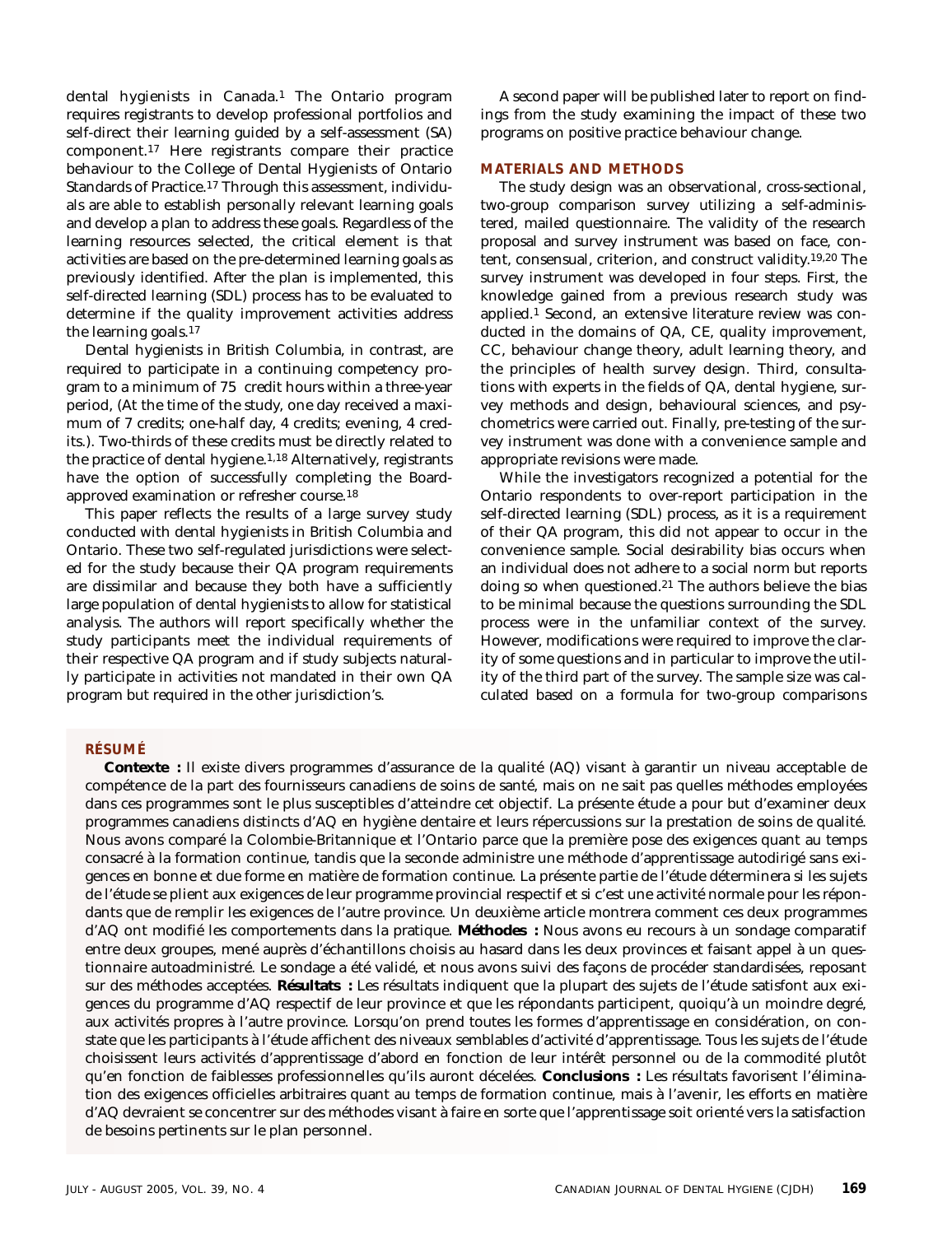with necessary adjustments being made.<sup>19</sup> The authors calculated that 860 cases were needed in each group to detect an estimated 50% difference between group proportions of the main outcome variable: implementation of appropriate behaviour change in professional practice. (The estimate of 50% was made because no comparable research was available within this target population on which to base predicted values.) The investigators used a 95% level of precision. In less-complicated study designs, such as in systematic random sampling as used in this investigation, Aday states that it is not necessary to estimate and adjust for an anticipated design effect.19 The investigators did adjust for expected response rated of 75%.

The survey procedure was based, where feasible, on the Total Design Method as described by Dillman and criteria from Designing and Conducting Health Surveys by Aday.19,22 Standardized survey procedures were strictly followed to ensure reliability of the survey. The study underwent ethical and scientific review by the University of Toronto and the Faculty of Dentistry respectively. Strict privacy and confidentiality were ensured throughout the study and no risks to participants were expected. The sample subjects were disproportionately drawn from the two jurisdictions, British Columbia and Ontario, of active, registered dental hygienists. Criteria for exclusion included registrants with fewer than two years' registration in either province, those registered in more than one province, and those not actively registered in either British Columbia or Ontario at the time of the survey.

The survey is divided into three components: Part I. Demographic data; Part II. Professional work and continuing education activity; and Part III. Appropriate professional behaviour change. This paper presents the results of Parts I and II. The survey instrument is available by contacting the corresponding author.

### **RESULTS**

### **Part I. Demographic data**

A total of 1750 study subjects was drawn randomly from the two provincial registries ( $n_{BC}$  = 875,  $n_{ON}$  = 875). A response rate of 49.5% of eligible subjects was achieved through two mailings. Of the eligible respondents, 46.6%  $(n_{ON} = 404)$  were from Ontario and 53.4%  $(n_{BC} = 463)$ from British Columbia.

To ensure the study sample was representative of the population, the collected demographic data from this survey were compared with the Canadian data collected in March 2001 as part of a national study, *Dental Hygiene Practice in Canada 2001,* commissioned by the Canadian Dental Hygienists Association (CDHA).23 The 2001 study had an impressive response rate of nearly 80%. No statistically significant differences were demonstrated between the provincial data in the two studies, with one exception. Chi-square testing showed a statistically larger proportion of Ontario respondents in the present study (13.4%) whose dental hygiene education source was in a university setting as compared to the Ontario study subjects in the 2001 study  $(7.1\%)$  (p = 0.005).

In the present study, demographic data including age, experience, education, number of hours working as a dental hygienist, practice setting, and access to CE, were analyzed and several differences were detected through t-tests. First, a statistically significant—and the authors believe meaningful—difference in access to physical learning resources was identified where B.C. respondents reported a three-fold greater distance needed to travel to a major population centre than those subjects in Ontario  $(p<0.05)$ . A second variable that differed significantly was the number of years estimated until retirement from the profession. Ontario respondents reported that they expected to work as a dental hygienist for 1.38 years longer than the subjects in British Columbia (p=0.71). Third, primary practice settings were found to be similar for both provinces with the exception of a larger proportion of Ontario respondents working in specialty practice (p=0.016) and those performing restorative functions (p=0.0007).

Two other variables revealing differences between the two groups were in the highest education level achieved and the educational source. Chi-square testing demonstrated statistically significant differences for the highest level of education achieved, specifically with the Ontario group having a greater proportion of respondents who had achieved a college diploma (p<0.0001). However, the B.C. sample had a greater proportion who had completed some university (p=0.007), earned a bachelors degree (p=0.008), or completed some graduate school or higher (p=0.032). Finally, in Ontario, significantly more dental hygienists received their dental hygiene education through a one-

| No. of days        | Ontario | <b>British</b><br>Columbia | Cumulative  |                      |  |  |
|--------------------|---------|----------------------------|-------------|----------------------|--|--|
|                    | $(\%)$  | (%)                        | Ontario (%) | British Columbia (%) |  |  |
| 0 days             | 1.2     | 0.6                        | 1.2         | 0.6                  |  |  |
| > 0 to 1 full day  | 4.0     | 0.2                        | 5.2         | 0.8                  |  |  |
| > 1 to 3 full days | 39.4    | 12.3                       | 44.6        |                      |  |  |
| Threshhold         |         |                            |             |                      |  |  |
| > 3 to 6 full days | 38.6    | 63.7                       | 83.2        | 76.8                 |  |  |
| > 6 full days      | 16.8    | 22.7<br>100.0              |             | 99.5                 |  |  |

**Table 1.** Participation in formal continuing education – average days per year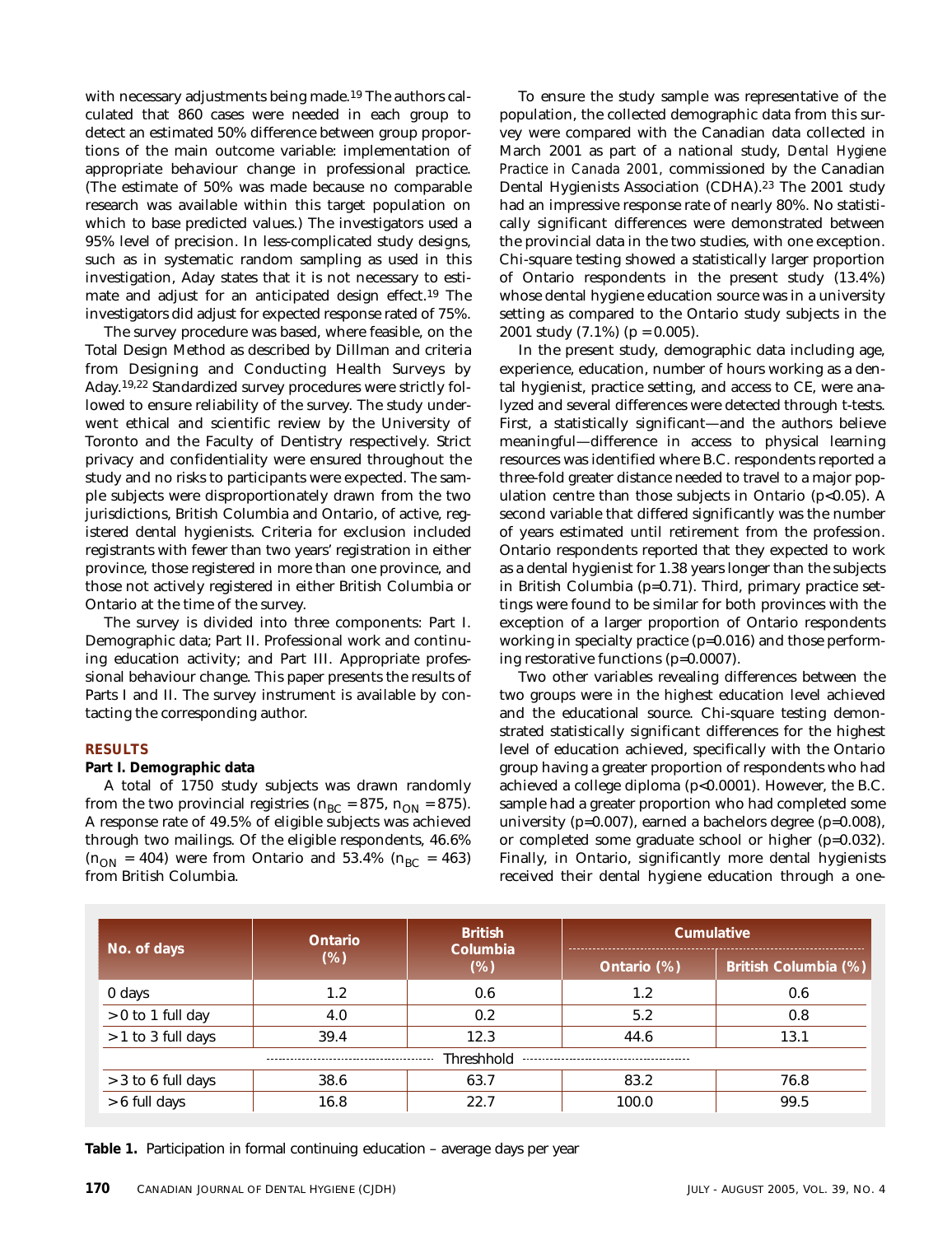year college program (p<0.0001); in British Columbia, significantly more participants were educated in two-year college programs (p<0.0001), three or more year college programs  $(p<0.0001)$ , and university diploma programs  $(p<0.0001)$ .

### **Part II. Professional work and continuing education activity**  *Formal continuing education*

Formal CE was defined for study subjects with examples including lectures, courses, home study, and study clubs. Respondents were asked to report the number of days they participate in these activities in one average year. The Ontario sample was split with almost 40% reporting in both the "greater than 1 day to 3 full days" per year of formal activity and the "greater than 3 full days to 6 days" categories. The majority (63.7%) of B.C. respondents reported the latter level of activity. Although this question asked about one average year, the results imply that some dental hygienists in British Columbia may not be meeting their QA requirement as one full day was defined as 7 hours of CE activity; thus "greater than 3 full days" of activity per year would be required to meet the provincial requirement. A proportion of 13.1% of B.C. respondents indicated that they participated in "3 full days or less" activity, as indicated by the threshold in table 1.

### *Informal continuing education*

This survey question was aimed at capturing the amount of time the study subjects participate in CE activities that are not formally organized. This would include reading journals, referring to textbooks, consultations with colleagues or other professionals, electronic web searches, among others. It was anticipated that Ontario participants would report a higher level of this type of activity compared with the B.C. subjects because the Ontario QA program recognizes all types of learning provided it is connected to one's self-assessed needs. As table 2 demonstrates, this was indeed the case: almost half of the Ontario respondents indicated participation of more than 2 hours and up to 8 hours per month of informal activity compared with almost 30% in British Columbia reporting this level of informal activity. The majority of B.C. study

| No. of hours | Ontario<br>(%) | <b>British</b><br>Columbia<br>(%) |
|--------------|----------------|-----------------------------------|
| 0 hours      | 1.7            | 6.7                               |
| $> 0$ to 2   | 48.8           | 60.0                              |
| $> 2$ to 8   | 44.6           | 27.4                              |
| $> 8$ hours  | 4.7            | 5.2                               |
| Missing      | 0.2            | 0.6                               |

**Table 2.** Participation in informal continuing education – hours per month

subjects (60%) reported 0–2 hours per month of these activities.

### *Deciding on continuing education*

Study participants were asked how they determine what CE activities they will participate in. It was anticipated that Ontario dental hygienists would select the category "addresses a professional weakness" more than respondents from British Columbia because this response is most representative of the process relating to the Ontario QA program in which they are required to link identified professional learning needs with subsequent learning activity. However, as figure 1 shows, study subjects from both provinces responded very similarly. The vast majority of respondents, almost 65% in Ontario and 69.1% in British Columbia, selected "personal interest" as the main determining factor with "convenience" as the second most common response for both provinces. Only 11.6% of the Ontario respondents and 8.2% of those in British Columbia selected "addresses a professional weakness." For all of these selectors, chi-square testing revealed no statistical significance between the two provinces except that a significantly larger proportion (p=0.039) of Ontario subjects selected "employer suggestion." It was noted that the larger proportion of respondents reporting "professional weakness" in Ontario did approach statistical significance.



**D ECIDING REASON**

**Figure 1.** Deciding on continuing education activity (proportions)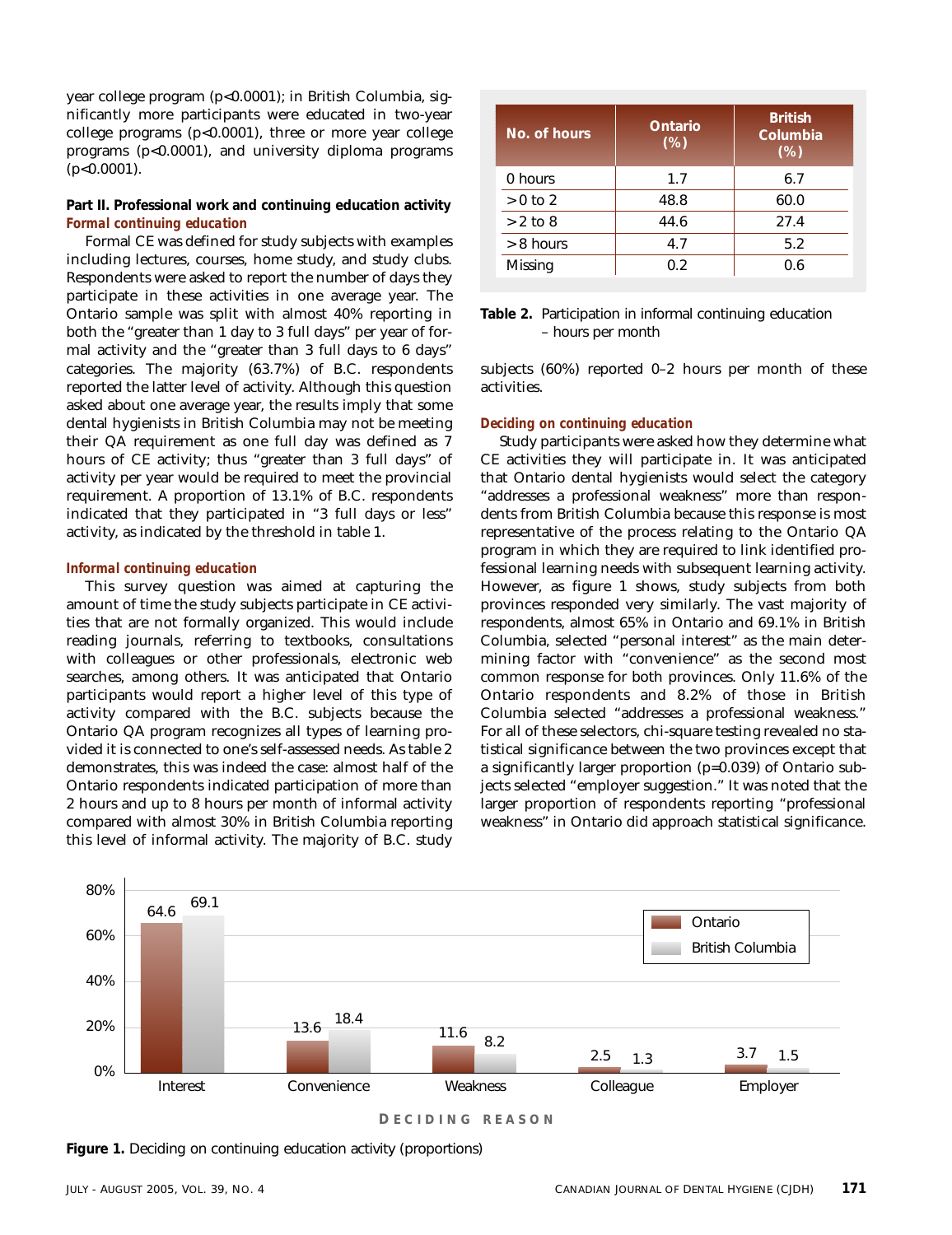| <b>SDL components</b> | Yes, always |       | <b>Sometimes</b> |       | No, never |       | Cumulative<br>(yes + sometimes) |        |
|-----------------------|-------------|-------|------------------|-------|-----------|-------|---------------------------------|--------|
|                       | Ont. (%)    | BC(%) | Ont. (%)         | BC(%) | Ont. (%)  | BC(%) | Ont. (%)                        | BC (%) |
| Self-assessment       | 48.3        | 57.0  | 48.3             | 37.8  | 3.0       | 5.0   | 96.6                            | 94.8   |
| Goals                 | 40.8        | 32.2  | 55.7             | 54.4  | 3.5       | 13.4  | 96.5                            | 86.6   |
| Action plan           | 38.6        | 25.1  | 48.8             | 46.4  | 9.2       | 15.1  | 87.4                            | 71.5   |
| Implementation        | 54.2        | 46.4  | 32.4             | 24.6  | 0.5       | 0.4   | 86.6                            | 71.0   |
| Re-evaluation         | 54.7        | 43.8  | 39.1             | 39.3  | 2.7       | 28.0  | 93.8                            | 83.1   |

\**Note: "*Yes," "sometimes," and "no" do not necessarily equal 100% because respondents are required to "skip" some questions.

**Table 3.** Self-directed learning: breakdown of score

#### *Self-directed learning (SDL) score*

A SDL score was calculated for each study subject based on the degree of reported implementation of the five individual components of SDL:

- self-assessment to identify personal professional weaknesses
- establishment of personally relevant learning goals
- development of a learning plan
- implementation of that plan
- evaluation to determine if goals have been achieved

Respondents were asked if they always, sometimes/ occasionally, or never performed these SDL steps and were allocated 2, 1, or 0 points respectively for a possible score out of 10. It was expected that the respondents from Ontario would score higher SDL scores compared with those subjects from British Columbia because the Ontario QA program requirements are focused on a similar process. Interestingly, the "yes, always" responses were higher in Ontario for all of the components of the SDL score except for self-assessment, which was almost 10% greater in British Columbia than in Ontario (table 3). The cumulative proportions for "yes, always" and "sometimes, occasionally" were lower in British Columbia than in Ontario for each step of the SDL process, but the pattern was similar for both groups (table 3).

The frequency distribution graph (figure 2) shows the proportions of respondents from the two jurisdictions and their SDL scores. The mean SDL score in Ontario was 6.98  $(s=2.40)$  and in BC was 6.14  $(s=2.89)$  out of 10. A statistically significant difference was demonstrated through a ttest (p<0.05). Measures of central tendency showed very high mode scores in both provinces—10 in Ontario and 8 in British Columbia—with medians of 7 in both jurisdictions.

Almost one-third (27.7%) of Ontario respondents and 36.6% of B.C. respondents had SDL scores of 5 or less. While there is no accepted standard SDL score, these data reveal that a substantial proportion (approximately onethird) of Ontario dental hygienists are not moving discernibly through the SDL process as shown by SDL scores of less than 5.

The participants were also asked if they record SDL activities formally or if they mentally reflect on these steps as a more casual process. A score was calculated ("How Score") based on three of the five SDL steps (conducting a self-assessment, establishing goals, and developing an action plan), and on whether these steps were conducted informally or formally. "Casual reflection" was allotted 1 point; "formally recorded" garnered 2 points; and no points were given for those who reported that they did not



**Figure 2.** Self-directed learning (SDL) scores: frequencies in proportions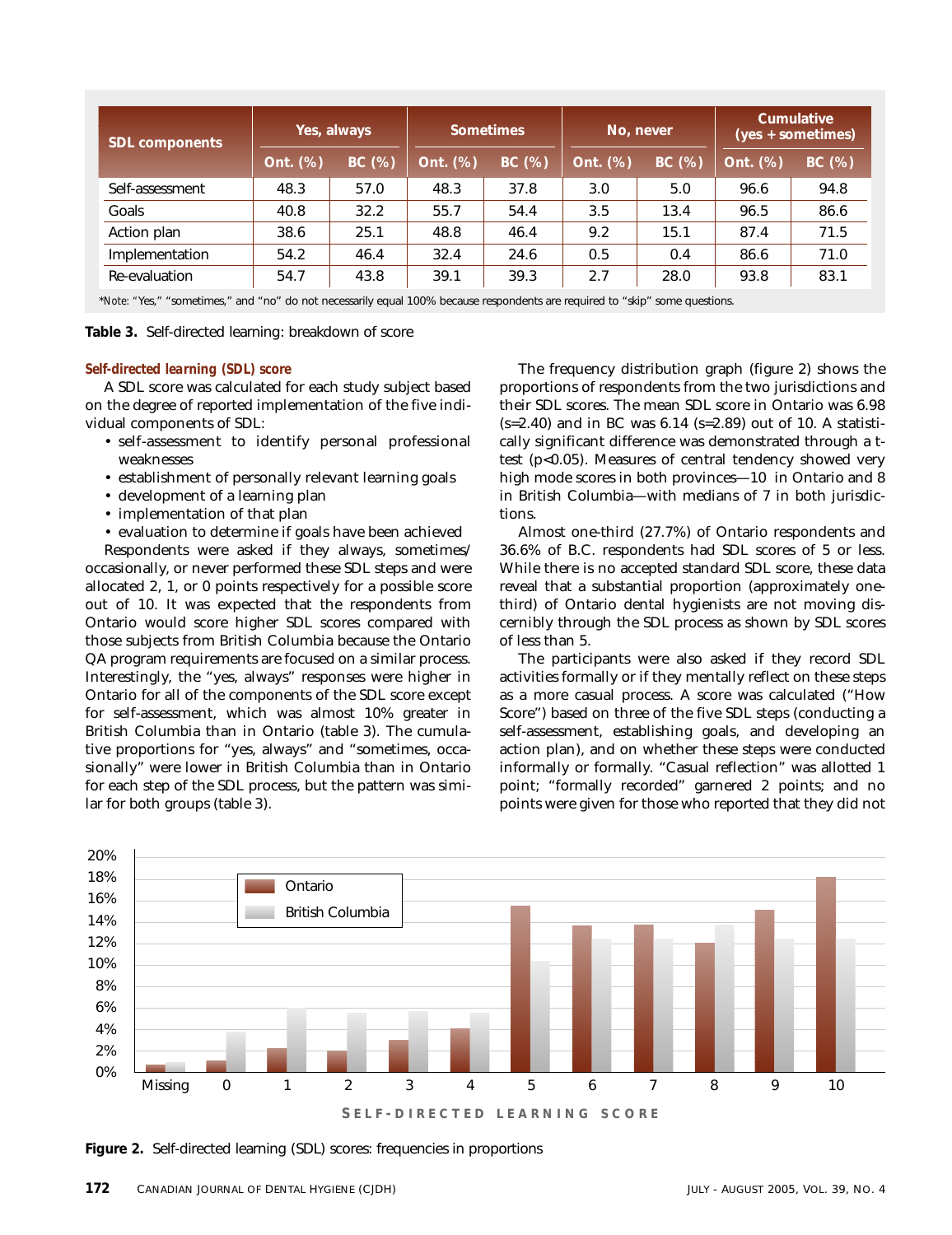perform the function at all. A range of scores between 0 (lowest) and 6 (highest) was possible.

A mode "How Score" of 3 is evident for both provincial samples with 43.3% in Ontario and 56.2% in British Columbia (figure 3). A t-test demonstrated that the mean "How Score" in Ontario of 3.65 (s=1.45) was significantly higher than that in British Columbia where the mean was 2.80  $(s=1.17)$  (p<0.05). It is hypothesized that formal recording versus casual reflection reflects a higher degree of operationalizing the SDL process.

### **DISCUSSION**

This survey study yielded a satisfactory response rate with two balanced samples that proved to be largely representative of the dental hygiene populations in Ontario and British Columbia. The B.C. cohort is believed to be more challenged in accessing on-site learning activities compared with the Ontario subjects as evidenced by the significantly greater distance that the B.C. subjects need to travel to major population centres. The authors believe this may present barriers to accessing appropriate learning activities in light of the more traditional formal learning activities required by the B.C. QA program. This is surmised because B.C. registrants may be motivated primarily to fulfill CE time requirements, possibly to the detriment of seeking out activities that are truly relevant to their learning needs. In other words, formal credit may be an overwhelmingly motivating factor in selecting learning activities rather than relevance. This may be exacerbated by a lack of access to formal learning activities.

As expected, this study shows that B.C. dental hygiene subjects reported greater participation in formal CE with more than 60% reporting greater than 3 to 6 days of activity per year compared with almost 40% in Ontario. The authors believe this to be attributable to the QA requirements imposed by the B.C. regulatory body as part of the QA program. It is evident that even in the absence of required formal CE hours, the Ontario subjects did participate in a substantial amount of this type of activity. With almost another 40% of Ontario respondents reporting that

they participated in 1 to 3 days of formal activity per year, close to 80% of the Ontario subjects take part in 1 to 6 days of this type of activity in a typical year. An interesting finding was that a small proportion of the B.C. respondents appeared not to be meeting the minimal provincial CE requirements. This may mean that some B.C. study subjects do not meet the provincial requirements, that these respondents have other atypical years of activity when they "catch up"; or that some other unknown factor is occurring.

With regard to informal learning methods, as was suspected, the Ontario subjects showed a greater degree of participation than those in British Columbia. This suggests similar amounts, albeit different types, of overall learning when formal and informal entities are considered. In light of these findings and our assertion that there may be reduced access to traditional CE activity in British Columbia, the authors recommend that recognition of all learning activities be included when developing or revising QA programming in order to reduce barriers to registrants in seeking out relevant learning strategies.

Respondents in both jurisdictions reported that the overwhelming stimuli for selecting specific learning activities were based on personal interest. This phenomenon has been reported previously in other health professions where selection of learning activity focuses on areas in which the individual feels most comfortable and "fits in" with her/his current knowledge,<sup>3</sup> rather than on areas where professional weaknesses exist. In the present study, this finding was particularly striking with the Ontario study subjects where the emphasis of the QA program requires registrants to link their learning activities to identified professional weaknesses. The investigators recommend that QA program developments and new initiatives focus on facilitating registrants' ability to conduct meaningful self-assessments in order to drive relevant and intrinsically motivated selection of learning activities.

Ontario dental hygienists are required, as part of their QA program, to self-assess their practice behaviours against the Ontario Dental Hygiene Standards of



**Figure 3.** "How Score" – proportions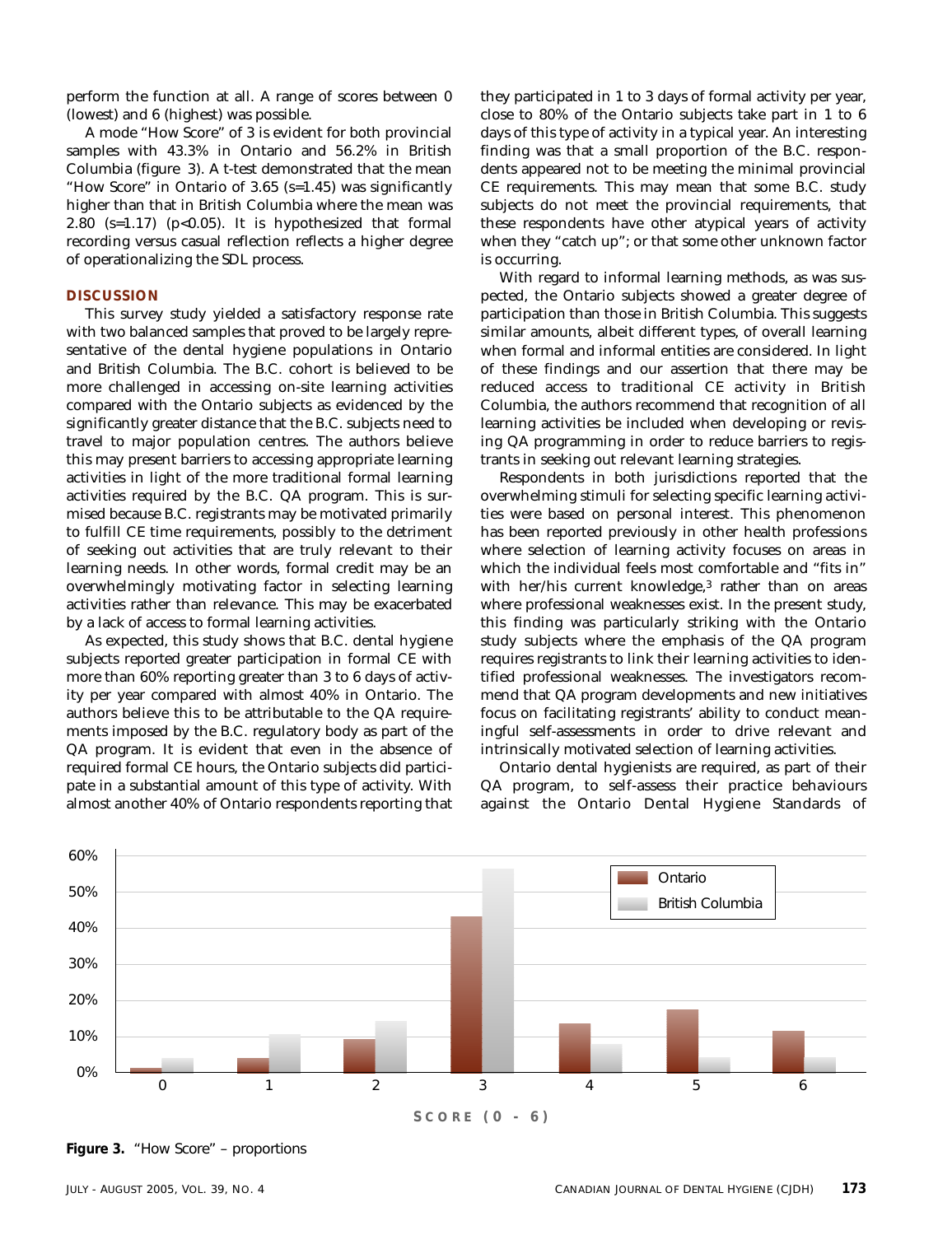Practice.17 This is carried out in order to identify individual learning needs and to concentrate subsequent learning activities on these relevant needs. Thus it was not surprising the study results indicated that the Ontario sample did participate in the SDL process to a greater degree. While this study design is unable to establish causation, the requirements of the Ontario QA program may be associated with this finding. The mean SDL score, out of 10, was significantly higher for Ontario respondents than for those in British Columbia. However, B.C. respondents did have a mean SDL score of 6.14, indicating that SDL is somewhat of an innate process within their own QA activities.

Dental hygienists in Ontario tend to go through the SDL process in a more formal manner, which may reflect a more sophisticated use of the SDL process. While the mean SDL score in Ontario was almost 7, intuitively indicating a "good" level of SDL, it also shows incomplete participation in the process. Further, almost one-third of the Ontario respondents scored 5 or less. This suggests that a substantial proportion of registrants are not realizing the full potential of the SDL process and may be deriving minimal, if any, benefit from it.

Two important limitations are identified within this part of the study. First, the study was based on the utility of self-reported versus observed data and is therefore subject to reporting inaccuracies. However, despite a suspected over-reporting of learning activity and SDL, there is no reason to assume that these influences are not fairly balanced between these two homogeneous groups. This means that comparisons between the groups can be drawn and conclusions can be made. However, caution must be emphasized, particularly when examining the SDL scores because these results are based on subjective and individual interpretation of each of the individual elements of SDL. If, when, and how dental hygienists move through the SDL process warrants further, more objective investigation.

The second limitation is that generalizations made from the literature review may be somewhat unjustified because most of the research conducted on change and learning interventions has been directed toward physicians. Bero and co-workers remark that the generalizability of the findings from the physician studies to other settings is uncertain, primarily because of the differences in education, both undergraduate and post-graduate, the organization of the health care systems, and the different barriers to change.15

### **CONCLUSIONS**

This study has produced data that demonstrate study subjects largely adhere to their own QA program requirements and also appear to participate innately in nonrequired activities that are representative of other QA programs. A major finding from this study is that innovative QA programs, such as that in Ontario, do result in similar overall levels of learning activities. Further, the unique QA program in Ontario was associated with greater levels of SDL overall. However, all the study subjects are attracted to learning activities of personal interest that they are

comfortable with rather than to areas of professional weakness, which may be sources of discomfort. This poses a substantial challenge in QA programming and requires further examination.

It is the authors' opinion that the removal of unsubstantiated, arbitrary CE credit hour requirements may lessen the barriers to more relevant learning activities and not have a negative affect on overall participation in learning endeavours.

### **ACKNOWLEDGEMENTS**

The authors thank the Community Dental Health Services Research Unit, Faculty Dentistry at the University of Toronto, for the generous financial support provided for this project. In addition, our appreciation goes to Dentistry Canada Fund for the DCF/Warner Lambert Fellowship for Dental Hygienists Community/Special Interest Projects awarded for a Master of Science thesis proposal in dental hygiene research, which was also used to help finance this study. Finally, we thank the College of Dental Hygienists of British Columbia and the College of Dental Hygienists of Ontario for providing their respective provincial registries for study sampling procedures.

#### **REFERENCES**

- 1. Asadoorian J. Quality assurance programs for self-regulated dental hygienists in Canada: a comparative analysis*.* Probe. 2001;35(6):225-32.
- 2. Government of Alberta, Professions and Occupations Bureau. Mandatory continuing education [discussion paper]. Edmonton (AB): The Bureau; 1991. p. 1-49.
- 3. Cantillon P, Jones R. Does continuing medical education in practice make a difference? BMJ. 1999;318(7193):1276-9.
- 4. Kanouse DE, Jacoby I. When does information change practitioners' behavior? Int J Technol Assess Health Care. 1988;4(1):27-33.
- 5. Greco PJ, Eisenberg JM. Changing physicians' practices. N Engl J Med. 1993;329(17):1271-3.
- 6. Berwick DM. A primer on leading the improvement of systems. BMJ. 1996;312(7031):619-22.
- 7. Bauchner H, Simpson L, Chessare J. Changing physician behaviour. Arch Dis Child. 2001;84(6):459-62.
- 8. Anderson FA Jr., Wheeler HB, Goldberg RJ, Hosmer DW, Forcier A, Patwardhan NA. Changing clinical practice. Arch Int Med. 1994;154(6):669-77.
- 9. Greer AL. The state of the art versus the state of the science. Int J Technol Assess Health Care. 1988;4(1):5-26.
- 10. Jolley S. Raising research awareness: a strategy for nurses. Nurs Stand. 2002;16(33):33-9.
- 11. Davis DA, Thomson MA, Oxman AD, Haynes RB. Evidence for the effectiveness of CME. JAMA*.* 1992;268(9):1111-7.
- 12. Chassin MR, Galvin RW. The urgent need to improve health care quality. Institute of Medicine National Roundtable on Health Care Quality. JAMA. 1998;280(11):1000-5.
- 13. Davis DA, Thomson MA, Oxman AD, Haynes RB. Changing physician performance. A systematic review of the effect of continuing medical education strategies. JAMA. medical education strategies. JAMA. 1995;274(9):700-5.
- 14. Oxman AD, Thomson MA, Davis DA, Haynes RB. No magic bullets: a systematic review of 102 trials of interventions to improve professional practice. CMAJ. 1995;153(10):1423-31.
- 15. Bero LA, Grilli R, Grimshaw JM, Harvey E, Oxman AD, Thomson MA. Getting research findings into practice: closing

**Quality Assurance Programming** *…continued on page 187*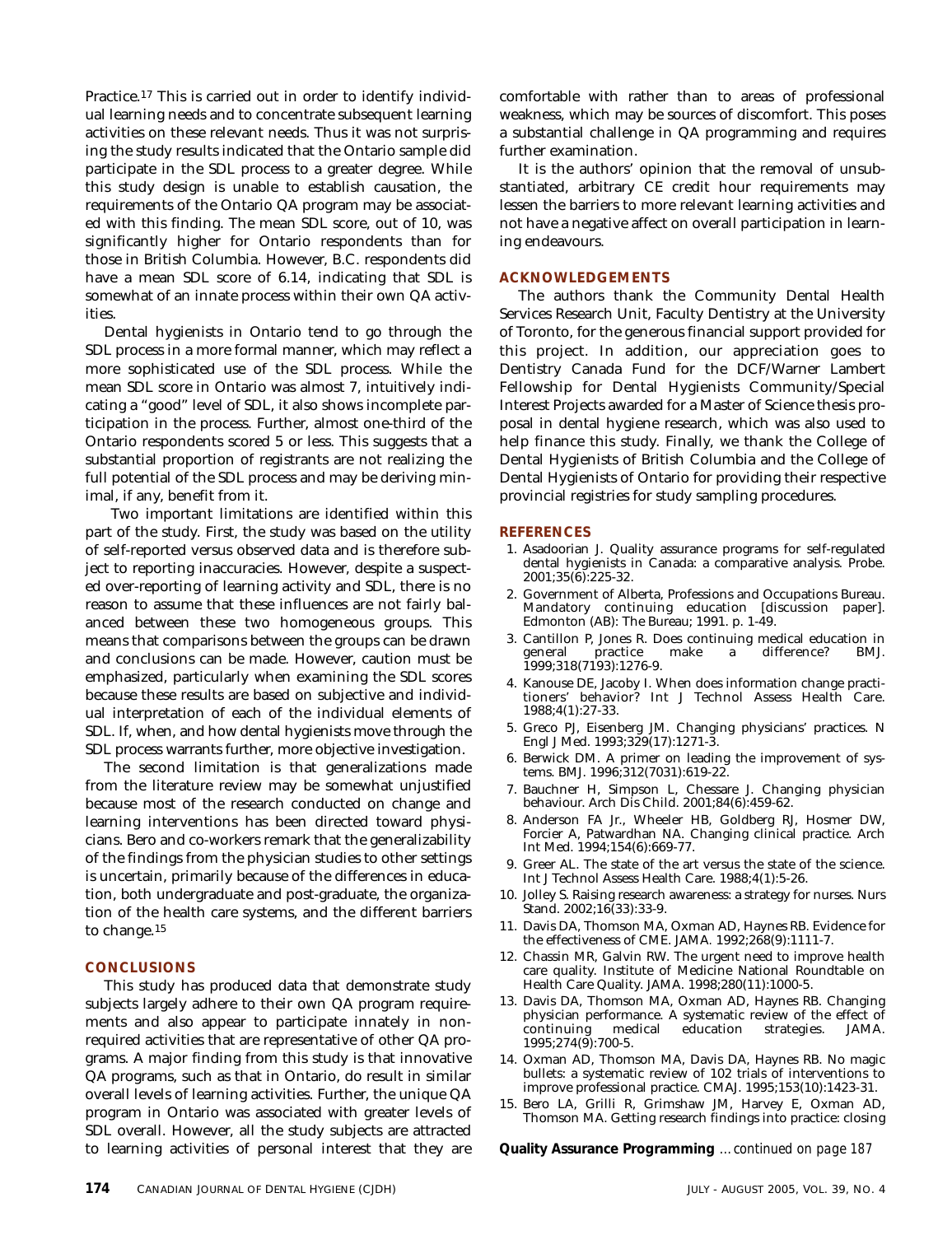## **HIV/AIDS and the Dental Hygienist**

*by the Canadian Dental Hygienists Association* 

#### **ABSTRACT**

This article explores oral health care for persons with HIV/AIDS from both clients' and clinicians' standpoints. It offers some insight into clients' fears about disclosing their health status, raises awareness of their right not to disclose this information, and explains how disclosure can enhance the quality of care. Research shows that although dental hygienists' bias toward persons with HIV/AIDS has decreased over time, a minimal bias remains.

Universal precautions are discussed as a means for protecting everyone—the dental hygienist and the client. The risk of infection from a needlestick injury causing exposure to HIV infected blood is estimated at about 0.3%, compared with 10% for hepatitis C and 30% for hepatitis B virus. Some of the conditions commonly associated with HIV/AIDS are highlighted, including oral candidiasis, gingivitis and periodontal disease, hairy leukoplakia, and Kaposi's sarcoma.

**Keywords:** HIV; Acquired Immunodeficiency Syndrome; dental hygienists

| Test your knowledge:                                                                                                                              |                  |                      |                 |  |  |
|---------------------------------------------------------------------------------------------------------------------------------------------------|------------------|----------------------|-----------------|--|--|
| 1. Some people with HIV/AIDS do not seek out oral health care due to fear of discrimination.                                                      |                  |                      | Yes / No        |  |  |
| 2. Clients with HIV/AIDS must disclose their medical status to a dental hygienist.                                                                |                  |                      | Yes / No        |  |  |
| 3. The following is the degree of risk (from highest risk to lowest risk) from a needlestick injury<br>causing exposure to the following viruses: |                  |                      |                 |  |  |
| a. HIV; Hepatitis B; Hepatitis C<br>b. Hepatitis $B$ ; Hepatitis $C$ ; HIV<br>c. Hepatitis C; HIV; Hepatitis B                                    |                  |                      |                 |  |  |
| 4. Some conditions commonly associated with HIV/AIDS include the following:                                                                       |                  |                      |                 |  |  |
| a. Candidiasis                                                                                                                                    | b. Sialodochitis | c. Hairy leukoplakia | $d. a$ and $c.$ |  |  |
| Please see the end of the article for the answers to the quiz.                                                                                    |                  |                      |                 |  |  |

ANE, A MOTHER OF TWO YOUNG CHILDREN, IS HIV POSI-<br>Living in a small town, she wants to protect herself and tive and wants to keep her condition confidential. Living in a small town, she wants to protect herself and her children from the reaction and rejection of others. Jane's mouth has been hurting her for weeks, but she is afraid to make an appointment with her dental hygienist. She is afraid that if she tells her dental hygienist about her HIV diagnosis, she will be refused treatment or worse, that other people will find out.

Oral health care is vitally important for people living with HIV/AIDS and yet some, like Jane, do not seek out oral health care for fear of discrimination. What many people in Jane's position don't know is that the perception of people living with HIV/AIDS has changed among oral health professionals.

### **EDUCATION HELPS TO REDUCE STIGMA**

Dental hygiene educational institutions have included HIV/AIDS information in their curriculum for many years and have recently made great strides when it comes to removing the stigma associated with HIV/AIDS. "Today's students are much more informed on the subject of HIV/AIDS," says Bonnie Blank, Dental Hygiene Program

### *Courses are teaching students about the social and emotional challenges faced by people living with HIV/AIDS...*

Instructor at Camosun College in Victoria, British Columbia. "Because their understanding has improved so much over the years, the fear associated with treating clients with HIV/AIDS has minimized significantly."

Positive perceptions are also influenced by the subject matter that is taught in dental hygiene classrooms across the country. Many schools have incorporated a "special needs" or "care for exceptional clients" component to their curriculum. More than just science, these courses are teaching students about the social and emotional challenges faced by people living with HIV/AIDS and or other infectious or communicable disease. As a result, students are developing greater sensitivity and empathy for their clients' personal situations.

Educational institutions are proactive in addressing potential bias toward persons with HIV/AIDS. Instructors are discussing discrimination issues and some have student handbooks that state: "No dental personnel may eth-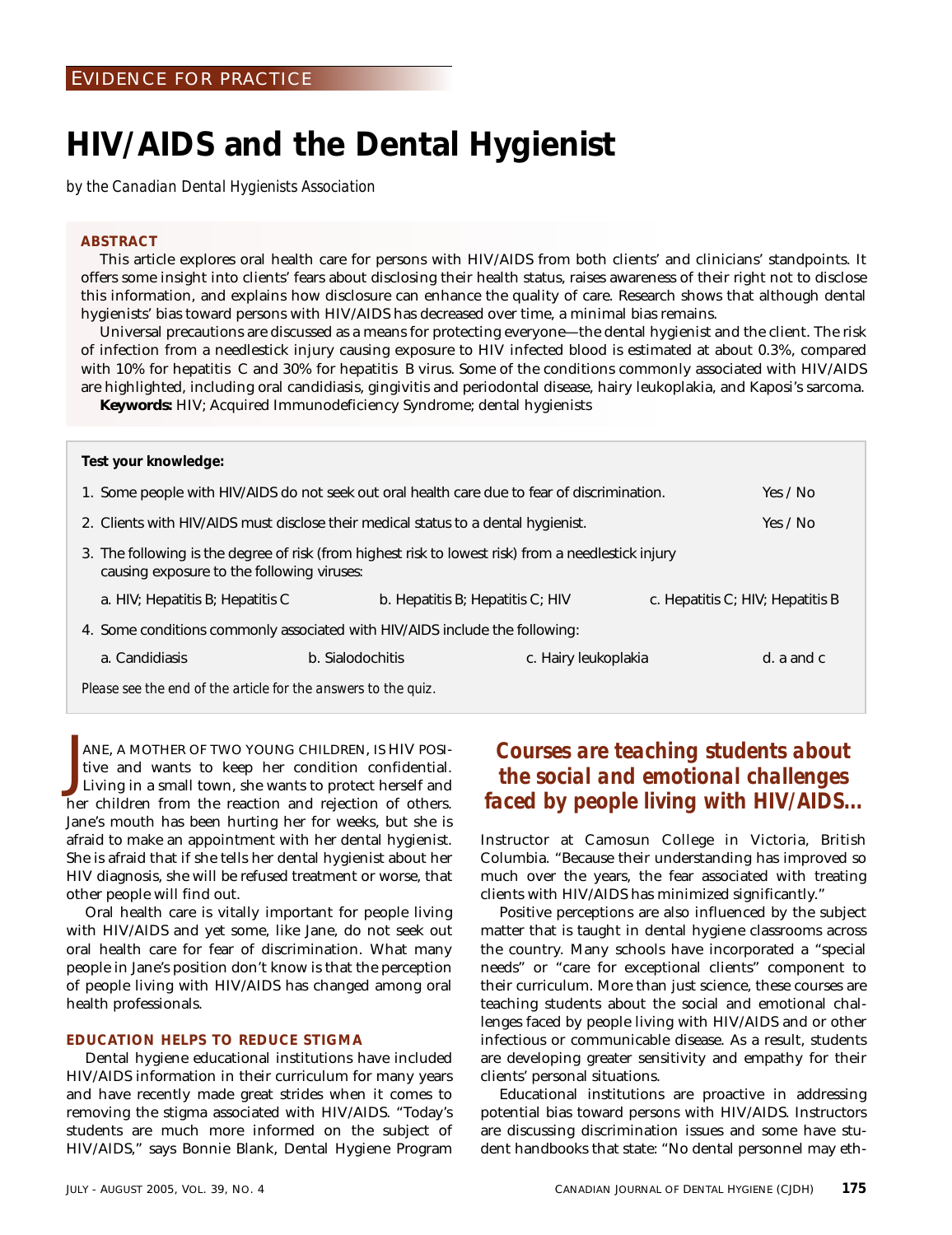### **RÉSUMÉ**

L'article qui suit traite des soins de santé buccodentaire destinés aux personnes vivant avec le VIH/sida, tant du point de vue des clients que de celui des cliniciens. Il permet de comprendre un peu les craintes des clients au sujet de la divulgation de leur état de santé, sensibilise les lecteurs au droit des clients de ne pas divulguer ce renseignement et explique comment la divulgation peut améliorer la qualité des soins. D'après les recherches, les préjugés des hygiénistes dentaires à propos des personnes vivant avec le VIH/sida ont diminué avec le temps, mais ils n'ont pas complètement disparu.

Il y est question des précautions universelles comme moyen de protection, tant de l'hygiéniste dentaire que du client. On estime à environ 0,3 % le risque d'infection en raison d'une exposition au sang infecté par le VIH, par suite d'une piqûre accidentelle avec une aiguille; par comparaison, ce taux est de 10 % dans le cas du virus de l'hépatite C et de 30 % dans celui de l'hépatite B. Nous mettons en relief certains états généralement associés au VIH/sida, notamment la candidose buccale, la gingivite et la parodontopathie, la leucoplasie chevelue et le sarcome de Kaposi.

### *Many people wonder if they have to disclose their HIV/AIDS status to their oral health care provider. The answer is no.*

ically refuse to treat a patient solely because the patient has an infectious disease, such as HIV, AIDS or hepatitis B infection, or is perceived to be a member of a high risk group. These patients must not be subjected to discrimination."2 Addressing this topic during the educational process may contribute to a recent shift in students' attitudes. Cohen, Romberg, Dixon, and Grace<sup>3</sup> reviewed the literature on this topic and found six studies conducted between 1988 and 1997<sup>4-9</sup> indicating that dental hygiene students exhibited bias toward persons with AIDS. However, a study in 2000 found a diminished level of bias and more recently a 2004 study3 shows a very minimal bias toward persons with AIDS.

Dental hygienists are at the forefront of the oral health professional team providing oral health promotion and disease prevention services. The professional relationship that dental hygienists maintain with their clients may lead to disclosure of health status, which may include HIV/AIDS. Medical history forms frequently include a question such as "Have you been tested for HIV/AIDS and if so, were the results positive or negative?" Knowing the answer to this question can result in improved quality of service, since it allows the dental hygienist to design a treatment program to meet the specific needs of the HIV/AIDS client. Dental hygienists may suggest a saliva

substitute to make eating more comfortable, or they may make a referral to another health professional if they see an abnormality in the mouth. They are important members of the team of health care providers for people living with HIV/AIDS and their clinical practice helps to make people living with HIV/AIDS not only more comfortable, but also healthier.

#### **DISCLOSURE**

Many people wonder if they have to disclose their HIV/AIDS status to their oral health care provider. The answer is no. When you present your client with a health questionnaire, they do not have to check the box that says HIV/AIDS. Disclosure is a difficult issue for many people living with HIV/AIDS. According to a paper published by the Canadian HIV/AIDS Legal Network:

HIV status is intensely personal information and the act of disclosure can lead to both positive and negative results. This is why people living with HIV/AIDS are entitled to control over this crucial decision. People living with HIV/AIDS are entitled to the information they need to decide if, when and how they will tell other people about their HIV status.10

While disclosure may be difficult for clients, it is important that they consider the benefits of sharing their HIV/AIDS status with their oral health care provider. The more knowledge you have of their medical history, the easier it is to develop specialized services that meet their individual needs. There are various oral health conditions that are unique, or more common, to people living with HIV/AIDS. Knowing that a client is living with HIV/AIDS can be of great assistance to the oral health care provider when diagnosing these conditions and determining the best treatment.

Among the many rights listed in the Canadian Dental Hygienists Association's *Dental Hygiene Client's Bill of Rights*11 is the right to be treated with respect and the right to care that meets the client's needs. These two fundamental entitlements apply to everyone. Clients also have a right to confidentiality. Information that is shared between an oral health care provider and his or her client must remain between the two of them to ensure confidentiality. Certain narrowly defined exceptions exist<sup>12</sup> such as instances where disclosure on the part of the dental hygienist is necessary to prevent serious harm to others.

### **INFECTION CONTROL PROTECTS EVERYONE**

Universal precautions are a set of routine safety standards established for the purpose of infection control. They protect everyone, the client and the oral health professional. From washing hands and protecting eyes to wearing gloves and sterilizing instruments, universal precautions are strictly adhered to by oral health care professionals across Canada. Just because someone may have a communicable condition such as HIV does not mean these standards are practised any more rigorously. In fact, one of the main reasons universal precautions exist is because not everyone knows they are infected with a communicable condition and not everyone discloses their status.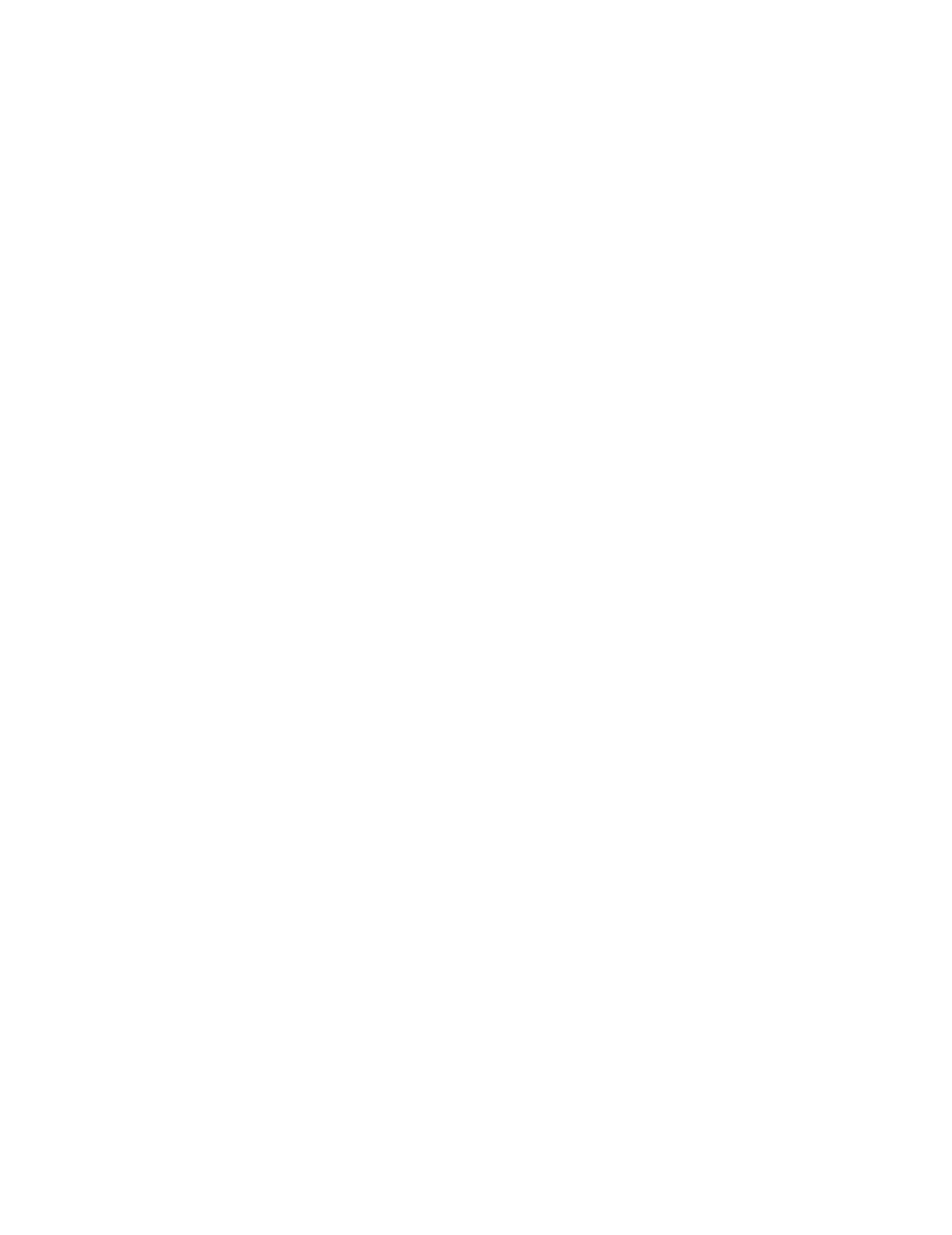Examining some of the studies on transmission of HIV/AIDS to health care professionals may help to reduce the fears that dental hygienists might have in providing services to persons with HIV/AIDS. A report by the American Dental Association concludes that epidemiological studies demonstrate that "the risk of HIV transmission in the dental office (from provider to patient, patient to provider and patient to patient) is so low as to be virtually undetectable."13

Exposure to blood-borne pathogens can take place through aerosols; blood splashes to the eyes, nose or mouth; mucous membrane exposure; and percutaneous injuries, such as a needlestick injury. This highlights the importance of universal precautions, wearing protective eye wear and masks; and preventing needlestick injuries. There may be a concern that powered scaling devices generate aerosols that place a dental hygienist at risk for transmission. However, there are no documented cases of HIV infection through aerosols.14 Compared with some other blood-borne pathogens, the risk of infection from a needlestick injury causing exposure to HIV infected blood is estimated at about 0.3%, compared with 10% for hepatitis C, and 30% for hepatitis B virus.15 In other words, 99.7% of exposures do not lead to infection. The Canadian Needle Stick Surveillance Network (CNSSN) has recently started collecting data on needlestick injuries in a number of different health professionals. The Network reports that between the years 2000 and 2001, approximately 18 dental hygienists were surveyed and no exposures were reported.15 While this preliminary data may be re-assuring there is a need for other studies in this area.

### **THE MOUTH AS A HOTBED FOR INFECTION**

Studies have proven that oral health has a significant influence on our overall health. Periodontal disease is linked to several conditions16 including diabetes, heart disease, premature and low-weight babies, as well as respiratory disease. Armed with this knowledge, it is essential that all Canadians have access to regular oral health care, including people living with HIV/AIDS.

In July 2004, representatives from 27 countries issued the Phuket Declaration on Oral Health in HIV/AIDS 2004 —A commitment to action. This declaration calls on national and international health authorities; oral health associations, and research institutions to strengthen their efforts in controlling HIV/AIDS related oral disease.17 For most Canadians, a trip to the dental office is almost as routine as brushing their teeth. But for some, oral health care isn't as easy to come by. People living on low incomes, seniors, persons with disabilities, and those who live in rural or remote areas are just a few of the groups that may not be getting the oral health care they need.18 One of these groups is people living with HIV/AIDS.

Good oral health care begins by maintaining a healthy mouth by brushing and flossing and maintaining a nutritional diet. However, people living with HIV/AIDS often experience additional health issues that have a negative impact on their oral health. According to Project Inform, about 90% of people with HIV/AIDS develop at least one

### *People living with HIV/AIDS often experience additional health issues that have a negative impact on their oral health.*

oral condition associated with HIV/AIDS,19 making the elimination of discrimination in oral health care all the more important. Persons with HIV/AIDS often experience protein and vitamin deficiencies that can have adverse effects on all parts of their bodies, including the mouth, and oral and perioral lesions are commonly seen in this population. Abnormal cell growth, gingivitis, and fungal infections are just a few of the more than 40 oral health disorders associated with HIV/AIDS.

### **SOME ORAL HEALTH CONDITIONS ASSOCIATED WITH HIV/AIDS**

### **Oral candidiasis**

Commonly known as thrush, oral candidiasis is a fungal infection that usually results from a compromised immune system, prolonged stress, and/or use of antibiotics. It is said to be one of the most common oral conditions among people living with HIV/AIDS.20 Regular symptoms include white patches with a cottage cheeselike texture. When scraped away, they may be left red and sore. There is also the potential for spreading to the throat. Topical and systemic antifungal treatment may control oral candidiasis; however, recurrence is common.20 Candidiasis may also be associated with other health conditions, such as uncontrolled diabetes, other immunodeficiency diseases, antibiotic treatment, and xerostomia.

#### **Gingivitis and periodontal disease**

People with HIV/AIDS are more susceptible to gingivitis and severe forms of periodontitis than the general population. Persons with HIV/AIDS may experience more severe or unusual forms of gingivitis and periodontal disease, including linear gingival erythema (LGE) and necrotizing ulcerative periodontitis (NUP).7 LGE differs from typical gingivitis in that it is characterized by spontaneous bleeding and does not respond to therapy. NUP is characterized by pain, spontaneous gingival bleeding, interproximal necrosis and cratering, intense erythema, and attachment and bone loss.

#### **Hairy Leukoplakia**

It is believed that oral hairy leukoplakia (OHL) has a link with the same viruses that cause mononucleosis and Epstein Barr Syndrome. It is also one of the most common HIV/AIDS–related viral infections. Characterized by corrugated white patches with hair-like particles, it often occurs in the early stages of HIV disease. While it is not painful and doesn't pose any actual harm, it can represent an increased risk of more serious illnesses in the future. It is not generally treated but may respond to antiviral medication.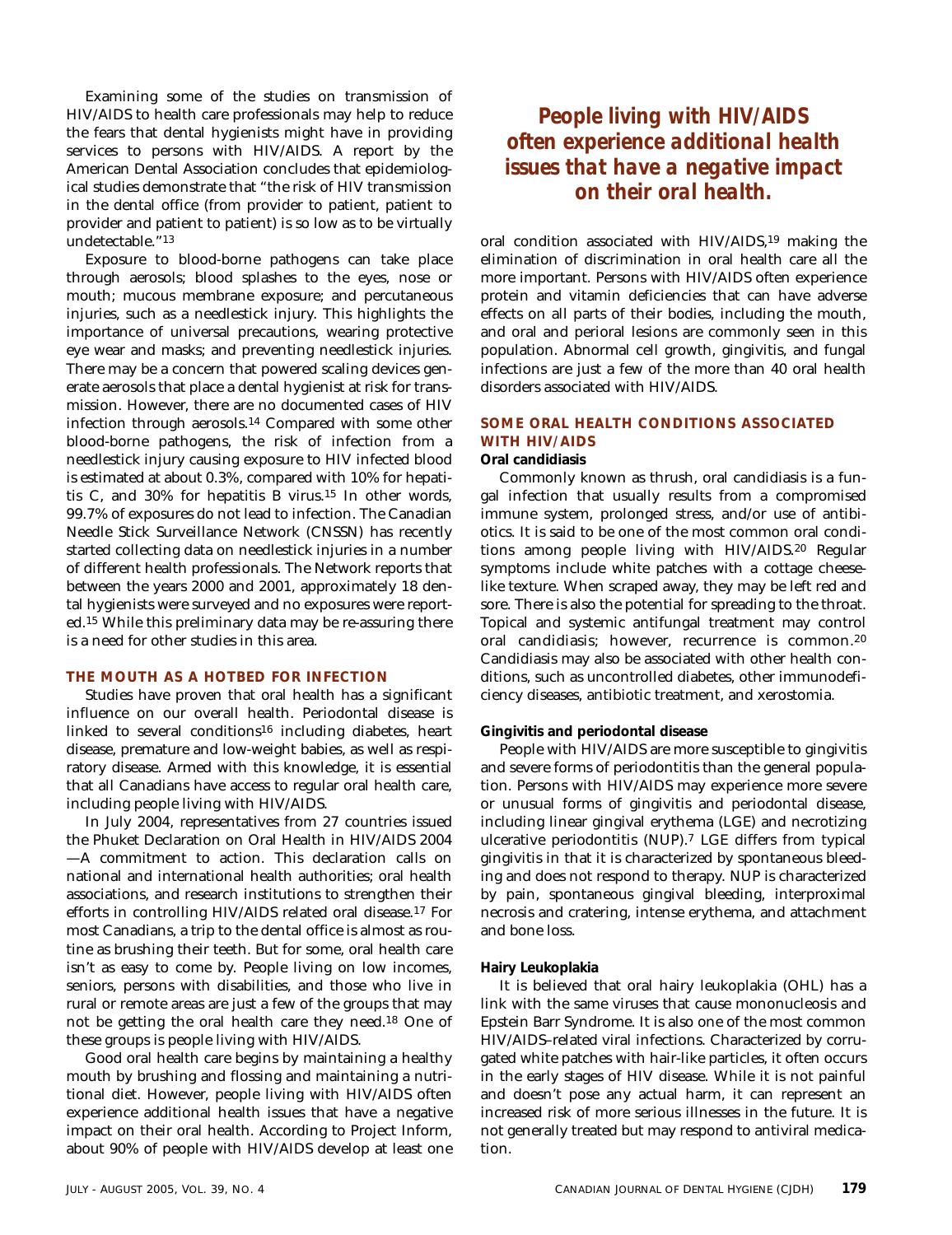### **Kaposi's sarcoma**

Kaposi's sarcoma (KS) is a rare condition and occurs during the later phases of the disease. In Canada, most persons living with HIV/AIDS will not develop this condition because of easy access to treatments. KS is the most common form of AIDS-related cancer and while it is most commonly found on the skin, many people with KS also report the presence of oral lesions. Oral lesions appear as red or purplish patches or swellings. While they can appear anywhere in the oral cavity, they are most commonly found on the palate and gingival. While oral KS is generally not painful, it can become so with ulceration or infection.

#### **CONCLUSION**

Although dental hygienists' bias toward persons with HIV/AIDS has decreased over time, some residual bias remains, indicating a need for further reflection and education on this topic. Armed with increased knowledge and sensitivity to the needs and rights of persons with HIV/AIDS, dental hygienists will increase the quality of service they provide.

Some responsibility for change also lies within Canadian research and surveillance institutions. Although it is encouraging to see that the Canadian Needle Stick Surveillance Network is now collecting information specifically on dental hygienists, an increase in the survey sample from 18 to at least 700 dental hygienists would provide statistics that better reflect the 14,000 dental hygienists across Canada. With more comprehensive Canadian exposure data, including larger sample sizes and inclusion of other methods of transmission, the dental hygiene profession can make better risk management decisions.

### **ACKNOWLEDGEMENTS**

We wish to thank Bonnie Blank, RDH, and Mara Sand, RDH, for their assistance in the development of this article.



### **RELATED READINGS**

- Canadian Public Health Association. Canadian HIV/AIDS Information Centre. www.aidssida.cpha.ca/
- Canadian HIV/AIDS Legal Network. www.aidslaw.ca
- Canadian AIDS Treatment Information Exchange (CATIE). www.catie.ca
- A Practical Guide to Nutrition for Persons Living with HIV Disease. www.catie.ca/ng\_e.nsf/toc/
- Nutrition and Other HIV Related Conditions: Oral Conditions. www.catie.ca/ng.nsf/aae080959e9eda66852566430053520b/ d3cfa2bcb8eb5fd18525667f0075bc40?OpenDocument
- Info Sheets on HIV/AIDS and the Privacy of Health Information. www.aidslaw.ca/Maincontent/infosheets.htm #isopohi
- Canadian Centre for Occupational Health and Safety. Needlestick injuries. www.ccohs.ca/oshanswers/diseases/ needlestick\_injuries.html
- Centers for Disease Control. Guidelines for Infection Control in Dental Health Care Settings—2003. www.cdc.gov/ mmwr/preview/mmwrhtml/rr5217a1.htm
- Organization for Safety and Asepsis Procedures. Frequently Asked Questions on Dental Infection Control. www.osap .org/resources/FAQ/index.php? name=28

### **REFERENCES**

- 1. CDHA and the Canadian Public Health Association. HIV and Oral Health — What You Should Know, Canadian Health Network [Cited: June 1, 2005] < http://www.canadian-healthnetwork.ca/>
- 2. University of Manitoba. Student handbook. University of Manitoba, 2004/05 [on-line]. Winnipeg: The University; 2004 [cited May 11, 2005]. Available from: <www.umanitoba.ca/ faculties/dentistry/studenthandbook/studentInfo.html>
- 3. Cohen L A, Romberg E, Dixon DA, Grace EG. Attitudes of dental hygiene students toward individuals with AIDS. J Dent Educ. 2005;69(2):266-9.
- 4. Filler SJ. Report of a survey assessing dental student attitudes toward AIDS [abstract 1147]. J Dent Res 1988; 67(Spec Issue):256.
- 5. Samaranayake LP, Figueiredo HM, Rowland CA, Atchison K. A comparison of the attitudes of hospital dentists and dental students in Glasgow, UK, and Los Angeles, USA, towards treatment of AIDS and hepatitis B patients. Am J Dent. 1990;3(1):9-14.
- 6. Solomon ES, Gray CF, Gerbert B. Issues in the dental care management of patients with bloodborne infectious diseases: an opinion survey of dental school seniors. J Dent Educ. 1991;55(9):594-7.
- 7. Rankin KV, Jones DL, Rees TD. Attitudes of dental practitioners and dental students towards AIDS patients and infection control. Am J Dent. 1993;6(1):22-6.
- 8. Anderson DG, Call RL, Vojir CP. Differences in HIV knowledge and attitudes between first- and fourth-year dental students. J Dent Educ 1994;58(8):668-72.
- 9. Chehaitly A, Alary M. Knowledge, attitudes, and professional behaviors of third- and fourth-year dental students concerning AIDS and Hepatitis B. J Dent Educ. 1995;59(8):844-9.
- 10. Canadian HIV/AIDS Legal Network. "Disclosure of HIV status: a difficult issue. In: Disclosure of HIV status after Cuerrier: resources for community based AIDS organizations. [Cited: May 10, 2005] Available from:<www.aidslaw.ca/Maincontent/ issues/criminallaw/OBAOresources/Chapter01.pdf>.
- 11. Canadian Dental Hygienists Association. Dental hygiene client's bill of rights [on-line]. Ottawa: CDHA [cited May 10, 2005]. Available from: <www.cdha.ca/content/oralcare\_ centre/bill\_of\_right.pdf>.
- 12. Canadian Dental Hygienists Association. CDHA code of ethics [on-line]. Ottawa: CDHA; March 23, 2002 [cited May 10, 2005]. Available from: < http://www.cdha.ca/members/ content/resources&tools/Code.asp>.
- 13. American Dental Association. AIDS update 2003 [on-line]. Chicago: ADA [cited May 10, 2005]. Available from: <http://www.ada.org/prof/resources/pubs/adanews/adanews article.asp?articleid=558>.
- 14. Darby ML, Walsh MM. Dental hygiene theory and practice. 2nd ed. St. Louis (MI): Saunders; 2003.
- 15. Canadian Centre for Occupational health and Safety. Needlestick injuries. Hamilton (ON): CCOHS, January 2005 [cited May 11, 2005]. Available from: <www.ccohs.ca/osh answers/diseases/needlestick\_injuries.html>.
- 16. Lux J, Lavigne S. Your mouth portal to your body. Part I. Probe. 2004;38(3):115-27. Lux J, Lavigne S. Your mouth portal to your body. Part II. Probe. 2004;38(4):154-71.
- 17. World Health Organization. The Phuket declaration on oral health in HIV/AIDS 2004 – A commitment to action, July 2004 [on-line]. [Cited May 12, 2005]. Available from: <www.who.int/oral\_health/media/en/orh\_puket\_declaration \_en.pdf>.
- 18. Lux J. Access angst: CDHA position statements on access to oral health services. Probe. 2003;37(6):261-72.
- 19. Project Inform. HIV and the Mouth [on-line]. Available from: <www.projectinform.org/cgi-bin/print\_hit\_bold.pl/fs/oral .html?oral%20health#first\_hit>.
- 20. Ibsen OAC, Phelan JA. Oral pathology for the dental hygienist. 4th ed. St. Louis (MI): Saunders; 2000.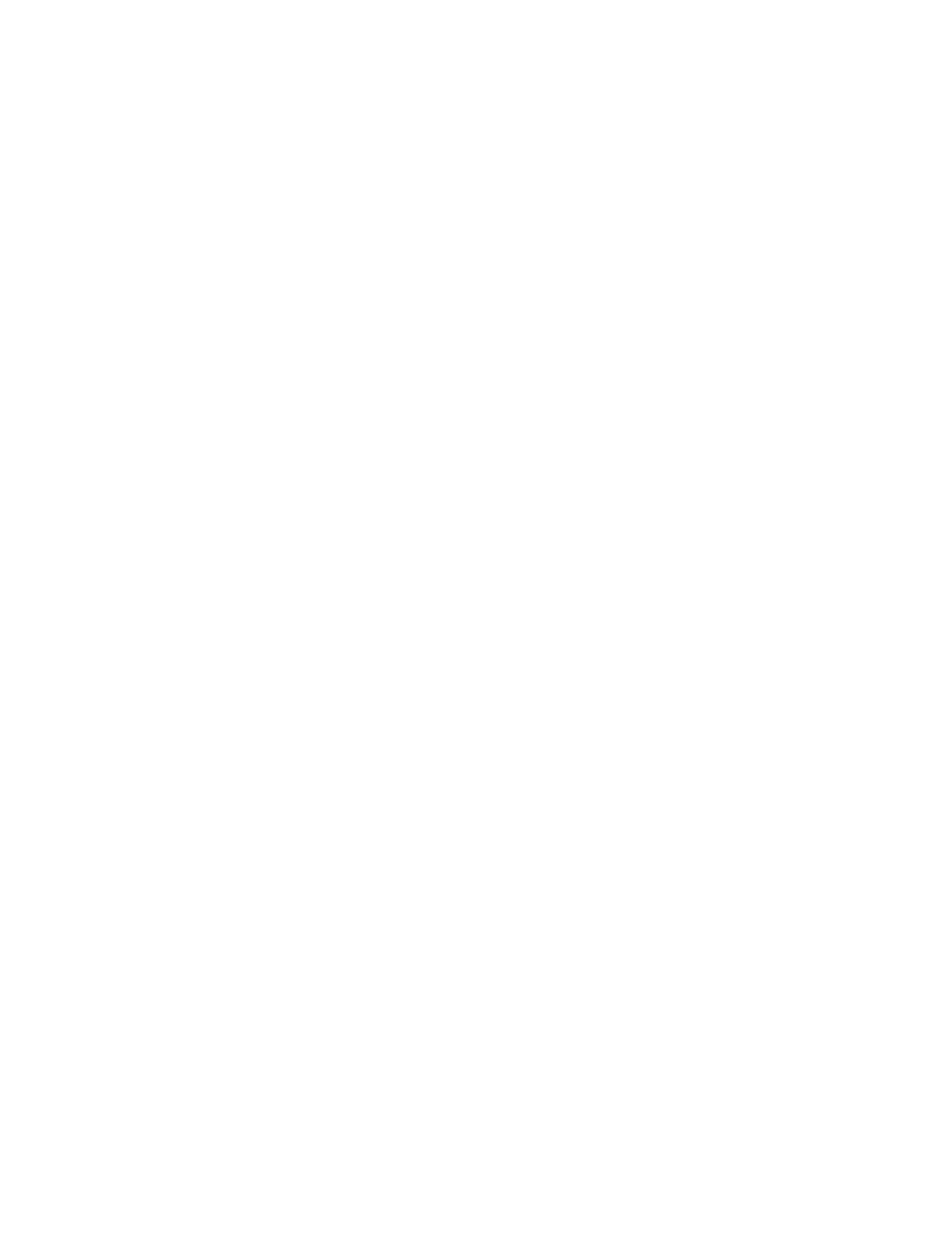## **Chicken Soup for the RDH Soul**

*by Donna Kittle, RDH, BSc\**

O LYING, NO STEALING, NO BEING LAZY. THESE ARE<br>the laws of the very proud Inca people," said a stoic<br>Washington Gibaja Tapii, our special tour guide for<br>the 6:30 a m tour of the local ruins in Ollantavtambo the laws of the very proud Inca people," said a stoic Washington Gibaja Tapii, our special tour guide for the 6:30 a.m. tour of the local ruins in Ollantaytambo, Peru. "Unfortunately, from circumstance some of these people may need to steal to survive," said Linda Oocho, our local volunteer contact. Linda was instrumental in making sure that three of the four dental missions went smoothly in Peru. "

Kindness in Action, or KIA, is a Canadian non-profit service organization consisting of dental professionals and other non-dental volunteers who desire to help those with less in the developing world. KIA is based on neither religion nor politics. Each volunteer is united by the belief in the dignity of all people and their right to basic human needs. The volunteers work without compensation and are responsible for their own airfare and accommodation.

This year KIA sent over 260 volunteers to 14 different dental mission locations and gave treatment to almost 6,000 patients. The selected countries for this past year included Honduras, Guatemala, Nicaragua, Peru, Mexico, Thailand, Philippines, and India. "Daily, other villages were brought in by the cattle truck. With the help of a young peace corps worker (who served as ground support and translator), we were able to work out of the school in





Chisek, Guatemala. Chisek is very poor Mayan village burned down in the 1980's revolution. Women and children were raped and killed. KIA was able to give a small lift to these demoralized people," said Cheryl Cann, Team I Guatemala.

"We worked hard, we played hard…and the view was spectacular," said Cheri Neville, RDA, Team II Peru. Our team of 26 members included six dentists, seven assistants, three hygienists, with the rest being "go-fers." The amazing statistics included: 668 patients who received treatment, 825 extractions, 355 fillings, 129 cleans, 365 fluoride varnishes, 180 brush-ins, 65 "momma and totto" dental education seminars, and finally 15 hand-washing demonstrations, all completed in just four days.

Each dental mission has its own unique challenges. Sleep deprivation and surprises were the words mumbled frequently by Team II Peru (in Ollantatambo). The loud ring of the telephone would herald the start of another wonderful day in paradise. Leave your expectations at home. Sometimes in a multilingual situation, miscommunication is common. For example, it was 11:45 a.m. and I had completed brush-ins and fluoride varnishes for the first half of the school. I was completely surprised to find that the whole school would be dismissed at noon! This is a daily ritual since it takes the children 1½ hours to walk back to their mountain homes. To make matters worse, it was the start of the Easter holiday and all school kids were dismissed until the next week. Carlos, our host, had failed to mention the school schedule. As a result, only half of the school kids received oral hygiene instruction and fluo-

Veteran KIA volunteer and fundraiser as well as a veteran dental hygienist (1976 graduate from the University of Louisville, Kentucky, USA)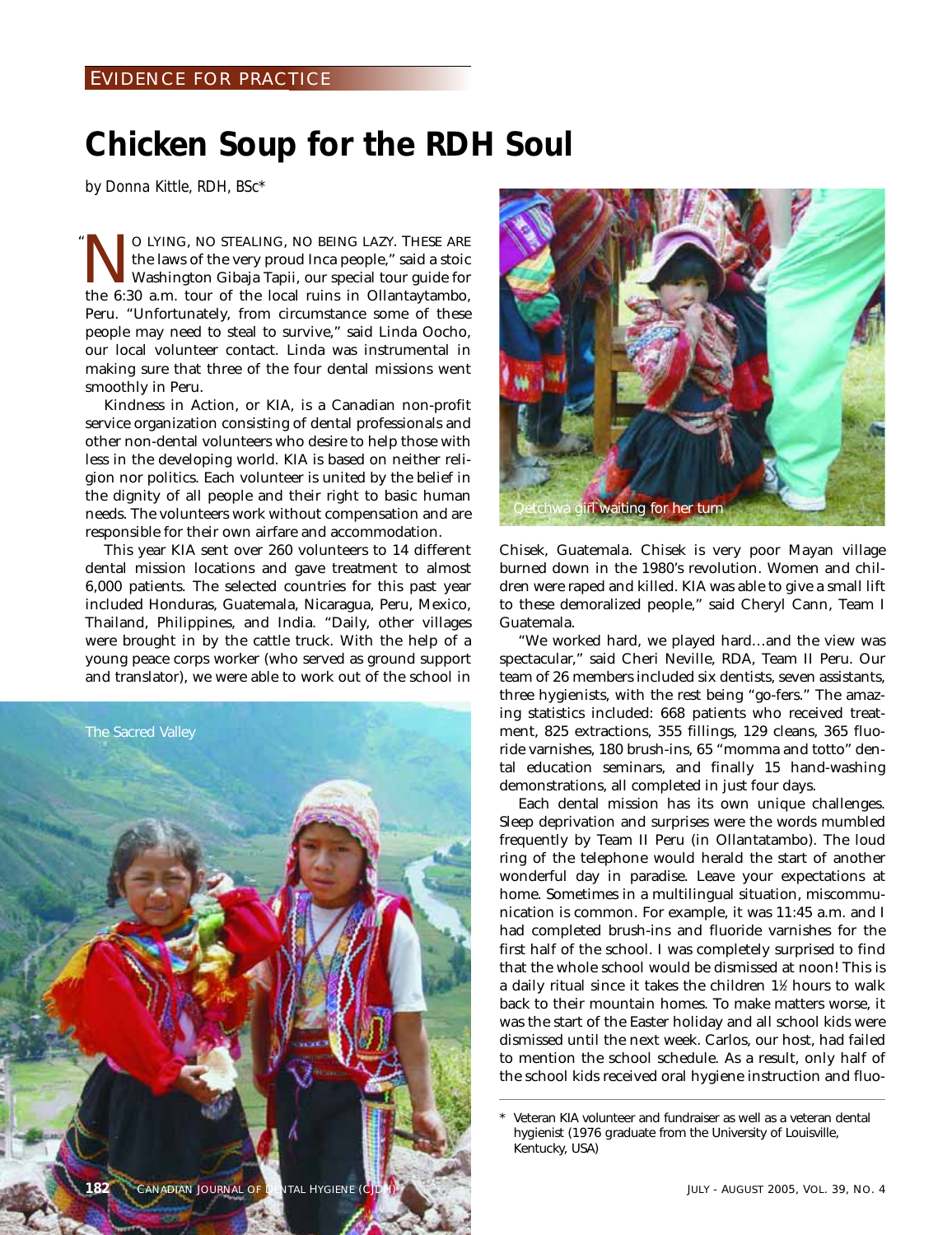

ride varnishes. Luckily, Linda and Carlos came to the rescue by rounding up the whole town and having a Qetchwa (*pronounced* ket-ch-wa) village of about 50 people bused in. Our time was not wasted.

"There are no problems—only solutions," said Dr Amil Shapka, el Presidente of Kindness IN Action. "It is all about love and commitment. It is amazing to see what has grown out of a challenge over a cup of tea at the kitchen table in 1993!"

Many volunteers, young and old alike, have found the one-week KIA dental missions a life-altering experience. "What made me laugh was watching how well everyone got along. Last week we were strangers. What surprised me most was that the average Peruvian is far poorer than our poor at home. And finally, what saddened me most was that the kids in our village will never have the opportunity or time to be just kids; they must work for the family to survive. At home, kids can just sit down and eat popsicles," said Josh Reith, age 17, a first-time go-fer on Team II Peru.

Often resembling a MASH unit, all KIA missions are similar in that they are self-contained and each one has a team leader. Basic dentistry, immediate pain-relief, and dental education are the priorities.

"It is always a rewarding trip. This was our second time to this location. The people are so warm and appreciative. Sugar cane has destroyed so many of the kids' front teeth.

We started a hygiene program last year and expanded it this year. We hope to see results in the next couple of years. We are now planting the seeds to set up a mobile unit here in Northern Honduras. Any unused equipment would be greatly appreciated," said Lori Palmer, Team I Honduras. In Team II Peru, we discovered the rampant decay in one out of five children was not caused by Inca Cola or sugar cane but rather by the constant chewing of hard buns without any contact of a toothbrush. Often, a perplexing look was given to our toothbrush as we gave it to the patients at the end of treatment.

Each of us can help in a small way. At the last minute, I needed gifts for the kids. Ralph Green, a patient of mine, brought to the office 120 soccer jerseys and 24 almost-new soccer balls. Once again, dental hygienist Belinda Perrin came to the rescue with two large garbage bags stuffed with Beanie Babies and precise information how to vacuum-pack them tightly into my suitcase. I was now ready for Peru.

When life gets dull, meaningless, and predictable, it is time to get out of your comfort zone. Try something new—reach out and touch your brothers and sisters in the developing world. This experience is good for the soul.

*For further information about KIA contact our website, <www.kindness in action.com>, or Dr. Amil Shapka at <docdoc1@hotmail.com>.*

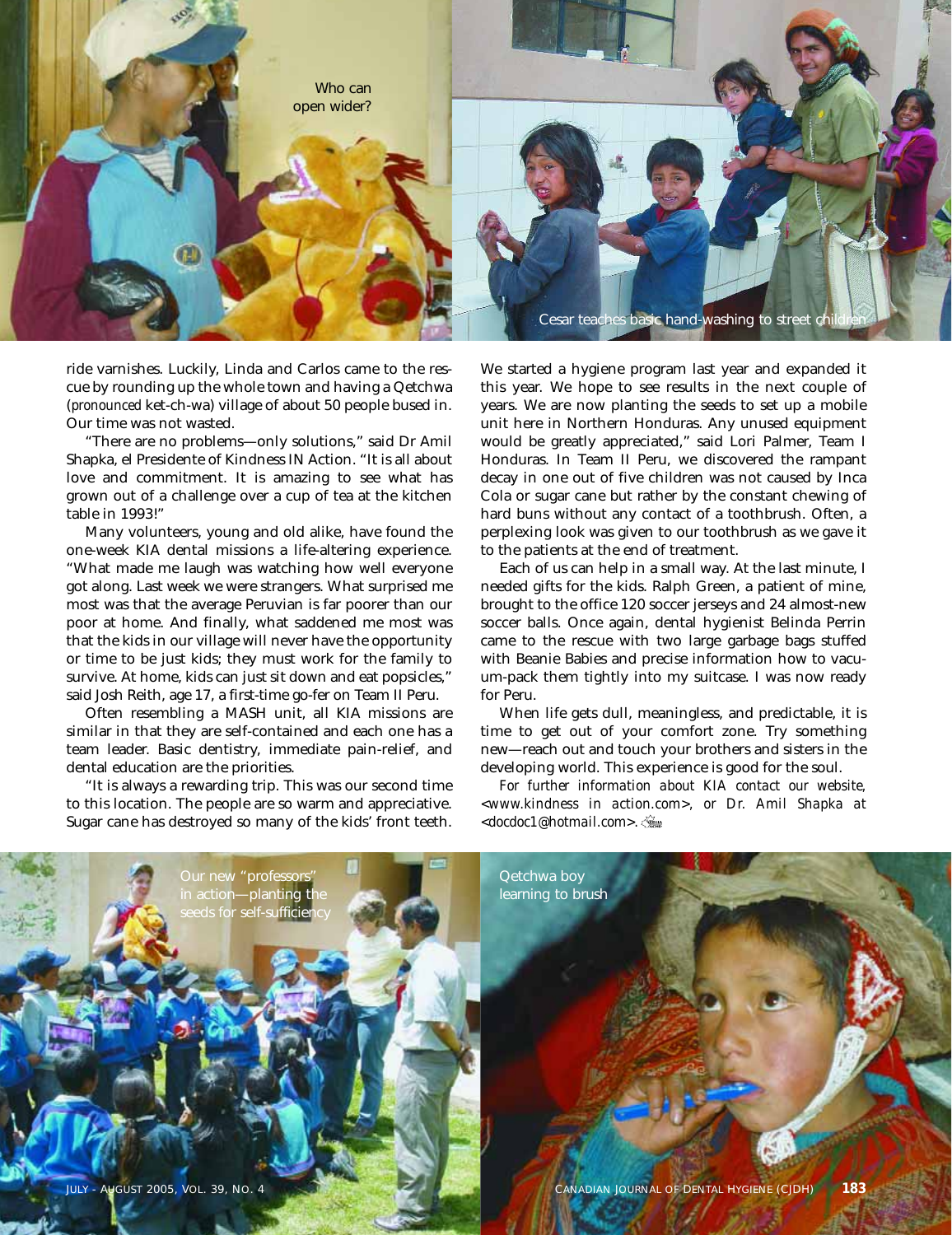# **Those lazy, hazy,** crazy days of summer can mean only one thing...

THE CANADIAN DENTA<mark>L</mark><br>HYGIENISTS ASSOCIATION **L'ASSOCIATION CANADIENNE<br>DES HYGIÉNISTES DENTAIRES** 

*…that CDHA is gearing up for the 2005–06 membership campaign, getting set to present you with our best member benefits package ever!*

Take a moment to read all about what's in it for you<br>
and we're sure you'll agree that renewing your<br>
membership in the Canadian Dental Hygienists<br>
Association is one smart career move and, with the incredible and we're sure you'll agree that renewing your membership in the Canadian Dental Hygienists

value we've packed into your membership, your best choice for keeping on top of your profession. Keep an eye on your mailbox later this summer and you'll find out exactly what we mean.

We are constantly looking for new ways to enhance the benefits of your membership in the CDHA. If you have any suggestions, let's hear them! Contact Monica Helgoth anytime at <mlh@CDHA.ca> and let us know how we can continue to meet your needs.

So, what kinds of benefits are we talking about, anyway?

### **Stay in touch with your colleagues, access CE Courses in the comfort of your own home, and much more…**

Our Members Only section of the website puts all kinds of tools at your disposal. Whether you want to learn more about just-introduced dental hygiene products, find a friend from school, get a position paper, or find out the latest research findings or practice standards, it's all there with a simple click

of your mouse. You just can't find better career-enhancing information anywhere else.

This past year, CDHA launched its first online continuingeducation (CE) course. After much positive feedback, we will

### **Tell us what you think!**

**Want to have your say? This year's membership renewal package will contain a questionnaire, an opportunity for you to tell us what you think. Don't miss it!**

be launching even more great new courses for the 2005–2006 membership year. And remember, all CDHA members who renew their memberships for the coming year will receive one complimentary course.

Also new, and attracting much positive feedback, is the CDHA Professional Development Manager Tool, an online tool that lets you track your CE activity and archive it for future use. When it's needed, you simply print off your records—available 24 hours per day—send them to your provincial regulatory

body along with your regular forms, and you're done. No more hunting for lost records that you promised yourself you wouldn't lose.

Also new this year, the CDHA launched a partnership with the *DVD Journal of Dental Hygiene.* This exciting new project will offer members an affordable and hassle-free way to obtain continuing-education credits.

*"Liability (Malpractice) Insurance — you are covered for up to \$3 million in damages"*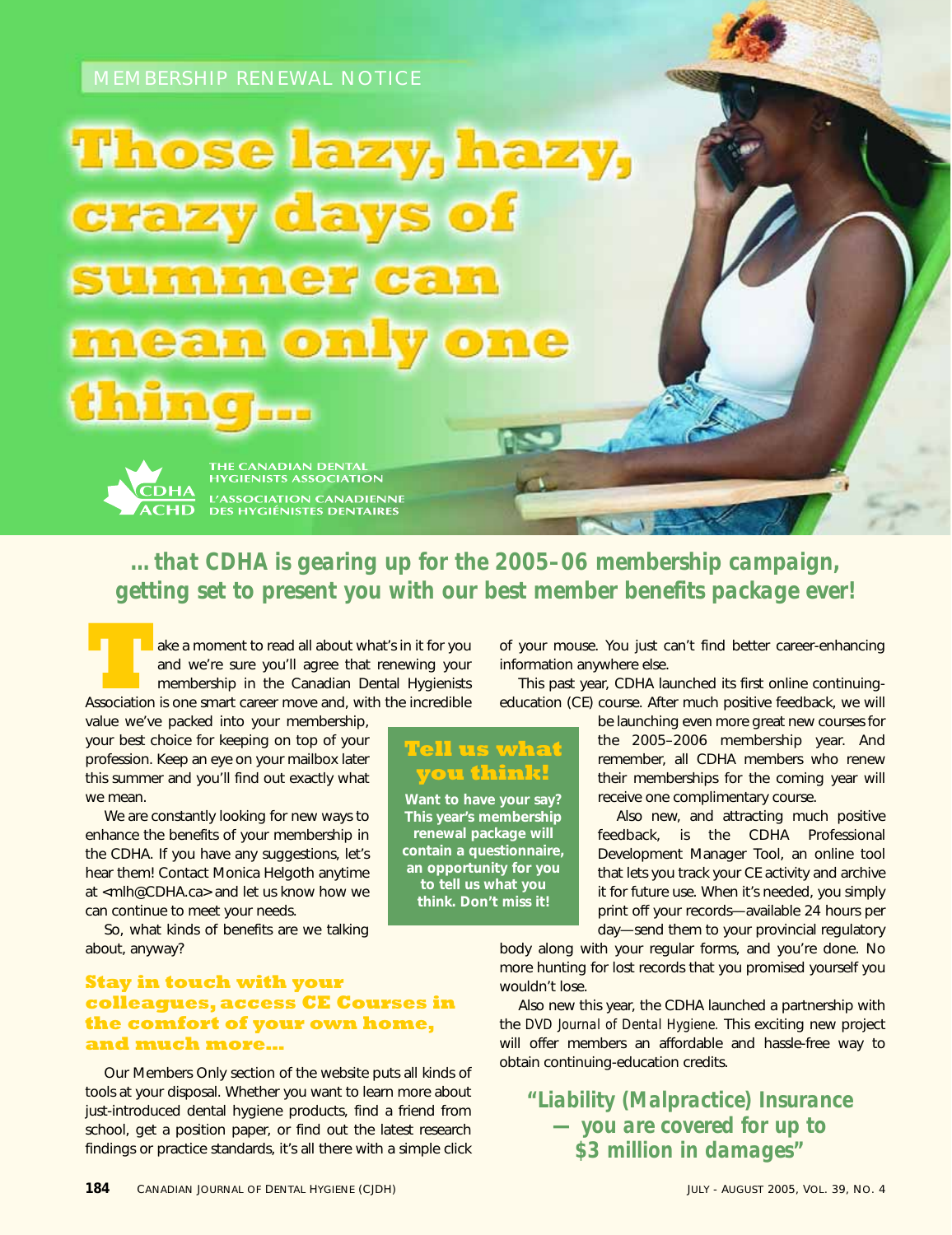### **Cover me, I'm goin' in**

As a practising dental hygienist, you can't afford to take chances. As a member of CDHA, you get (at *no extra charge*):

- **Liability (Malpractice) Insurance** you are covered for up to \$3 million in damages with additional funds to cover legal expenses; *and*
- **Disciplinary/Sexual Abuse Defence-Cost Insurance** this covers civil litigation costs relating to disciplinary matters and claims related to sexual abuse.

This coverage is *absolutely free* and included as a benefit of your membership. Even more, members-only group insurance — coverage designed specifically for dental hygienists is also available for purchase.

### **Information you need**

From newsletters, e-mail bulletins, and online resources

such as career listings, research articles and practice standards, to the *Canadian Journal of Dental Hygiene*, dental hygiene's only national professional journal, you get the information you need to stay informed.

But remember, all of these benefits are available to *members only*.

### **And that's not all!**

In the past year, we have also developed a host of new discount programs for CDHA members, For example, we have a hotel discount

program with CHIP Hospitality, a program with Hewlett-Packard that will give you affordable access to the latest technology, discounts with Indigo–Chapters, access to specialized mortgage products, and discounted rates with David Benson & Associates Inc., a Mortgage Intelligence Broker, and great savings with Wright Dental Canada Limited on stylish Dickies Medical Uniforms.

Members also have access to sample products and fun prizes all year long.

And every day we are working to develop for you even more and better discount programs and member benefits so stay tuned!

### **Keep an eye on your mailbox**

Very shortly, a personalized membership-renewal package will be sent to you unless you practise in Alberta and Saskatchewan. (Membership renewals in Alberta and Saskatchewan are administered through the regulatory bodies. Please contact Saskatchewan Dental Hygienists Association at 306-931-7342 or the Alberta Dental Hygienists' Association at 780-465-1756 for more information on membership renewal in your province.)

To ensure you receive your package with the least possible delay, please make sure the CDHA has your current mailing address. You may check this by logging on to the Members Only section of our website at <www.cdha.ca>. There, you can check your personal file and make changes, if necessary. If you do not have Internet access, the CDHA membership team would be pleased to assist you. Simply call us toll-free at 1-800-267-5235, Monday to Friday, 8:30 a.m. to 5 p.m. (ET).

### **Renew online — now!**

It's easy, it's fast, and it's *completely secure*. You can now visit us on the Web at <www.cdha.ca> to complete the form and pay for your membership renewal.

You can also renew by regular post, of course. Bear in mind, however, that because we are processing several thousand membership forms over a few short weeks, you should allow four to six weeks for your mailed membership renewal to be processed after we receive your completed forms.

### **Renewal Dates for Regulatory Bodies**

|                                        | ALBERTA: November 1, 2005       |
|----------------------------------------|---------------------------------|
|                                        | MANITOBA: January 15, 2006      |
|                                        | NEWFOUNDLAND: November 30, 2005 |
|                                        | SASKATCHEWAN: January 15, 2006  |
|                                        | NOVA SCOTIA: November 30, 2005  |
| <b>BRITISH COLUMBIA: March 1, 2006</b> |                                 |
| NEW BRUNSWICK: January 1, 2006         |                                 |
| PRINCE EDWARD ISLAND: April 1, 2006    |                                 |
|                                        | <b>ONTARIO: January 1, 2006</b> |
|                                        | QUEBEC: April 1, 2006           |
|                                        |                                 |

Once your renewal forms have been processed, you will be sent a membership package that contains an acknowledgement letter, your membership card, your insurance certificate, and a tax receipt.

**Important note to members in Nova Scotia and Newfoundland:** The membership renewal processing timeline is especially important for you because membership is mandatory for practising dental hygienists in your province. Your regis-

trars require proof of membership by November 30, 2005, so please do not delay in sending us your membership renewal.

### **This is your association**

As the only national association for dental hygiene in Canada, the CDHA represents the voice and vision of more than 14,000 dental hygienists in Canada and is dedicated to advancing the profession and protecting the interests of all its members. Truly invaluable to dental hygiene professionals, your CDHA membership is your best choice for information, career tools, and as a source of mandatory insurance coverage.

As a member of the CDHA, you are an important partner in the dental hygiene community; you are part of the collective voice and vision of dental hygiene in Canada. So, get those renewal forms in early and stay connected!

*"As a member of the CDHA, you are an important partner in the dental hygiene community"*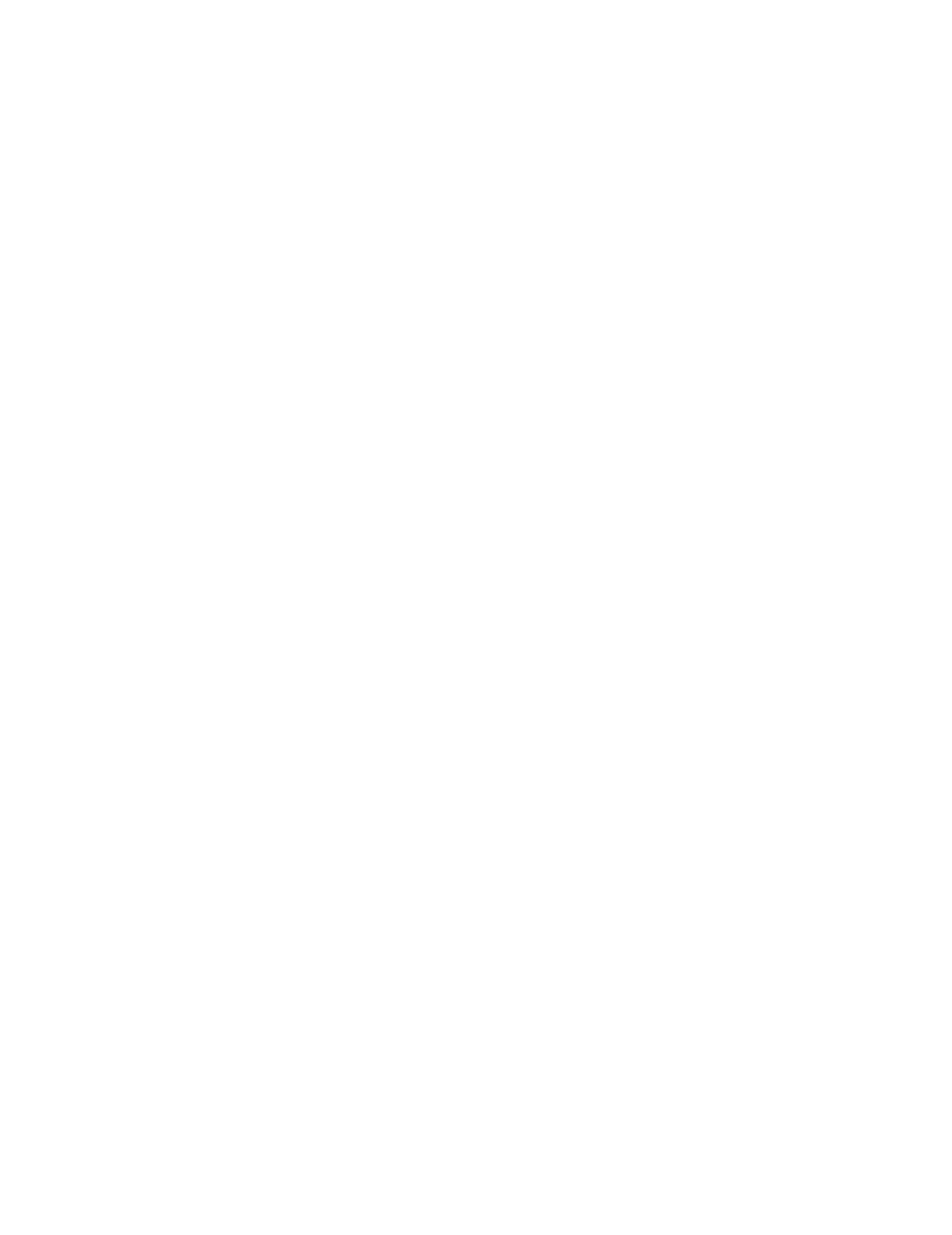### THE LIBRARY COLUMN

## **What's New for You**

*by CDHA Staff*

WELCOME TO THE SECOND INSTALMENT OF THIS column. This time we would like to feature new acquisitions and also items from our collection that complement the papers presented in this issue column. This time we would like to feature new acquisitions and also items from our collection that complement the papers presented in this issue.

If you have any suggestions for books you would like in CDHA's collection or for topics you would like discussed in this column, please send them to Nancy Roberts, Information Consultant, CDHA Library at <library@cdha. ca> or by calling 613-224-5515, ext. 22. These will be given every consideration when we add to our collection development list.

Remember that CDHA members can borrow library material for three weeks with one renewal allowed. All you have to do is provide us with a credit card number for security and pay the return postage (we pay the cost of getting the material to you).

#### **INTERESTING NEW ACQUISITIONS**

- Canadian Centre for Occupational Health and Safety. Office ergonomics safety guide. Hamilton (ON): CCOHS; 2002. [WA 400 C353 2002]
- Canadian Centre for Occupational Health and Safety. Violence in the workplace: prevention guide. Hamilton (ON): CCOHS; 2001. [WA 420 C353 2001]
- Canadian Healthcare Association. Excellence in Canada's health system – principles for governance, management, accountability and shared responsibility. Ottawa (ON): CHA; 2004. [WA 540 DC2 E92 2004]
- Canadian Institute for Health Information. You say "to-mayto(e)" and I say "to-mah-to(e)": bridging the gap between researchers and policy-makers. Canadian Public Health Initiative report on moving from research to policy: improving the health of Canada's youth. Workshop held in Toronto, Ontario, February 19–20, 2004. Ottawa (ON): CIHI; 2004. [WA 330 Y67 2004]
- Cooper MD. Essentials of dental hygiene: preclinical skills [text + CD-ROM]. Upper Saddle River (NJ): Prentice-Hall; Pearson Education; 2005. [WU 18.2 C66 2005]
- Davis JR, Stegeman CA. The dental hygienist's guide to nutritional care. Philadelphia (PA): W.B. Saunders; 1998. [WU 113 D262 1998]
- Health Canada. On the road to quitting: guide to becoming a non-smoker. / Sur la voie de la réussite: guide pour devenir

**Quality Assurance Programming** *(continued from page 174)*

the gap between research and practice. BMJ. 1998;317(7156): 465-8.

- 16. Grant J. Learning needs assessment: assessing the need. BMJ. 2002;324(7330):156-9.
- 17. The College of Dental Hygienists of Ontario [homepage on the internet]. Toronto: CDHO;c1999 – [cited 2003 January]. Available from: www.cdho.org/
- 18. The College of Dental Hygienists of British Columbia [homepage on the internet]. Victoria: CDHBC;c1999 – [cited 2003 January]. Available from: www.cdhbc.com
- 19. Aday LA. Designing and conducting health surveys. 2nd ed. San Francisco: Jossey-Bass;1996.



un non-fumer. Ottawa (ON): Health Canada, Tobacco Control Programme; 2003. [WM 290 O58 2003]

- Health Canada. Towards a healthier workplace: a guidebook on tobacco control policies. [n.p.]: Health Canada; 2003. [WM 290 T68 2003]
- Ibsen, OAC, Phelan JA. Oral pathology for the dental hygienist [text + CD-ROM]. St. Louis (MI): W.B. Saunders; 2000. [WU 140 I14 2000]
- Mason J. Concepts in dental public health. Baltimore (MD): Lippincott Williams & Wilkins; 2005. [WU 113 M38 2005]

#### **MATERIAL RELEVANT TO THIS ISSUE**

- Canadian HIV/AIDS Legal Network**.** Privacy protection and the disclosure of health information: legal issues for people living with HIV/AIDS in Canada. / La protection de la vie privée et la communication de renseignements personnels sur la santé : Questions juridiques pour les personnes vivant avec le VIH/sida au Canada. [n.p.]: Canadian HIV/AIDS Legal Network; 2004. [WD 308 P74 2004] Website: www.aids law.ca
- Canadian Institute for Health Information. An environmental scan of research transfer strategies. Ottawa (ON): CIHI; 2001. [W 84.3 C35 2001]
- De Bruyn T. A plan of action for Canada to reduce HIV/AIDSrelated stigma and discrimination. / Un plan pour le Canada afinde réduire lestigmate et la discrimination liés au VIH/sida. [n.p.]: Canadian HIV/AIDS Legal Network; 2004. [WD 308 D42 2004] Website: www.aidslaw.ca
- Health Canada. Canada's report on HIV/AIDS: HIV/AIDS lessons learned. Reframing the response. Ottawa (ON): Health Canada; 2002. [WD 308 C351 2002]
- Public Health Agency of Canada. The federal initiative to address HIV/AIDS in Canada: strengthening federal action in the Canadian response to HIV/AIDS. / L'initiative fédérale de lutte contre le VIH/sida au Canada: renforcer l'intervention fédérale dans la réponse du Canada au VIH/sida. Ottawa (ON): The Agency; 2004. [WD 308 F43 2004] Also available from: www.phac-aspc.gc.ca/aids-sida/hiv\_aids/ index.html.
- 20. Fletcher RH, Fletcher SW, Wagner EH. Clinical epidemiology: the essentials. 3rd ed. Baltimore (MD): Williams and Wilkins; 1996.
- 21. Adams AS, Soumerai SB, Lomas J, Ross-Degnan D. Evidence of self-report bias in assessing adherence to guidelines. Int J Qual Health Care. 1999;11(3):187-92.
- 22. Dillman D. Mail and other self-administered questionnaires. In: Rossi PH, Wright JD, Anderson AB, editors. Handbook of Survey Research. New York: Academic Press; 1983. p. 359-77.
- 23. Johnson P.M. Dental hygiene practice in Canada 2001. Report No. 3 Findings. Ottawa: Canadian Dental Hygienists Association; 2002.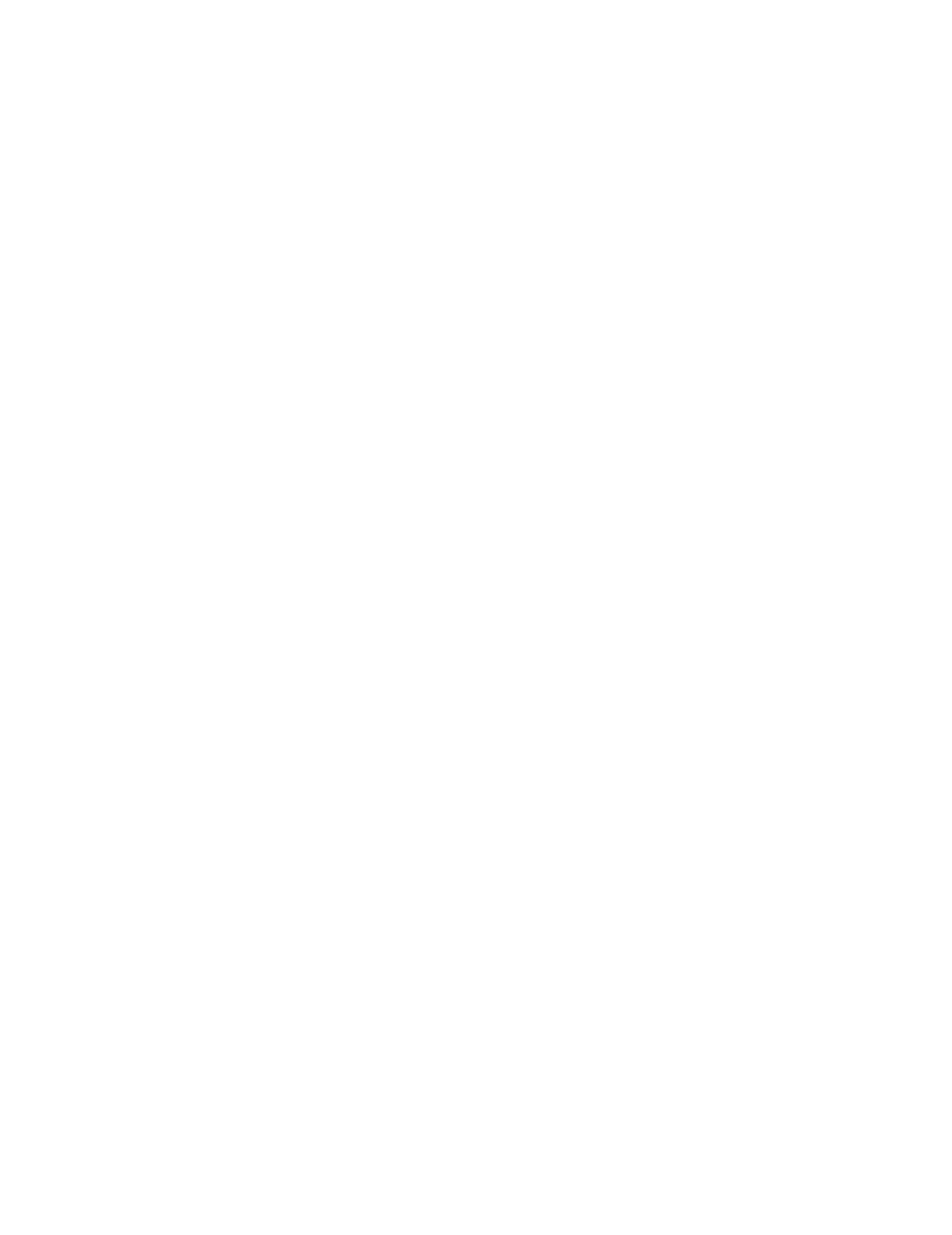### PROBING THE NET

## **A Medley of Sources**

*by CDHA Staff*

HIS ISSUE'S SITES PROVIDE MORE INFORMA-<br>tion on some of article contents: quality<br>assurance, HIV/AIDS, incorporation, as well<br>as an excellent downloadable guide to help you HIS ISSUE'S SITES PROVIDE MORE INFORMAtion on some of article contents: quality assurance, HIV/AIDS, incorporation, as well counsel clients about tobacco cessation. But the first entry is a brand-new site research tool, still in its Beta version.

### *ScienceResearch.com*

### http://scienceresearch.com/search/index.php

This site was just launched in early June 2005 and is a Beta version. From the website, a description of this valuable research tool: "ScienceResearch.com is a free, publicly available Internet web portal allowing access to numerous scientific journals and public science databases... A single query will search thousands of high quality journals and databases, effectively millions of documents, in real-time." It covers major publishers: Elsevier, Highwire, IEEE, Nature, Taylor & Francis, etc. and free journal sources like DOAJ. Full text access to commercial journals requires a subscription or payment."

### *Quality Assurance Program – College of Dental Hygienists of Ontario*

### www.cdho.org/quality.htm

### *Continuing Competency – College of Dental Hygienists of British Columbia*

### www.cdhbc.com/resources/continuing\_competency.php

Here you will be able to learn about the Quality Assurance Program of CDHO and the Continuing Competency Program of CDHBC. The site for Ontario contains the regulations on quality assurance, a members' policy and procedures manual, the standards of practice, a clinical self-assessment package, a section that discusses the professional portfolio. You can download all the forms or you can maintain your portfolio on the computer. On the BC site are the key points of the Continuing Competency Program and information if you are selected for a review.

### *CATIE (Canadian AIDS Treatment Information Exchange)* www.catie.ca/e/index.html

This national, non-profit organization is "committed to improving the health and quality of life of all Canadians living with HIV/AIDS. CATIE provides treatment information not only for people living with the virus but also for their families, care providers, AIDS Service Organizations and Health Care Intermediaries." Under the section, For Caregivers, are downloadable publications such as fact sheets on treatment options and strategies. This site provides credible information about all the latest drugs and about living with HIV/AIDS.



### *Tobacco or Oral Health: An Advocacy Guide for Oral Health Professionals*

www.fdiworldental.org/ public\_health/assets/Tobacco/ Tobacco\_or\_Oral\_Health.pdf

The World Health Organization and the FDI World Dental Federation have developed an advocacy guide that gives tangible advice to oral health professionals and their organizations to help clients stop

using tobacco. The Guide looks at tobacco control initiatives, the role of oral health professionals, and what associations of oral health professionals can do to advocate for tobacco control and cessation programs.

### *It's Your Health – HIV/AIDS*

### www.hc-sc.gc.ca/english/iyh/diseases/hiv.html

This Health Canada site provides a good introduction to HIV/AIDS with clear, succinct information on the disease's background, transmission, treatment, and on minimizing one's risk. There are references to Canadian sites dealing with the same topic as well as links to international bodies such as the World Health Organization and the United Nations.

### *HIVdent*

### www.hivdent.org/main.htm

This site is provided through grants from Colgate Oral Pharmaceuticals, Bristol-Myers Squibb Immunology, and the Grady Health System. There is a wealth of information, arranged by categories such as Oral Manifestations of HIV Infection; Public Policy and News Updates; Dental Treatment Considerations; Center for Disease Control's HIV/AIDS MMWRs (Morbidity and Mortality Weekly Report); Infection Control (including "Guidelines for infection control in dental health care settings").

### *Incorporation Guide – College of Dental Hygienists of Ontario*

www.cdho.org/images/Incorporation.pdf

### *How to Incorporate – College of Dental Hygienists of British Columbia*

### http://www.cdhbc.com/registration/incorporate.php

The Ontario site contains a "A Step-by-Step Guide to Professional Incorporation for Registrants of the College of Dental Hygienists of Ontario." It goes over the steps, gives advice how to obtain a Certificate of Authorization, gives pertinent sections of legislation and regulations, and the necessary forms. The British Columbia site gives a good summary of the incorporation process with links to forms and relevant legislation.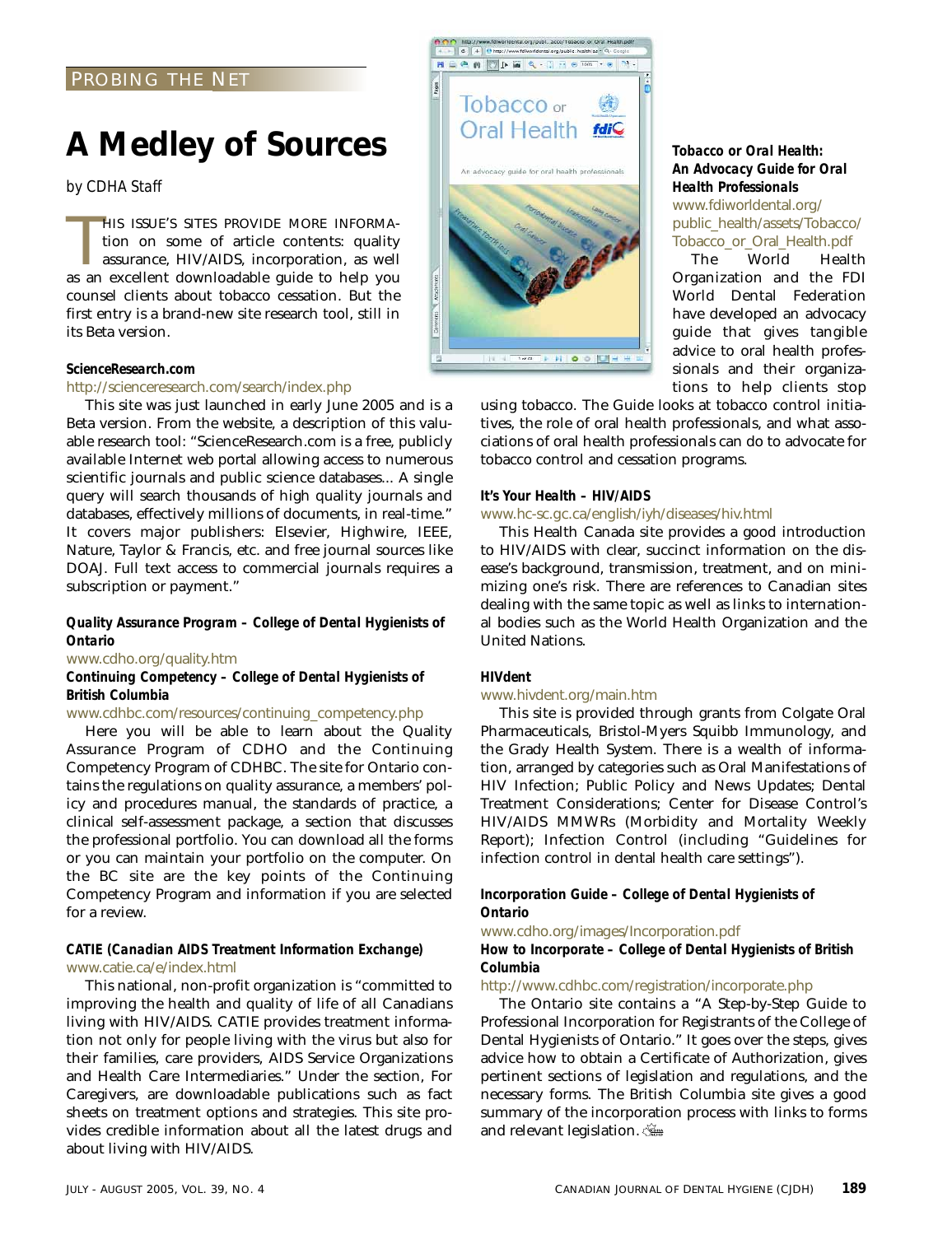### CLASSIFIED ADVERTISING

CDHA and *CJDH* take no responsibility for ads or their compliance with any federal or provincial/territorial legislation.

### **YUKON**

**WHITEHORSE** Come and enjoy the beauty of the North. A parttime dental hygienist required for busy practice. Great staff and wonderful atmosphere. Please call **867-668-2273** or fax **867-668- 5121**.

### **BRITISH COLUMBIA**

**KAMLOOPS** Full-time hygienist position available in a modern practice with friendly and professional staff and excellent patients. We offer uniform allowance and help with CE credits. Kamloops is a city of 80,000+ people on the banks of the Thompson River and home to some of the best skiing and mountain biking in B.C. Dr. Benjamin Bell, 307–444 Victoria St., Kamloops, BC V2C 2A7. Tel: **250-372-1237**; fax: **250-372-1266**.

**VANCOUVER** Vancouver Coastal Health provides a comprehensive range of health services in Vancouver, North Shore/Coast Garbaldi, and Richmond. Recruiting a regular part-time (60%) dental hygienist at Vancouver General Hospital (8 a.m. to 4 p.m., Mondays to Wednesdays). Graduation from a recognized certificate program; two years' recent experience in general practice including one year working with hospitalized patients; or an equivalent combination of education, training, and experience. Current licensing with CDSBC. Salary from \$24.44 to \$30.47 per hour. Great benefit and vacation packages. Relocation assistance may be offered. Tel: **604-875-4028** or **1-800-565-1727** or **Brigitte.Relova@vch.ca**. For further information and to apply on-line, visit **www.vch.ca** and click on "Careers," Reference #04A.HS.4096.W.

**VICTORIA** Position available immediately in our well-established, busy, growing family practice in beautiful Victoria. Work with five dentists and three hygienists in providing preventive and periodontal programs in our six-operatory office. Excellent patients and staff. Relaxed atmosphere, flexible hours, and vacation times. For further information, contact Dr. Justin McInnis or Dr. Rob Muir at Cresta Dental Centre (Tillicum Mall). Tel: **250-384-7711** or fax: **250-384- 2045**.

### **ALBERTA**

**SLAVE LAKE** DENTAL HYGIENIST WANTED for fun, well-established, team-oriented dental practice: 6 operatories, 2 dentists, 4 assistants. Experience the "Alberta Advantage"! Slave Lake (pop. 7000), 2.5 hours north of Edmonton, provides many outdoor opportunities. Looking for a motivated, ambitious person with strong leadership skills to set up and head our dental hygiene department. \$45–\$48/hr based on experience. Fax résumés to **780- 849-3322**, Attn: Terri. For more information, call Terri at **780-849- 2233**. **slavelakedentalclinic@snipercom.net**.

**SPRUCE GROVE** We are a busy office and currently have positions open that can be filled by full- or part-time hygienists. We have a great work environment and are looking for someone who wants to be a part of our team. Our hygiene department is second to none; our patients are used to thorough but gentle treatment. Spruce

### **Advertisers' Index**

Grove is only 15 minutes from West Edmonton Mall and is an easy commute from Edmonton. If you are interested in being a part of our team, fax résumé to **780-962-1651**.

**VEGREVILLE** Lucrative benefits available for RDH in awesome rural dental practice. Our office is seeking a highly motivated, fun-loving, and energetic RDH to join our hygiene team in a progressive dental practice only 45 minutes east of Edmonton. You will work independently on periodontic and implant patients. Our community offers many social and recreational opportunities. P/T or F/T position available. No evenings or weekends. Please contact Sherilynn at **780-632-3368** or fax résumé to **780-632-6611**.

### **MANITOBA**

**WINKLER** Need a new outlook on life? Cornerstone Dental Centre is hiring a full-time dental hygienist, five days a week (no evenings), Monday to Friday. Come join our dental team in a new state-of-the-art dental practice in Manitoba's fastest growing city with great recreational facilities and shopping centres. Requirements: Certified Dental Hygienist; team player; some computer knowledge an asset; excellent people skills. Cornerstone Dental Centre, Box 1930, Winkler, MB R6W 4B7. Tel: **204-325- 7625**; fax: **204-325-5279**; e-mail: **corock@mts.net**.

### **ONTARIO**

**RICHMOND HILL** General practice dental hygienist required 3 days/week; progressive, perio-oriented, general practice; one hour recall appointments; non-surgical philosophy; intraoral cameras; detailed patient education. Appleday Dental Care, Dr. Lawrence Tobis, 8865 Yonge St. Unit B2, Richmond Hill, Ontario L4C 6Z1. Tel: **905-882-7753**; fax: **905-882-7748**; e-mail: **info@ appledaydentalcare.com**.

### **CONTINUING EDUCATION**

**UNIVERSITY OF MANITOBA, SCHOOL OF DENTAL HYGIENE** will be offering a Local Anesthesia Continuing Education Program for Licensed Dental Hygienists on November 25–27, 2005, at the Faculty of Dentistry. Self-study portion six weeks in advance. **Registration deadline is October 8, 2005**. If you are interested in participating, you can obtain further information by contacting Lisa Chrusch, Administrative Assistant for the School of Dental Hygiene at **204-789-3683** or **lisa\_chrusch@umanitoba.ca**.

### **INTERNATIONAL**

**GERMANY** WORK ABROAD as a dental hygienist in Germany. Positions available in state-of-the-art dental offices in Frankfurt, Stuttgart, and the Black Forest. Periodontally aware, U.S.-trained multi-specialist practice. Full-time positions. Respond to EMCdent, Neue Strasse 54, 70186 Stuttgart, Germany. Tel. **(49) 711-2 73 87 87**; fax **(49) 711-2 73 87 88**. **info@emcdent.de**

**NEW ZEALAND** Full-time dental hygienist wanted for a large dental office in Auckland. General and orthodontic services patients. Opportunity to assist in orthodontic treatment, including expanded duties, if desired. We can put you in contact with two Canadian hygienists we currently work with who could describe our practice and life in New Zealand. Alpers Dental Group, Nicolas Anderson, PO Box 99039, Newmarket Auckland 1031, New Zealand. E-mail: **nic@anderson.gen.nz**; tel: **+6495245056**; fax: **+6495245057**.

### **CDHA CLASSIFIED ADS**

**Classified job ads** appear primarily on the CDHA's website (www.cdha.ca) in the Career Centre (*Members' Only* section). On-line advertisers may also have their ad (maximum of 70 words) listed in the journal *CJDH* for an additional \$50. If an advertiser wishes to advertise only in the print journal, the cost will be the same as an on-line ad. These classified ads reach over 11,000 CDHA members across Canada, ensuring that your message gets to the target audience promptly. Contact CDHA at **info@cdha.ca** or **613-224-5515** for more information.